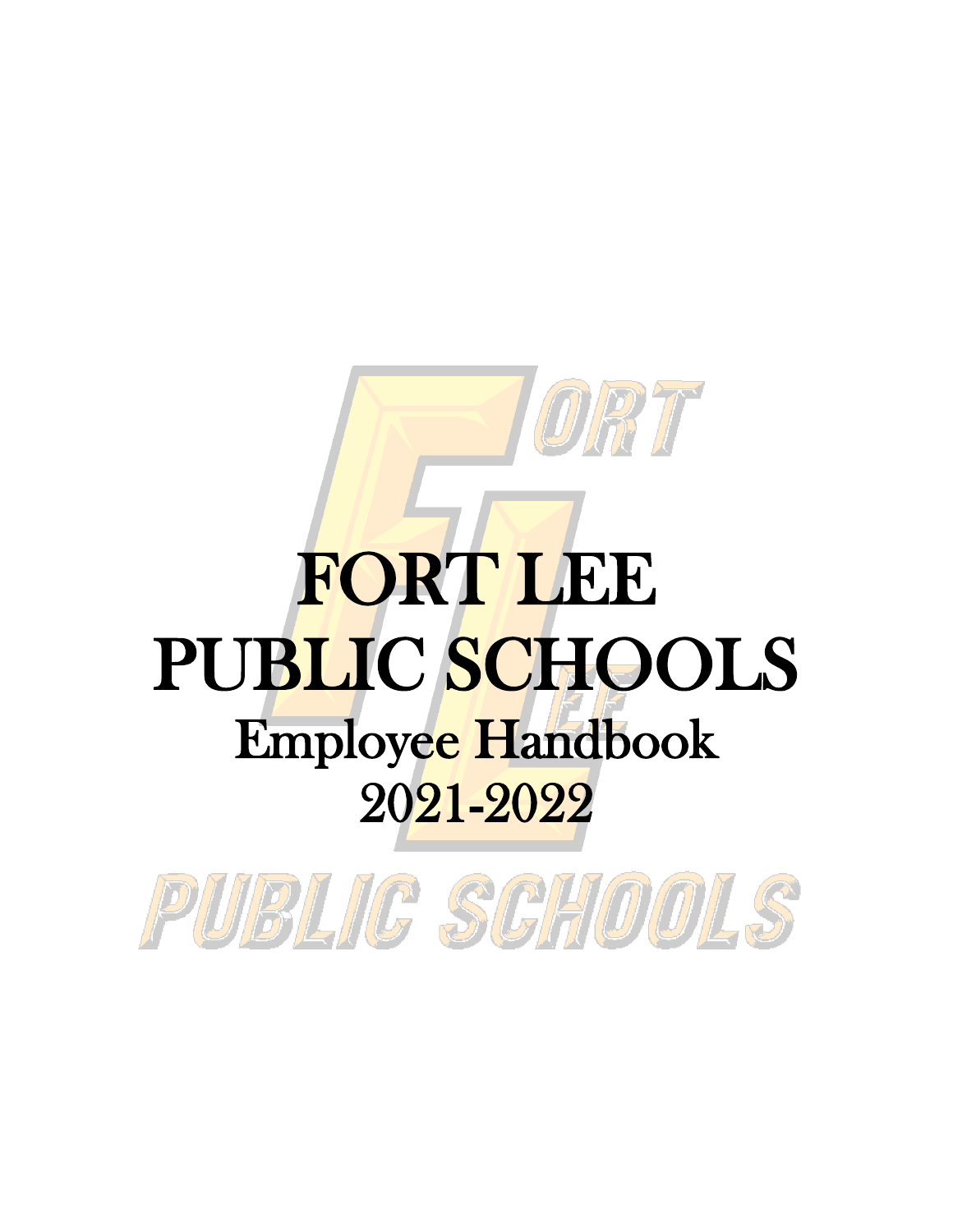# **FORT LEE BOARD OF EDUCATION**

2021 - 2022

 $\infty$ 

Paula Colbath, President Kristen Richter, Vice-President Elisa Cho Kim Curry Esther Han Silver Holly Morell Kristen Richter Candace Romba Michael Rubino Julene Stassou ھي

# **ADMINISTRATION**

Robert Kravitz, Superintendent of Schools Diane Collazo-Baker, Assistant Superintendent Haqquisha Q. Taylor, Business Administrator Jaime Cangialosi-Murphy, Director of Human Resources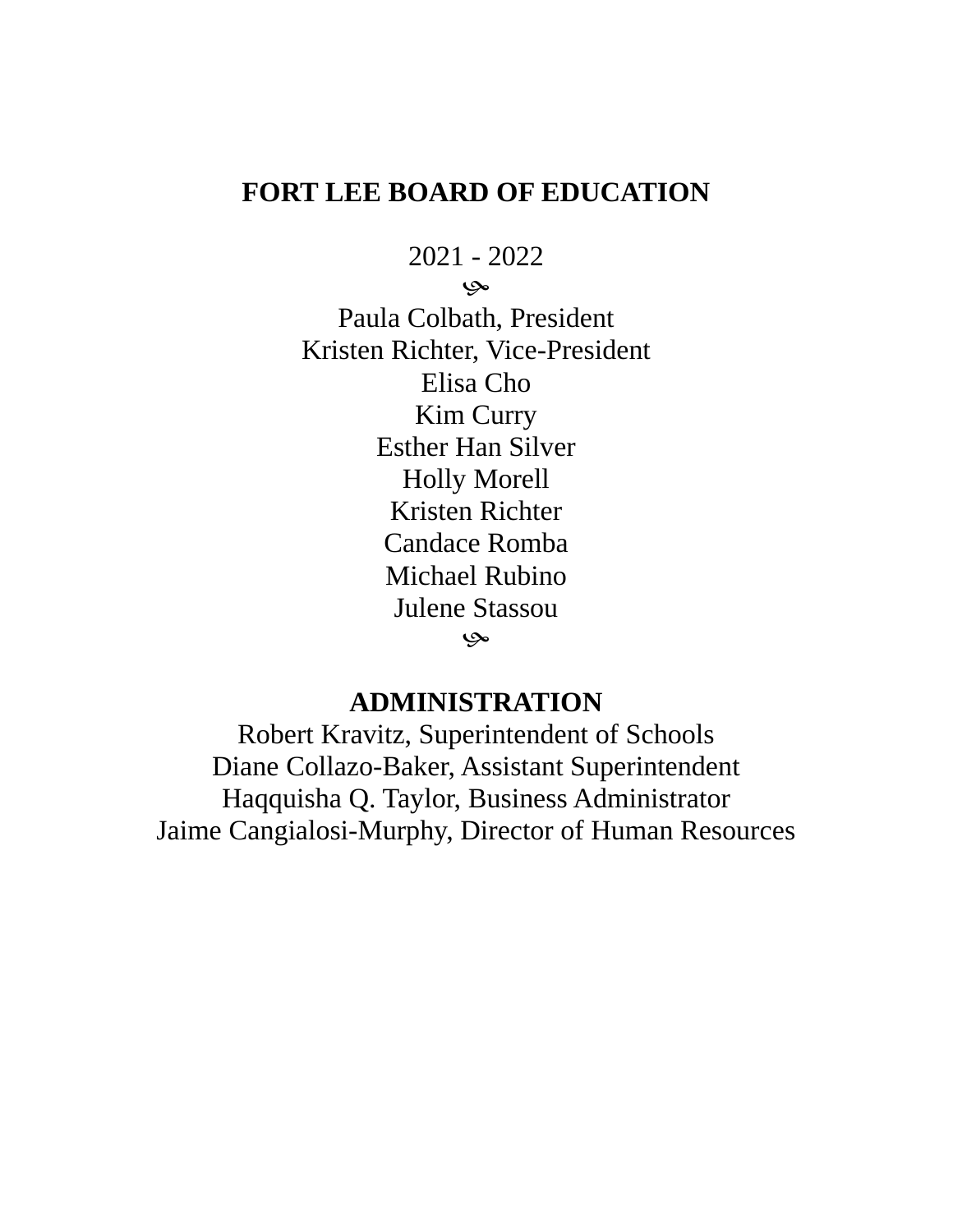# *TABLE OF CONTENTS*

| <b>Disclaimer</b>                                                | $\mathbf{1}$     |
|------------------------------------------------------------------|------------------|
| <b>District Information and Overview</b>                         | $\mathbf{c}$     |
| <b>Instructional Vision Statement</b>                            | $\overline{c}$   |
| <b>Mission Statement</b>                                         | $\overline{c}$   |
| <b>Belief Statement</b>                                          | $\overline{c}$   |
| <b>District Welcome</b>                                          | 3                |
| <b>District Contact Information</b>                              | $\overline{4}$   |
| <b>District Calendar</b>                                         | $\mathfrak s$    |
| <b>District Digital Resources</b>                                | 6                |
| <b>Employee Services Information</b>                             | $7-40$           |
| Directory                                                        | 7                |
| Anti-Discrimination Policies and Procedures                      | $\tau$           |
| Affirmative Action/Equal Opportunity/Non-Discrimination          | $\boldsymbol{7}$ |
| Americans with Disabilities Act                                  | $\boldsymbol{7}$ |
| Sexual Harassment and Workplace Bullying                         | $\,8\,$          |
| EEO/Discrimination Harassment Investigation Procedure            | 8                |
| Conscientious Employee Protection Act                            | 10               |
| <b>Benefits</b>                                                  | 11               |
| Medical/Prescription                                             | 11               |
| Waiver                                                           | 11               |
| <b>COBRA</b>                                                     | 12               |
| Dental/Vision                                                    | 12               |
| Disability Insurance                                             | 12               |
| Flexible Spending Accounts and Dependent Care Accounts           | 12               |
| <b>Tax Shelter Annuities</b>                                     | 13               |
| Credit Union                                                     | 14               |
| Life Insurance                                                   | 14               |
| Demographic Changes                                              | 14               |
| Worker's Compensation Benefits                                   | 15               |
| <b>Tuition Reimbursement</b>                                     | 15               |
| Children of Non-Resident Staff Attending Fort Lee Public Schools | 15               |
| Compensation                                                     | 17               |
| Salary                                                           | 17               |
| <b>Horizontal Movement</b>                                       | 17               |
| Payment of Wages                                                 | 17               |
| Verification of Check                                            | 18               |
| Lost or Stolen Check                                             | 18               |
| Payroll Check Definitions                                        | 18               |
| <b>Employee Travel Reimbursement</b>                             | 19               |
| <b>Compliance Training</b>                                       | 20               |
| Employment                                                       | 21               |
| Attire and Grooming                                              | 21               |
| <b>Background and Reference Checks</b>                           | 21               |
| Certification and Licensing                                      | 21               |
| Conflicts of Interest                                            | 24               |
| District Policies and Job Descriptions                           | 24               |
| <b>Employee Personnel Files</b>                                  | 24               |
| Nepotism, Employment of Relatives, and Personal Relationships    | 25               |
| New Jersey First Act                                             | 26               |
| Notice of Vacancies and Employment Opportunities                 | 26               |
| <b>Outside Employment</b>                                        | 26               |
|                                                                  |                  |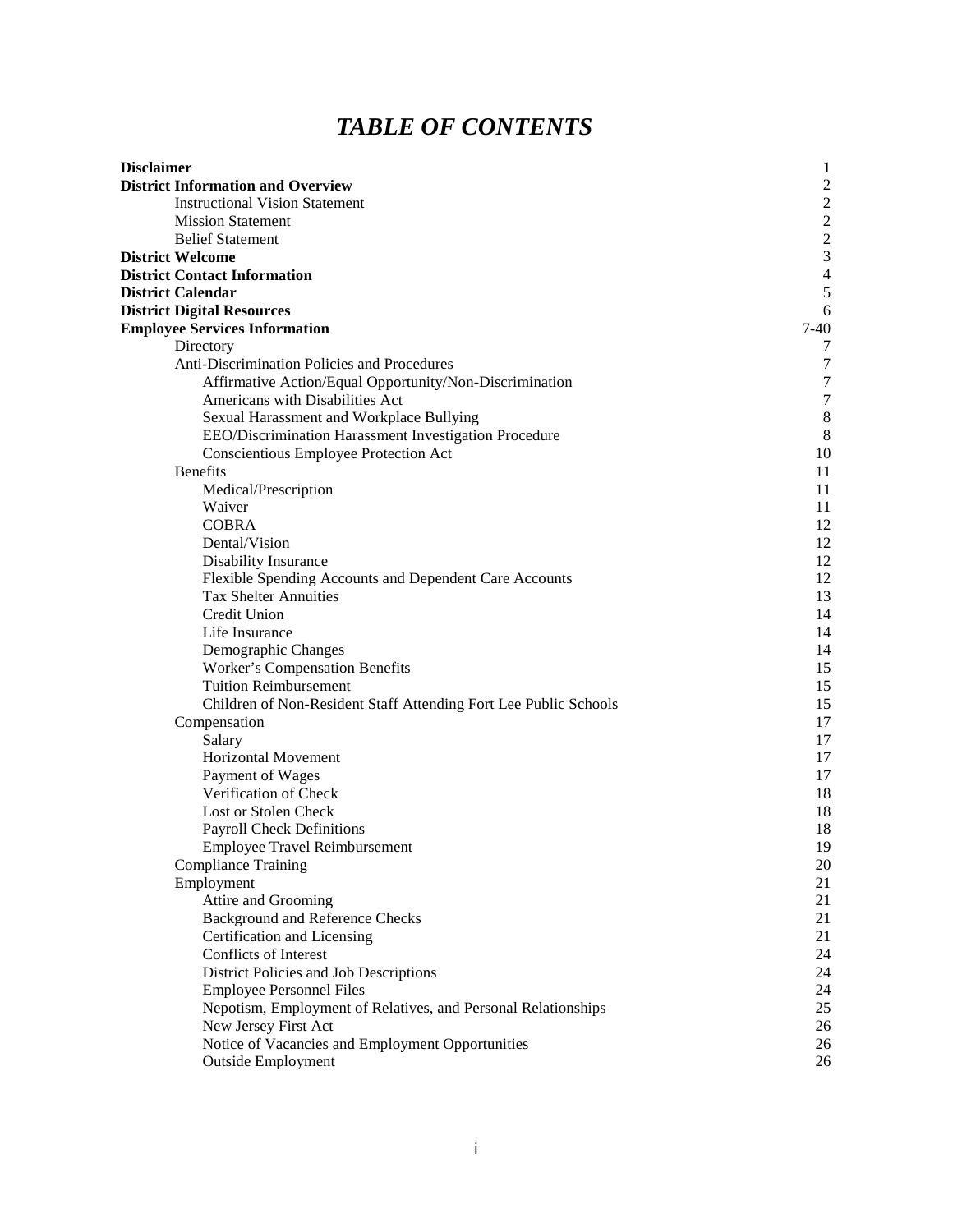# *TABLE OF CONTENTS*

| Employment Cont.                                                      | 27        |
|-----------------------------------------------------------------------|-----------|
| Separation of Employment                                              | 27        |
| Transfers                                                             | 28        |
| Retirement                                                            | 29        |
| Instructions                                                          | 29        |
| Types of Retirement                                                   | 29        |
| Choosing a Beneficiary                                                | 30        |
| Intent to Retire                                                      | 30        |
| Purchasing Service Credit                                             | 31        |
| Automated Information System for Pension                              | 31        |
| Pension and Retirement Counselors                                     | 31        |
| <b>Staff Attendance Procedures</b>                                    | 32        |
| <b>Attendance Records</b>                                             | 32        |
| Time Off/Leave of Absence Procedures                                  | 32        |
| Workplace Safety                                                      | 35        |
| Electronic Surveillance in School Buildings and On School Grounds     | 35        |
| Allergies/Individual Medical Needs                                    | 35        |
| Injury to Employee                                                    | 35        |
| Drug-Free Workplace                                                   | 35        |
| Safety                                                                | 37        |
| Smoke-Free Workplace/Gambling                                         | 38        |
| Violence in the Workplace                                             | 38        |
| <b>Employee Observation, Evaluation, and Professional Development</b> | 40        |
| Performance Review                                                    | 40        |
| <b>Professional Development</b>                                       | 40        |
| <b>School Information</b>                                             | $41 - 56$ |
| <b>Building Schedules</b>                                             | 41        |
| Curriculum and Instruction                                            | 42        |
| 5-Year Curriculum Cycle                                               | 42        |
| Co-Curricular Activities                                              | 46        |
| Criteria for Excellent Instruction                                    | 46        |
|                                                                       | 46        |
| Grading<br>Homework                                                   |           |
|                                                                       | 47        |
| <b>Lesson Plans</b>                                                   | 47        |
| Make-Up Work                                                          | 47        |
| Portrait of an Effective Teacher                                      | 48        |
| <b>Return of Student Work</b>                                         | 48        |
| <b>Student Safety</b>                                                 | 49        |
| Child Neglect and Abuse                                               | 49        |
| Fire Safety                                                           | 49        |
| Harassment, Intimidation, and Bullying                                | 49        |
| Security                                                              | 50        |
| <b>Substance Abuse</b>                                                | 50        |
| Supervision                                                           | 51        |
| Technology                                                            | 52        |
| Electronic Communication and Internet Use                             | 52        |
| <b>Right to Monitor</b>                                               | 52        |
| E-Mail                                                                | 52        |
| School District Provided Technology Device to Staff Members           | 53        |
| Social Media - Acceptable Use                                         | 53        |
| <b>Workplace Expectations</b>                                         | 54        |
| <b>Accepting Donations</b>                                            | 54        |
| Communication with Parents                                            | 54        |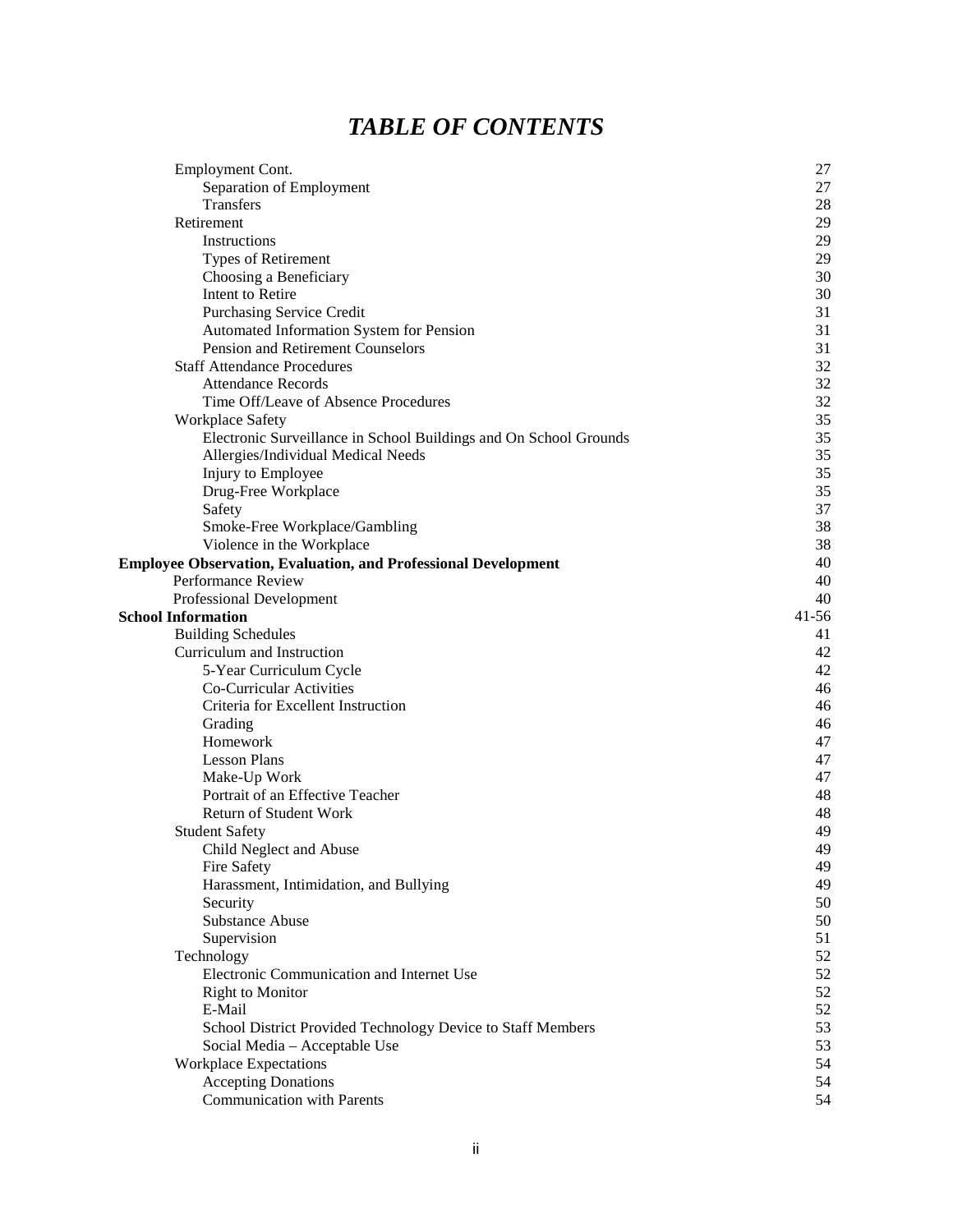# *TABLE OF CONTENTS*

| Workplace Expectations Cont.                          | 54  |
|-------------------------------------------------------|-----|
| Confidentiality                                       | 54  |
| Field Trips                                           | 54  |
| Live Animals in School                                | 54  |
| Money Collection                                      | 55  |
| Purchases                                             | 55  |
| Solicitations, Distributions and Posting of Materials | 56  |
| <b>Emergency Information</b>                          | .57 |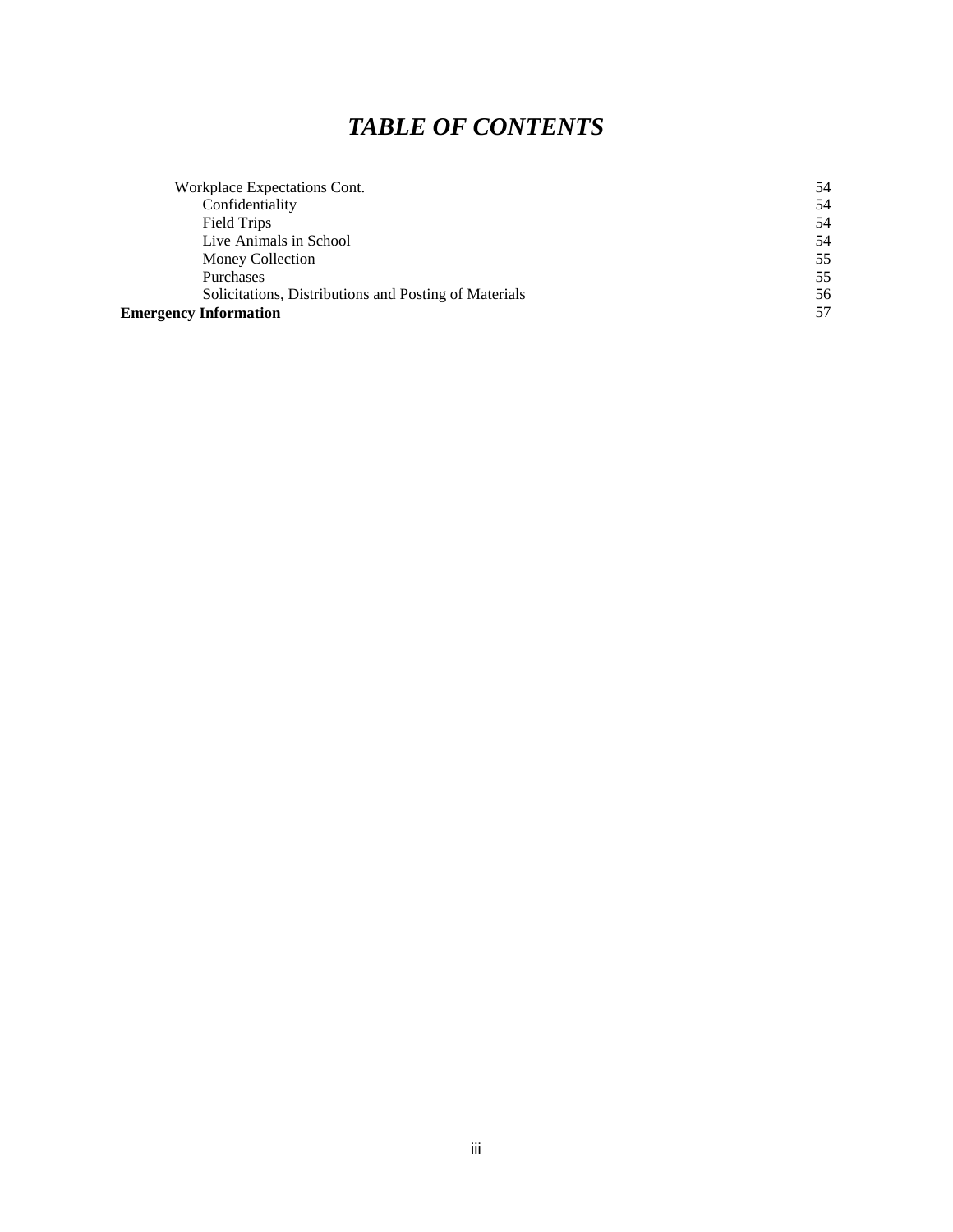# *DISCLAIMER*

The purpose of this handbook is to provide descriptive information and practical guidance to new and current District employees. It supersedes any prior handbook. This handbook is not a contract of employment. No information contained in this handbook should be construed as a contract of employment or guarantee of continued employment.

This handbook does not supersede any individual employment contract(s), collectively negotiated agreement(s) with the Fort Lee Board of Education (FLBOE) and Fort Lee Education Association (FLEA) or Fort Lee Administrators Group (FLAG), or posted job descriptions. Neither this handbook nor any other guideline, policy or practice of the Board of Education creates an employment contract. This handbook is not intended to create an **express or implied contract o**r guarantee of employment for any length of time or under any particular condition or any special arrangement.

No one is authorized to provide any employee with an employment contract or special arrangement concerning the terms or conditions of employment unless the contract or arrangement is in writing and signed by the Superintendent of Schools and formally approved by the Board of Education.

More specific information may be obtained from the FLEA Agreement, FLAG Agreement or the Policy Manual of the Fort Lee Board of Education (which can be found through a link on the District website.) For your convenience, a list of contact phone numbers has been included in this handbook for future reference.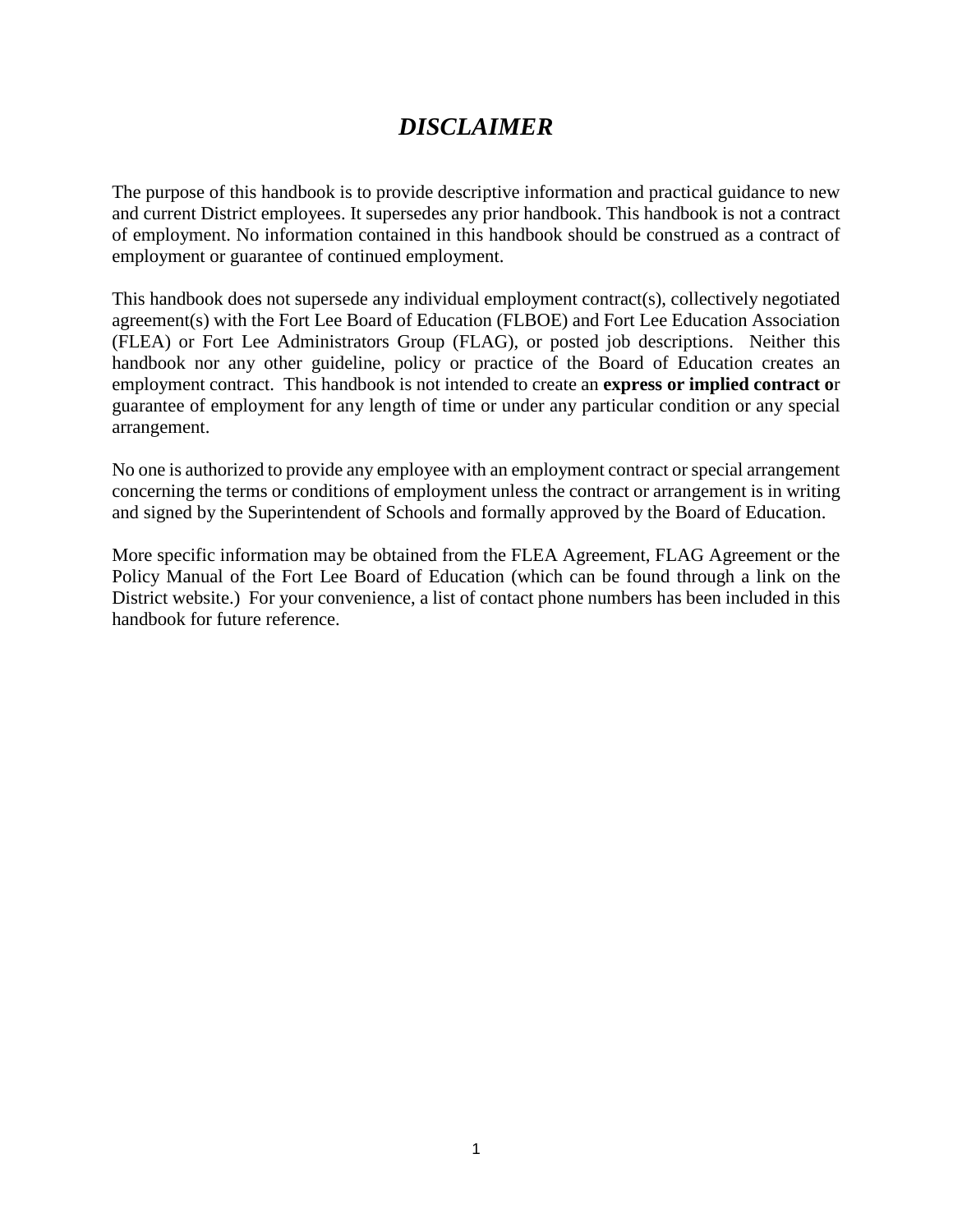# *DISTRICT INFORMATION AND OVERVIEW*

# **Fort Lee Public Schools Instructional Vision, Mission, & Belief Statements**

# **INSTRUCTIONAL VISION STATEMENT**

The Fort Lee School District is committed to providing challenging instruction for each student, differentiated to address his/her intellectual, social, and emotional needs; to use best practices that engage students in relevant learning activities to provide them with the tools to become literate, productive, competitive, and critical thinking members of our global society.

# **MISSION STATEMENT**

The mission of the Fort Lee Public Schools is to prepare our students to be life-long learners and to ensure that all achieve the New Jersey Student Learning Standards and global skills through a safe, comprehensive learning environment that meets the unique needs of each individual, strong parent-community-school partnerships, and connections to the real world.

# **BELIEF STATEMENT**

We believe that all students should have:

The skills and ethics to meet any challenges in life in a manner that is personally satisfying and contributes to the community;

A confident sense of self – an intellectually curious, enthusiastic, adaptive, creative, resilient risk-taker;

A timely and timeless knowledge base and a clear sense of the interrelationship among the disciplines; and

An awareness and respect for the diversity of our community, nation, and world and ownership for the quality of the inter-relatedness of this diversity.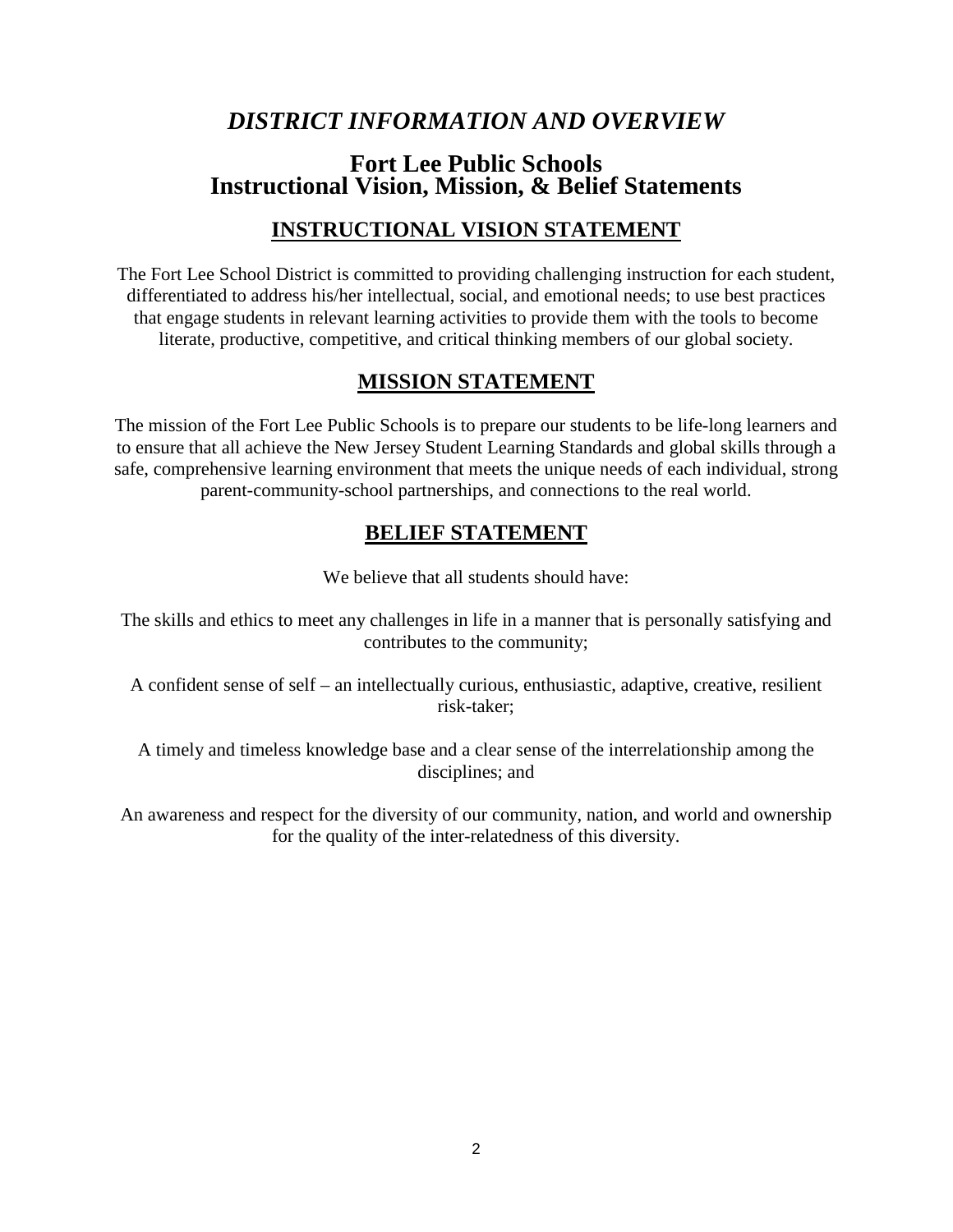# *WELCOME TO FORT LEE PUBLIC SCHOOLS*

The Fort Lee Public Schools serve the residents of Fort Lee Borough in Bergen County, New Jersey. The Borough, situated on the Hudson River, is bisected by the New Jersey approaches to the George Washington Bridge, which carries traffic across the Hudson River to upper Manhattan. Fort Lee Borough encompasses approximately 2.6 square miles and is considered a suburban community.

The Fort Lee Public Schools are committed to:

- Providing challenging instruction for each student, differentiated to address his/her intellectual, social and emotional needs;
- Following best instructional practices that engage all students in relevant learning activities; and
- Developing students who are prepared to be "First in the World" in global competition.

In addition, the Fort Lee Public Schools are continuously working to meet the New Jersey Student Learning Standards and fulfill the District's vision with a commitment to fiscal responsibility.

To fulfill our belief that classroom instruction is the most important element of the education of a child, teachers in the Fort Lee Public Schools are involved in extensive and rigorous professional development. Our staff strive to improve their skills through attendance at district led courses in Language Arts, Brain Based Learning, and Multiple Intelligences to name a few. Teachers also attend local colleges and universities to pursue higher learning in their fields of instruction.

We are committed to continuous professional development as a key to improving instruction. Our teachers work together in teams to share their talents and skills with one another. We see this effectively implemented in our mentoring program, but we also see it in lesson study groups, curriculum development teams and grade level or department teams. Our teachers share their collective experience to develop an instructional model based on best practices.

Quality schools need committed parents. Our active PTA's and other parent groups are valued for the extra support they provide to our students and our schools. We look forward to having all staff join in the ongoing efforts to keep the Fort Lee Public Schools at the forefront of education.

This handbook is intended to guide you in your duties as a member of the Fort Lee Public Schools community as a valued employee. If there are any questions or concerns, we invite you to speak to your principal or other immediate supervisor.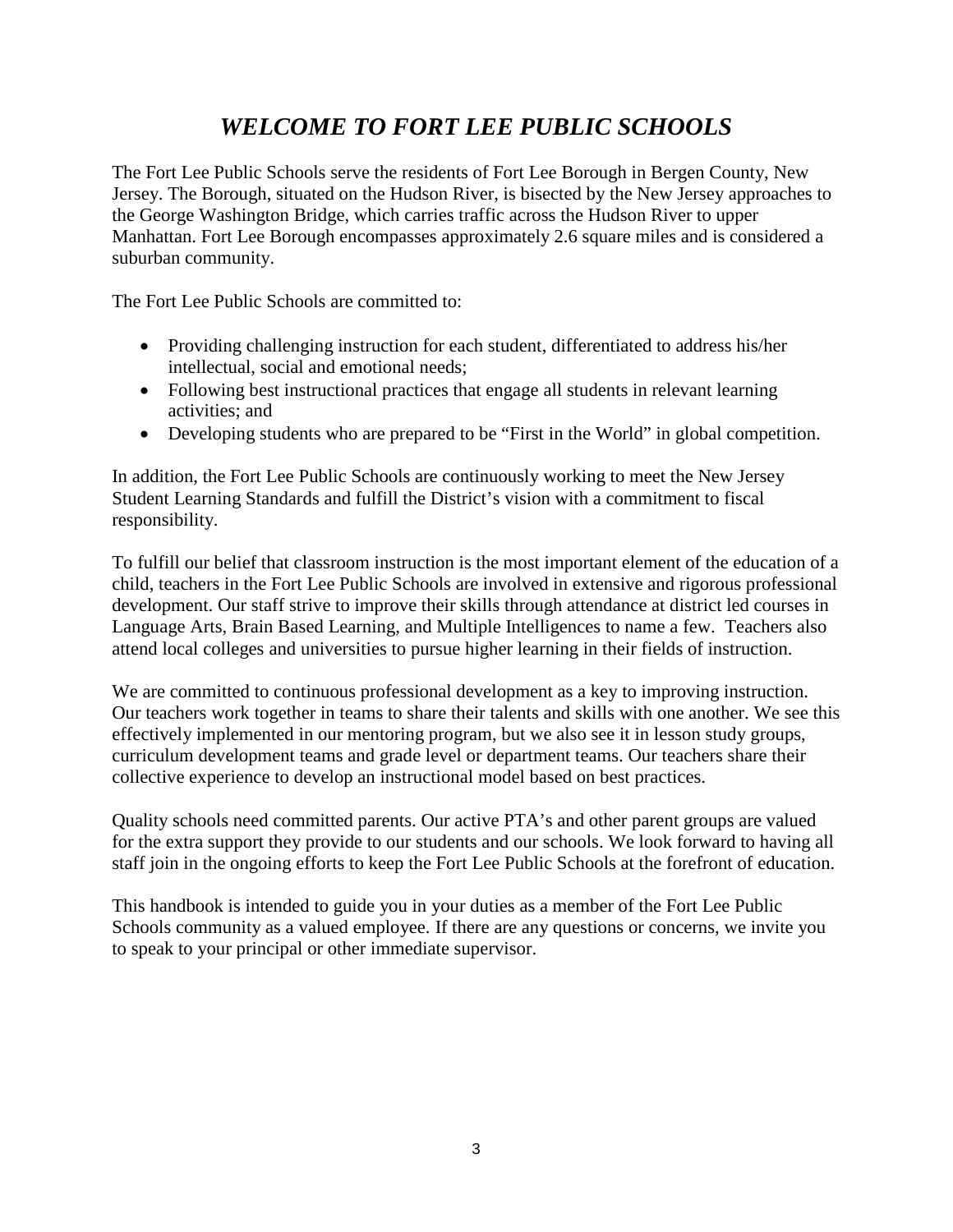# *DISTRICT CONTACT INFORMATION*

| <b>Robert Kravitz</b>        | <b>Superintendent of Schools</b>                | 201-585-4612 Ext. 7501 |
|------------------------------|-------------------------------------------------|------------------------|
| <b>Diane Collazo-Baker</b>   | <b>Director of Curriculum &amp; Instruction</b> | 201-585-4612 Ext. 7514 |
| Haqquisha Q. Taylor          | <b>Business Administrator</b>                   | 201-585-4612 Ext. 7512 |
| <b>Irene Gray</b>            | <b>Assistant Business Administrator</b>         | 201-585-4612 Ext. 7517 |
| Jaime Cangialosi-Murphy      | <b>Director Human Resources</b>                 | 201-585-4612 Ext. 7508 |
| Jason M. Ruggiero            | <b>District Technology Coordinator</b>          | 201-585-4675 Ext. 6505 |
| <b>Lauren Glynn</b>          | <b>High School Principal</b>                    | 201-585-4675 Ext. 6501 |
| Joseph Finizio               | <b>High School Assistant Principal</b>          | 201-585-4675 Ext. 6537 |
| Diego Lombardo               | <b>Acting High School Assistant Principal</b>   | 201-585-4675 Ext. 6536 |
| Gina Ruesga                  | Intermediate School Principal                   | 201-585-4660 Ext. 5503 |
| John Giordano                | <b>Intermediate School Principal</b>            | 201-585-4660 Ext. 5528 |
| <b>Robert Daniello, Ed.D</b> | <b>Middle School Principal</b>                  | 201-585-4620 Ext. 5501 |
| <b>Stephen Dominguez</b>     | <b>Middle School Assistant Principal</b>        | 201-585-4620 Ext. 5504 |
| Will Diaz, II                | <b>Acting School No. 1 Principal</b>            | 201-585-4620 Ext. 1501 |
| John Brennan                 | <b>School No. 2 Principal</b>                   | 201-585-4630 Ext. 2501 |
| <b>Jay Berman</b>            | <b>School No. 3 Principal</b>                   | 201-585-4640 Ext. 3501 |
| <b>Patrick Ambrosio</b>      | <b>School No. 4 Principal</b>                   | 201-585-4650 Ext. 4501 |
| <b>Lauren Carrubba</b>       | <b>Director of School Counseling Services</b>   | 201-585-4675 Ext. 6511 |
| <b>Diana Davis</b>           | <b>Director of Special Services</b>             | 201-585-4652 Ext. 1801 |
| <b>Michael Raftery</b>       | <b>Director of Athletics</b>                    | 201-585-4675 Ext. 6504 |
| Michele Carlor, Ed.D.        | <b>Supervisor</b>                               | 201-585-4612 Ext. 7511 |
| Mark Bitar, II               | <b>Supervisor</b>                               | 201-585-4612 Ext. 7502 |
| <b>Monique Kim</b>           | <b>Supervisor</b>                               | 201-585-4612 Ext. 7509 |

We have updated our phone system to make it easier to reach the correct department or person. Simply call the main number and follow the Auto Attendant prompts. You may enter the staff extension or enter the person's first or last name. The main numbers are unchanged:

| <b>Central Office</b>                    | 201-585-4612 |
|------------------------------------------|--------------|
| <b>Elementary School No. 1</b>           | 201-585-4620 |
| <b>Elementary School No. 2</b>           | 201-585-4630 |
| <b>Elementary School No. 3</b>           | 201-585-4640 |
| <b>Elementary School No. 4</b>           | 201-585-4650 |
| <b>Lewis F. Cole Intermediate School</b> | 201-720-3099 |
| <b>Lewis F. Cole Middle School</b>       | 201-585-4660 |
| <b>Fort Lee High School</b>              | 201-585-4675 |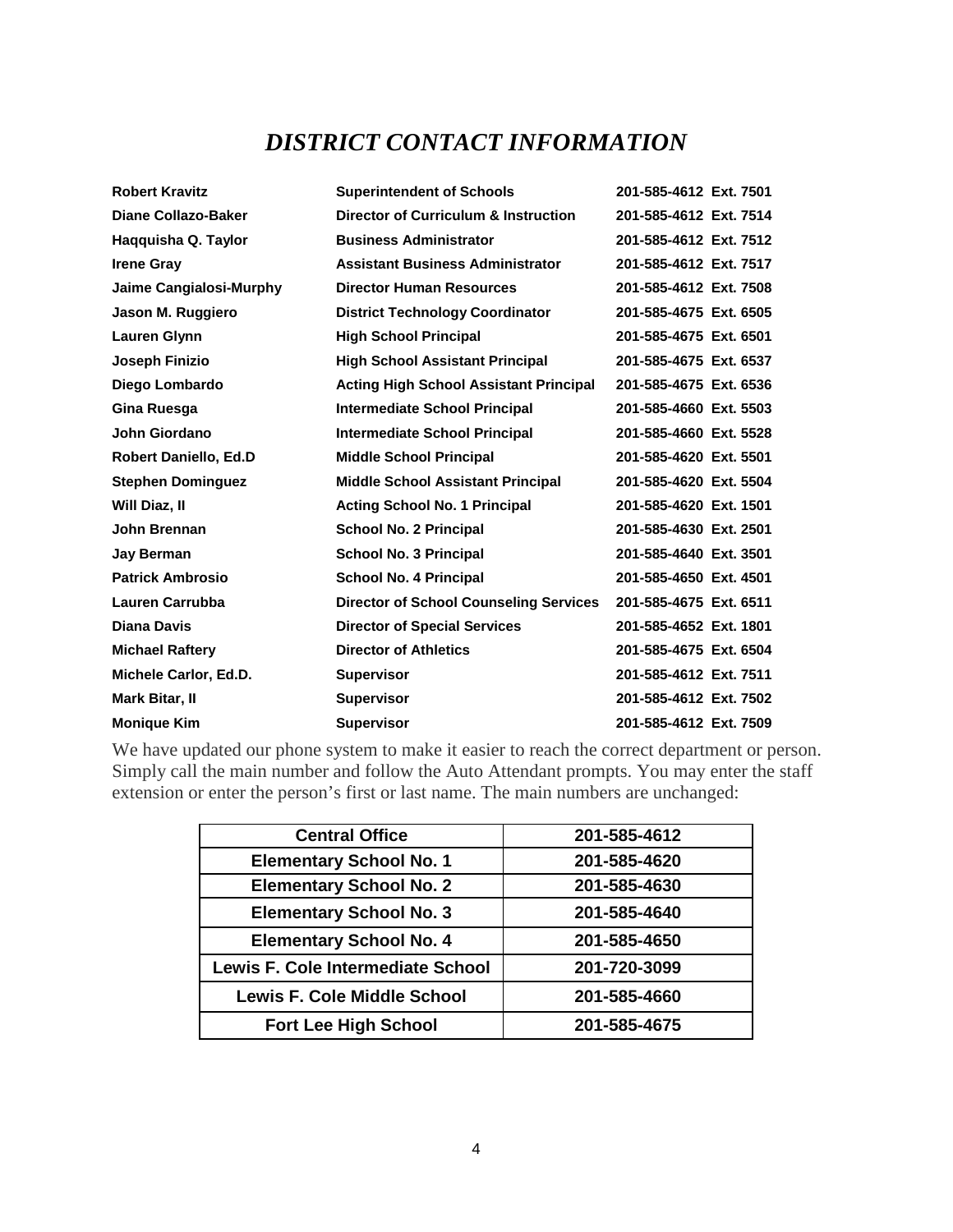# *DISTRICT CALENDAR*

The district calendar is approved yearly by the Board of Education. Calendars can be found on the District website at District Calendar flboe.com. Please see the District website for any updates or changes that have occurred after the publication of this handbook. The District's year shall run from July 1st through June 30th.

**BOE Approval:** 

10/18/2021

|                 |                  |                |          |          |                              |                                                                  |                 |          |          | <b>Resolution No.:</b> |                   |                         |          | 31120    |
|-----------------|------------------|----------------|----------|----------|------------------------------|------------------------------------------------------------------|-----------------|----------|----------|------------------------|-------------------|-------------------------|----------|----------|
|                 |                  |                |          |          |                              | 2021-2022 School Calendar                                        |                 |          |          |                        |                   |                         |          |          |
|                 | <b>July 2021</b> |                |          |          |                              |                                                                  |                 |          |          |                        |                   | January 2022            |          |          |
| т               | w                | т              | F        | s        |                              | <b>Fort Lee Public Schools</b>                                   |                 | s        | М        | т                      | W                 | т                       | F        | S        |
|                 |                  | 1              | 2        | 3        |                              | <b>Fort Lee, NJ 07024</b>                                        |                 |          |          |                        |                   |                         |          | 1        |
| 6               | 7                | 8              | 9        | 10       |                              | Phone: (201) 585-4612 Website: www.flboe.com                     |                 | 2        | 3        | 4                      | 5                 | 6                       | 7        | 8        |
| 13              | 14               | 15             | 16       | 17       |                              | (AMENDED FOR EARLY DISMISSAL-STUDENTS)                           |                 | 9        | 10       | 11                     | 12                | 13                      | 14       | 15       |
| 20              | 21               | 22             | 23       | 24       |                              | <b>ONLY ON ELECTION DAY)</b>                                     |                 | 16       | 17       | 18                     | 19                | 20                      | 21       | 22       |
| 27              | 28               | 29             | 30       | 31       |                              |                                                                  |                 | 23       | 24       | 25                     | 26                | 27                      | 28       | 29       |
|                 |                  |                |          |          | July 5                       | Independence Day Observed-DISTRICT CLOSED                        |                 | 30       | 31       |                        |                   |                         |          |          |
|                 | August 2021      |                |          |          | Aug 24,25,26                 | <b>New Teacher Orientation</b>                                   |                 |          |          |                        |                   | <b>February 2022</b>    |          |          |
| т               | W                | т              | F        | S        | Sep 1                        | <b>Convocation/Staff Orientation</b>                             |                 | s        | M        | т                      | W                 | т                       | F        | S        |
| з<br>10         | 4<br>11          | 5<br>12        | 6<br>13  | 7<br>14  | Sep 6                        | Labor Day - DISTRICT CLOSED<br>Rosh Hashana - DISTRICT CLOSED    |                 | 6        | 7        | 1<br>8                 | 2<br>9            | 3<br>10                 | 4<br>11  | 5<br>12  |
| 17              | 18               | 19             | 20       | 21       | <b>Sep 7-8</b><br>Sep 9      | First Full Day of School for Students                            |                 | 13       | 14       | 15                     | 16                | 17                      | 18       | 19       |
| 24              | 25               | 26             | 27       | 28       | Sep 16                       | Yom Kippur-DISTRICT CLOSED                                       |                 | 20       | 21       | 22                     | 23                | 24                      | 25       | 26       |
| 31              |                  |                |          |          | Oct<br>11                    | Staff In-Service Day - SCHOOLS CLOSED                            |                 | 27       | 28       |                        |                   |                         |          |          |
|                 |                  |                |          |          | $\overline{2}$<br><b>Nov</b> | Election Day-EARLY DISMISSAL-STUDENTS ONLY                       |                 |          |          |                        |                   |                         |          |          |
|                 | eptember 2021    |                |          |          | Nov 4-5                      | <b>NJEA Convention-DISTRICT CLOSED</b>                           |                 |          |          |                        | <b>March 2022</b> |                         |          |          |
| т               | W                | т              | F        | s        | <b>Nov 24</b>                | Thanksgiving Break-EARLY DISMISSAL                               |                 | s        | м        | т                      | W                 | т                       | F        | s        |
|                 | 1                | 2              | 3        | 4        | Nov 25-26                    | Thanksgiving Break-DISTRICT CLOSED                               |                 |          |          | 1                      | 2                 | 3                       | 4        | 5        |
| 7               | 8                | 9              | 10       | 11       | Nov 30, Dec 1-2              | EARLY DISMISSAL-Elementary and                                   |                 | 6        | 7        | 8                      | 9                 | 10                      | 11       | 12       |
| 14              | 15               | 16             | 17       | 18       |                              | Intermediate Schools Only-Parent/Teacher Conferences             |                 | 13       | 14       | 15                     | 16                | 17                      | 18       | 19       |
| 21              | 22               | 23             | 24       | 25       | <b>Dec 23</b>                | Holiday Break-EARLY DISMISSAL                                    |                 | 20       | 21       | 22                     | 23                | 24                      | 25       | 26       |
| 28              | 29               | 30             |          |          | Dec 24-31                    | <b>Holiday Break-DISTRICT CLOSED</b>                             |                 | 27       | 28       | 29                     | 30                | 31                      |          |          |
|                 |                  |                |          |          | 17<br>Jan                    | Martin Luther King, Jr. Day-DISTRICT CLOSED                      |                 |          |          |                        |                   |                         |          |          |
|                 | October 2021     |                |          |          | Feb<br>1                     | Lunar New Year-DISTRICT CLOSED                                   |                 |          |          |                        | <b>April 2022</b> |                         |          |          |
| т               | w                | T              | F        | s        | Feb 21                       | Presidents' Day-DISTRICT CLOSED                                  |                 | S        | М        | т                      | W                 | т                       | F        | S        |
|                 |                  |                | 1        | 2        | 22<br>Feb                    | Winter Recess-SCHOOLS CLOSED                                     |                 |          |          |                        |                   |                         | 1        | 2        |
| 5               | 6                | 7              | 8        | g        | $11 - 14$<br>Apr             | Spring Recess-SCHOOLS CLOSED                                     |                 | 3        | 4        | 5                      | 6                 | 7                       | 8        | 9        |
| 12              | 13<br>20         | 14<br>21       | 15<br>22 | 16<br>23 | 15<br>Apr                    | Good Friday-DISTRICT CLOSED                                      |                 | 10<br>17 | 11<br>18 | 12<br>19               | 13<br>20          | 14<br>21                | 15<br>22 | 16       |
| 19<br>26        | 27               | 28             | 29       | 30       | 30<br>May<br>21<br>Jun       | Memorial Day-DISTRICT CLOSED                                     |                 | 24       | 25       | 26                     | 27                | 28                      | 29       | 23<br>30 |
|                 |                  |                |          |          | <b>Jun 22</b>                | <b>EARLY DISMISSAL</b><br><b>EARLY DISMISSAL-MS Commencement</b> |                 |          |          |                        |                   |                         |          |          |
|                 | lovember 2021    |                |          |          | Jun 23                       | EARLY DISMISSAL-High School Graduation                           |                 |          |          |                        | <b>May 2022</b>   |                         |          |          |
| т               | W                | т              | F        | s        |                              | and Last Day for Classes                                         |                 | s        | M        | т                      | W                 | т                       | F        | s        |
| $\overline{2}$  | з                | 4              | 5        | 6        | Jun <sub>24</sub>            | <b>Last Day for Teachers</b>                                     |                 | 1        | 2        | 3                      | 4                 | 5                       | 6        | 7        |
| 9               | 10               | 11             | 12       | 13       |                              |                                                                  |                 | 8        | 9        | 10                     | 11                | 12                      | 13       | 14       |
| 16              | 17               | 18             | 19       | 20       | # of Days                    | <b>Teachers</b>                                                  | <b>Students</b> | 15       | 16       | 17                     | 18                | 19                      | 20       | 21       |
|                 | 24               | 25             | 26       | 27       | Sep                          | 16                                                               | 15              | 22       | 23       | 24                     | 25                | 26                      | 27       | 28       |
| $\frac{23}{30}$ |                  |                |          |          | Oct                          | 21                                                               | 20              | 29       | 30       | 31                     |                   |                         |          |          |
|                 |                  |                |          |          | Nov                          | 18                                                               | 18              |          |          |                        |                   |                         |          |          |
|                 | ecember 2021     |                |          |          | Dec                          | 17                                                               | 17              |          |          |                        | <b>June 2022</b>  |                         |          |          |
| т               | w                |                | F        | s        | Jan                          | 20                                                               | 20              | s        | м        | т                      | W                 | т                       | F        | s        |
|                 | T                | $\overline{2}$ | 3        | 4        | Feb                          | 17                                                               | 17              |          |          |                        | 1                 | $\overline{\mathbf{2}}$ | 3        | 4        |
| 7               | 8                | 9              | 10       | 11       | Mar                          | 23                                                               | 23              | 5        | 6        | 7                      | 8                 | 9                       | 10       | 11       |
| 14              | 15               | 16             | 17       | 18       | Apr                          | 16                                                               | 16              | 12       | 13       | 14                     | 15                | 16                      | 17       | 18       |
| 21              | 22               | 23             | 24       | 25       | May                          | 21                                                               | 21              | 19       | 20       | 21                     | 22                | 23                      | 24       | 25       |
| 28              | 29               | 30             | 31       |          | Jun<br><b>TOTALS</b>         | 18<br>187                                                        | 17<br>184       | 26       | 27       | 28                     | 29                | 30                      |          |          |
|                 |                  |                |          |          |                              |                                                                  |                 |          |          |                        |                   |                         |          |          |
|                 |                  |                |          |          |                              |                                                                  |                 |          |          |                        |                   |                         |          |          |

|    |                 |                 |              | ш              | ۷           | o  |
|----|-----------------|-----------------|--------------|----------------|-------------|----|
| 4  | 5               | 6               | 7            | 8              | 9           | 10 |
| 11 | 12              | 13              | 14           | 15             | 16          | 17 |
| 18 | 19              | 20              | 21           | 22             | 23          | 24 |
| 25 | 26              | 27              | 28           | 29             | 30          | 31 |
|    |                 |                 |              |                |             |    |
|    |                 |                 | August 2021  |                |             |    |
| s  | м               | т               | w            | T              | F           | s  |
| 1  | 2               | 3               | 4            | 5              | 6           | 7  |
| 8  | 9               | 10              | 11           | 12             | 13          | 14 |
| 15 | 16              | 17              | 18           | 19             | 20          | 21 |
| 22 | 23              | 24              | 25           | 26             | 27          | 28 |
| 29 | 30              | 31              |              |                |             |    |
|    |                 |                 |              |                |             |    |
|    |                 |                 |              | September 2021 |             |    |
| s  | М               | т               | w            | T              | F           | s  |
|    |                 |                 | 1            | 2              | 3           | 4  |
| 5  | $-6$            | $\overline{7}$  | 8            | 9              | 10          | 11 |
| 12 | 13              | 14              | 15           | 16             | 17          | 18 |
| 19 | 20              | 21              | 22           | 23             | 24          | 25 |
| 26 | 27              | 28              | 29           | 30             |             |    |
|    |                 |                 | October 2021 |                |             |    |
| s  | M               | т.              | W            | т              | F           | s  |
|    |                 |                 |              |                | 1           | 2  |
| 3  | 4               | 5               | 6            | 7              | 8           | 9  |
| 10 | 11 <sup>1</sup> | 12              | 13           | 14             | 15          | 16 |
| 17 | 18              | 19              | 20           | 21             | 22          | 23 |
| 24 | 25              | 26              | 27           | 28             | 29          | 30 |
| 31 |                 |                 |              |                |             |    |
|    |                 |                 |              | November 2021  |             |    |
| s  | м               | т               | w            | т              | F           | s  |
|    | 1               | $\overline{2}$  | 3            | 4              | $5^{\circ}$ | 6  |
| 7  | 8               | 9               | 10           | 11             | 12          | 13 |
| 14 | 15              | 16              | 17           | 18             | 19          | 20 |
| 21 | 22              | 23              | 24           | 25             | 26          | 27 |
| 28 | 29              | 30 <sub>2</sub> |              |                |             |    |
|    |                 |                 |              |                |             |    |
|    |                 |                 |              | December 2021  |             |    |
| s  | м               | т               | W            | Ţ              | F           | s  |
|    |                 |                 | 1            | 2              | 3           | 4  |
| 5  | 6               | 7               | 8            | 9              | 10          | 11 |
| 12 | 13              | 14              | 15           | 16             | 17          | 18 |
| 19 | 20              | 21              | 22           | 23             | 24          | 25 |
| 26 | 27              | 28              | 29           | $30-1$         | 31          |    |
|    |                 |                 |              |                |             |    |

 $S$   $M$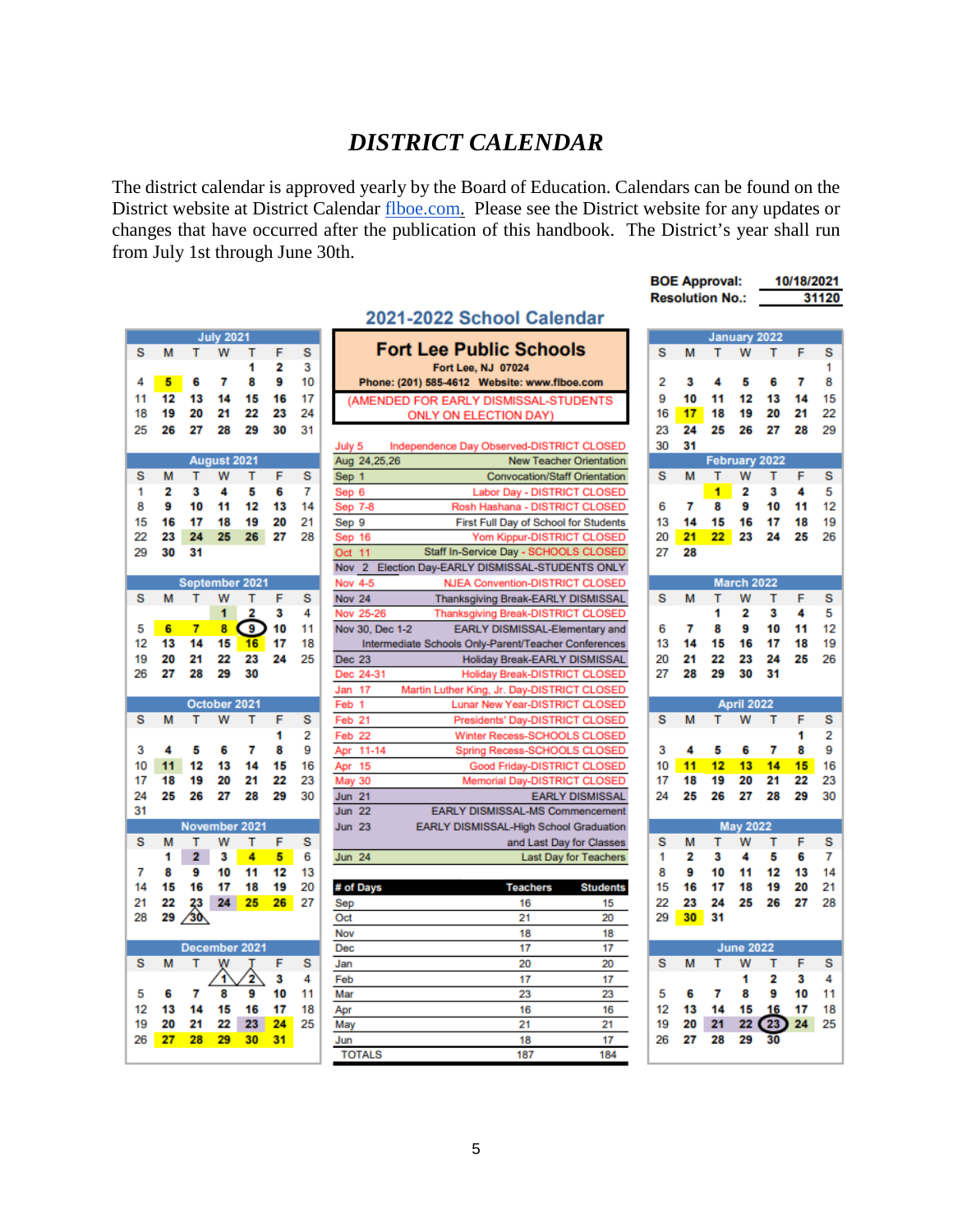# *DISTRICT DIGITAL RESOURCES*

District Website: [www.flboe.com](http://www.flboe.com/)

Access is available to the following district services and programs via the Faculty Tab:

Resources Page (Links to Classroom Tools and Genesis Tutorials) ATLAS Curriculum (Curriculum Tool) Clever (Instructional Program) Doculivery Portal (Systems 3000 – Payroll Documents) Employee Portal (Genesis – Staff/Evaluation) Frontline/Aesop (Attendance/IEP) Genesis (Student Information) G Suite Training (Google Training) Gmail (District Email) Health Connect (General Health Benefits Information and Forms) HIBster (HIB Reporting) Pearson Realize (Professional Development) Safe Schools (Online Compliance Training) School Dude IT (Service Requests for Technology) School Dude B&G (Service Requests for Facilities) School Dude Facilities (Building Use Reservations) STAR 360 (Assessment Platform) Teach TCi (Instructional Program) Think Central GoMath (Instructional Program) Employment (Link to Applicant Tracking and Job Postings) Employee Handbook

*Many resources are available through our district website, this handbook, or your contract.* 

*These resources are intended to assist you in finding answers to inquiries you might have and to serve as a first line of information and guidance*.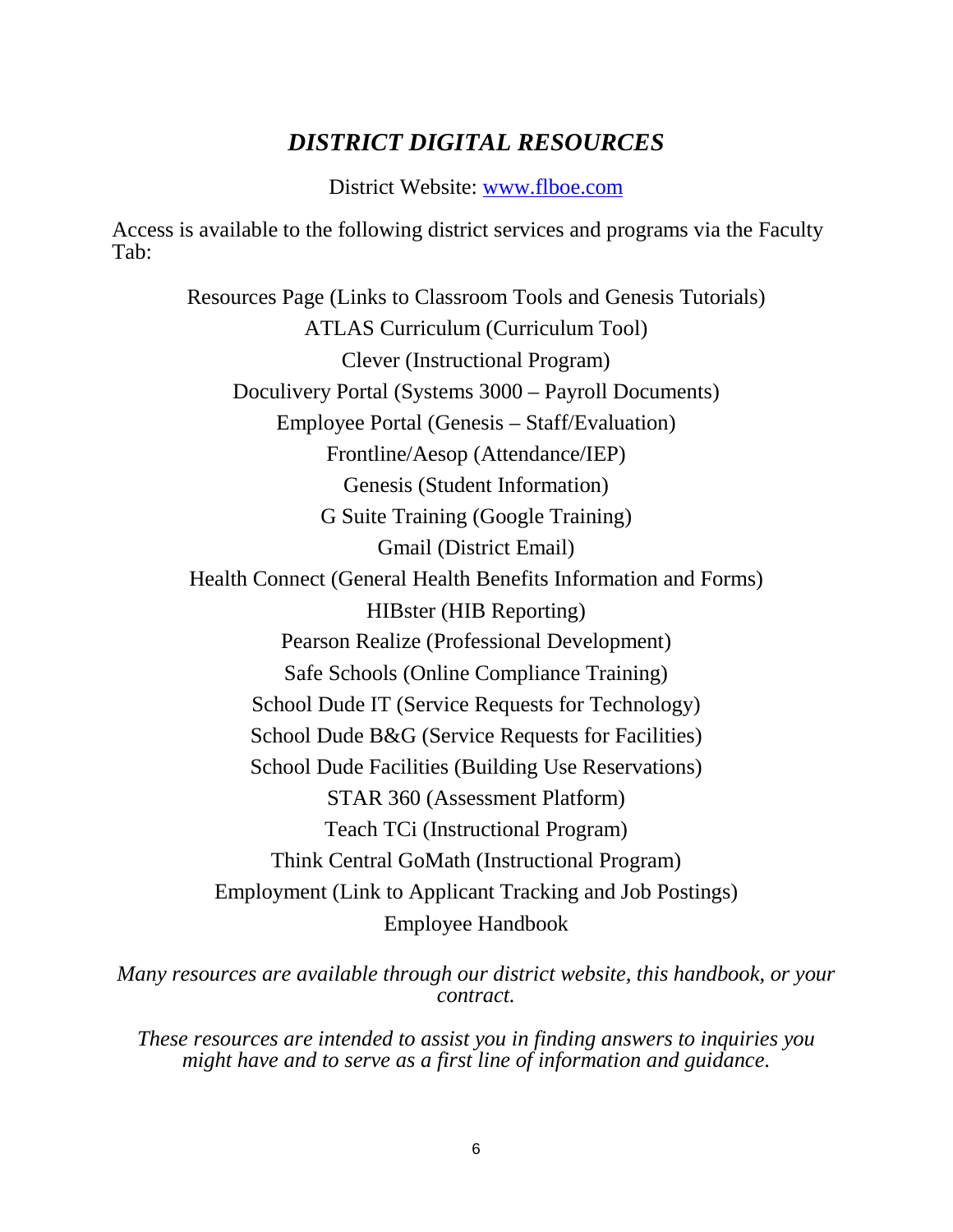# *EMPLOYEE SERVICES INFORMATION*

# **DIRECTORY**

# **Department of Human Resource Services**

| Jaime Cangialosi-Murphy | Director Human Resources           | 201-585-4612 Ext. 7508 |
|-------------------------|------------------------------------|------------------------|
| Tammi Ann Gil           | Human Resources Officer            | 201-585-4612 Ext. 7516 |
| Kyle Flores             | Human Resources Confidential Asst. | 201-585-4612 Ext. 7515 |

# **Department of Business Services**

| <b>Business Administrator</b>           | 201-585-4612 Ext. 7512 |
|-----------------------------------------|------------------------|
| <b>Assistant Business Administrator</b> | 201-585-4612 Ext. 7517 |
| <b>Transportation Coordinator</b>       | 201-585-4612 Ext. 7504 |
| <b>Payroll Coordinator</b>              | 201-585-4612 Ext. 7519 |
| Payroll/Accounts Payable                | 201-585-4612 Ext. 7505 |
| <b>Accounting Coordinator</b>           | 201-585-4612 Ext. 7503 |
|                                         |                        |

# **ANTI-DISCRIMINATION POLICIES & PROCEDURES**

# **Affirmative Action/ Equal Opportunity/Non-Discrimination**

The Board's affirmative action program shall recognize and value the diversity of persons and groups within society and promote the acceptance of persons of diverse backgrounds regardless of race, creed, color, national origin, ancestry, age, marital status, affectional or sexual orientation, gender, religion, disability, socioeconomic status or any other status or characteristic identified by applicable state or federal law. It is the policy of the Fort Lee Board of Education to avoid discrimination. Any student, parent, staff or community member who has a concern arising from alleged prejudice or discrimination on the basis of the aforementioned items, may contact the Affirmative Action Officer – Ms. Jaime Cangialosi-Murphy. (See - Policies Nos. 1140, 1550, 2260, 5750, 5755, etc.)

# **Americans with Disabilities Act**

It is the policy of the Board of Education that no qualified handicapped or disabled person shall, on the basis of handicap or disability, be excluded from participation in, be denied the benefits of, or be subjected to discrimination in employment or under any program, activity or vocational opportunities sponsored by this Board. The Board shall comply with §504 of the Rehabilitation Act of 1973 and the Americans with Disabilities Act of 1990. It shall also comply with the Individuals with Disabilities Education Act through the implementation of (See - Policy No. 2460 and Regulations Nos. 2460 through 2460.14). Notice of the Board's policy on discrimination in employment (See - Policy and Regulation No. 1530) and education (See - Policy and Regulation No. 5750) will be included in the Board policy manual, posted throughout the district, and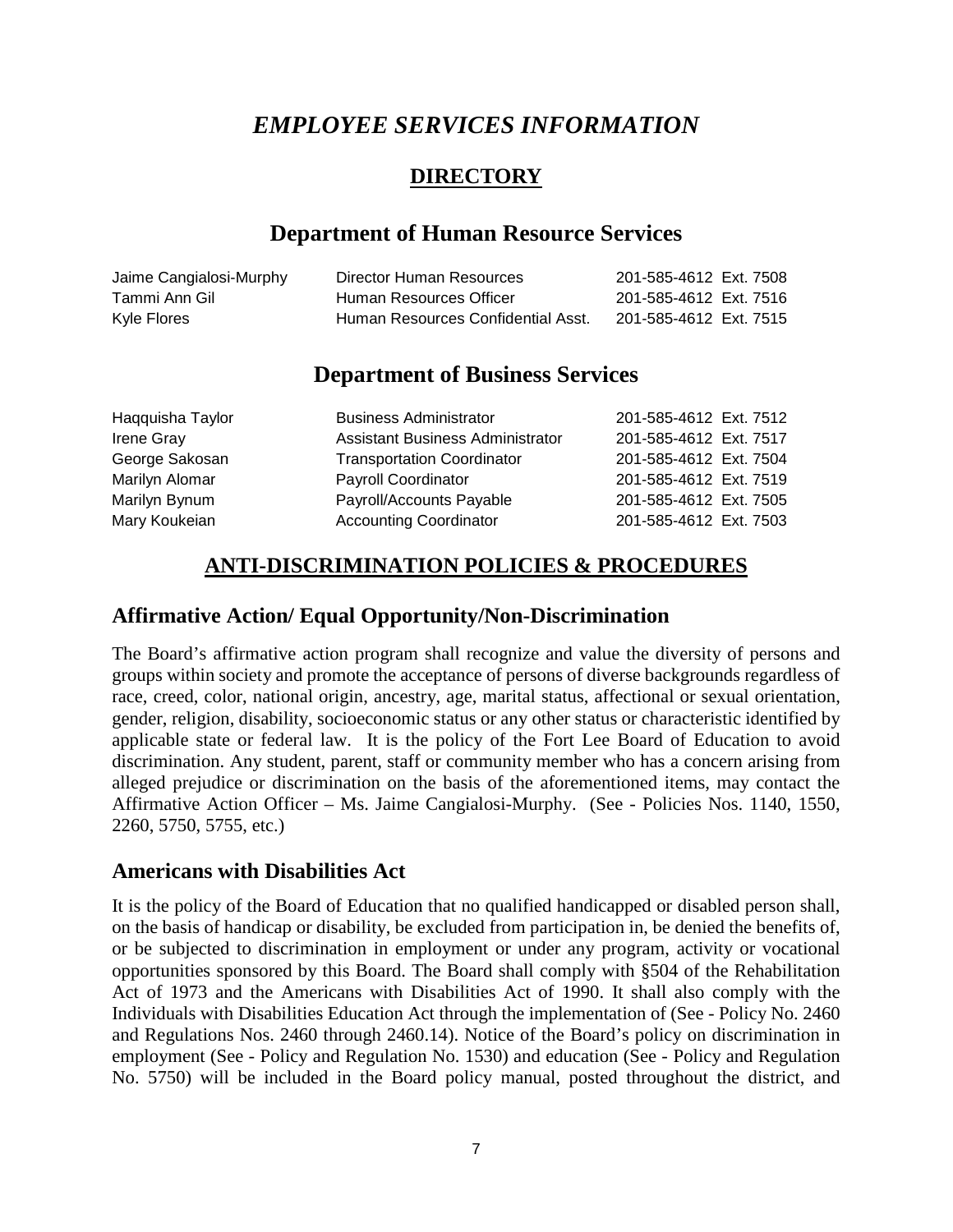referenced in any district statement regarding the availability of employment positions or educational services.

# **Sexual Harassment & Workplace Bullying**

The Fort Lee Board of Education does not permit workplace harassment of any kind. The Board of Education recognizes that an employee's right to freedom from employment discrimination includes the opportunity to work in an environment untainted by sexual harassment or a hostile work environment. Sexual harassment is defined as unwelcome sexual advances or conduct of a sexual advance or conduct of sexual nature, which unreasonably interferes with the performance of a person's job or creates an intimidating, hostile or offensive work environment. Sexual harassment can range from persistent offensive sexual jokes to inappropriate touching to posting offensive materials on a bulletin board. The two basic types of unlawful harassment are "Quid Pro Quo," meaning "This for that," and "Hostile Work Environment." Quid pro quo harassment generally results in a tangible employment decision based upon an employee's acceptance or rejection of unwelcome sexual advances or requests for sexual favors, but it can also result from unwelcome conduct that is of a religious nature. Hostile Work Environment harassment can result from unwelcome conduct of supervisors, co-workers, contractors or anyone with whom the victim interacts on the job. The conduct renders the workplace atmosphere intimidating, hostile or offensive. The Board does not permit harassing conduct by anyone in the school district, including contractors. Any employee or agent of this Board who is found to have sexually harassed an employee of this district will be subject to discipline which may include termination of employment. Any employee who has been exposed to sexual harassment by any employee or agent of this Board is encouraged to report the harassment to an appropriate Principal, immediate Supervisor, or the Director of Human Resources. (See - Policies Nos. 3362, 4352, and 4351)

# **EEO/Discrimination Harassment Investigation Procedure**

Fort Lee Public Schools are committed to providing all students and staff members with an environment that is free from discrimination and harassment. Any type of discriminatory action or harassment by one person against another because of race, religion, creed, color, age, ancestry, national origin, marital or domestic partnership status, family status (including pregnancy), gender, affectional or sexual orientation, mental or physical disability or perceived disability, atypical hereditary cellular or blood trait, genetic information or the refusal to test for or disclose genetic information, and/or liability for military service that interferes with sound educational values is a violation of Fort Lee Public Schools' policy.

This procedure also encompasses sexual harassment, whether it be physical or verbal, committed by supervisors and nonsupervisory personnel. Specifically, no persons shall threaten or insinuate directly or indirectly that any employee's submission to or rejection of sexual advances will in any way influence decisions regarding that employee's employment, evaluation, wages, advancement, any conditions of employment, or right to an educational opportunity.

Our commitment to equal educational opportunity and equal employment opportunity applies to all members of the Fort Lee School District community, and it is enforced by investigating and responding to all incidents or complaints.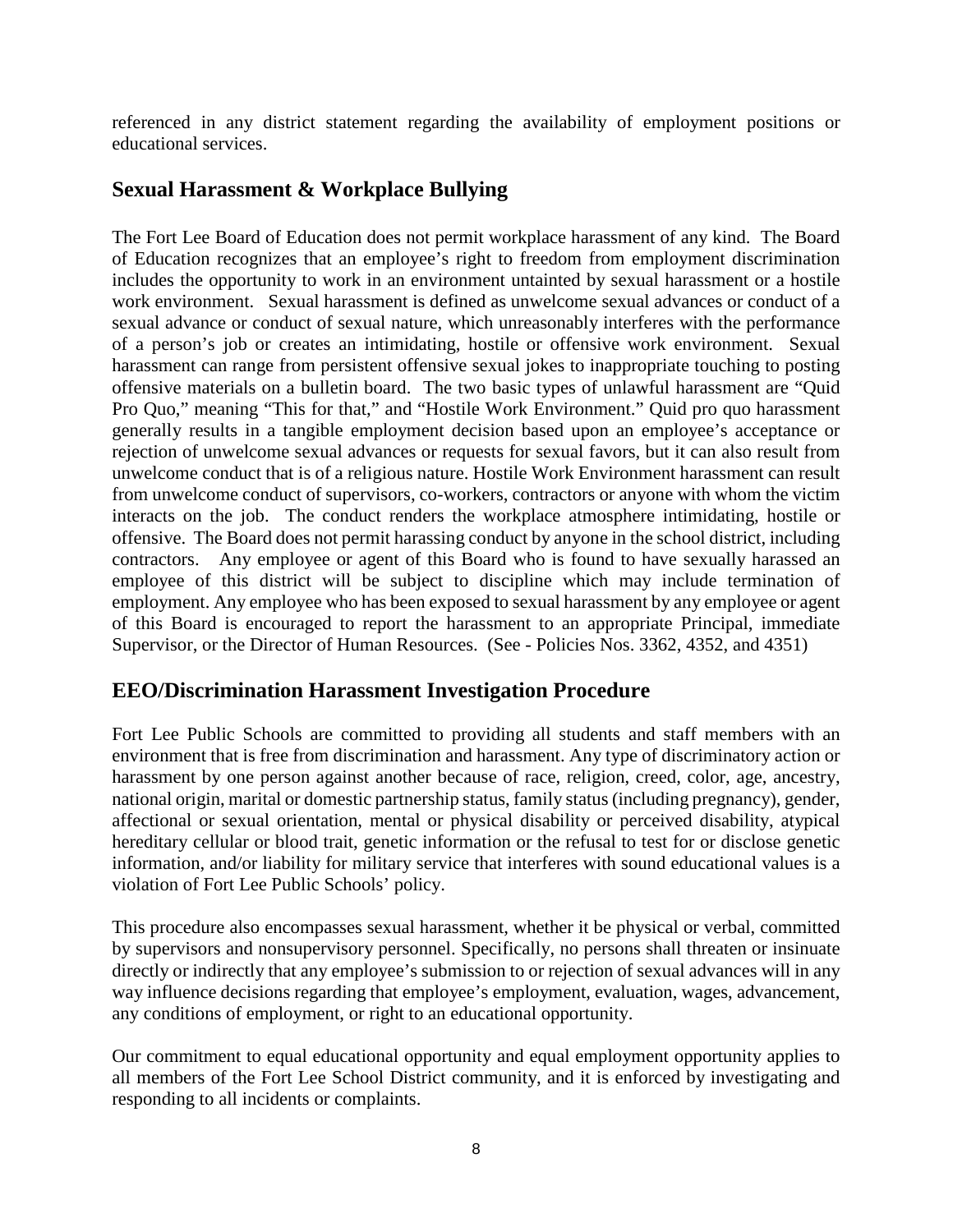#### *Complaint/Investigation Procedure*

It is desirable that problems and complaints of alleged discrimination/harassment be resolved in a prompt and positive manner. Where appropriate, such problems and complaints may be resolved in an informal manner.

A "complaint" shall mean the filing of a statement, preferably in writing, alleging that there has been an instance of discriminatory harassment, including sexual harassment, in the employment environment and/or the educational program or activities of the District.

## *Level I – Notification, Investigation & Response*

Any employee with a complaint about discriminatory harassment shall notify a Principal or immediate supervisor of the person who committed the alleged offense, or the Director of Human Resources (district AA Officer). Complaints brought to teachers, counselors or other staff members must be referred to one of these individuals immediately. If the Principal or immediate supervisor is the subject of the complaint, it should be referred to the Director of HR directly. If the Director of HR is the subject of the complaint, it should be referred to the Superintendent. If the Superintendent is the subject of the complaint, it should be referred to the Board of Education (BOE).

The Principal/immediate supervisor, Director of HR will establish a record of the discussion that takes place relative to any verbal complaint filed. An investigation will be conducted, and the parties to the complaint will receive written notice of the resolution of the problem, to the extent allowed by law, no later than seven (7) working days after receipt of the written complaint unless the circumstances of the complaint or investigation warrant additional reasonable time.

The responsible administrator will request an investigation by the Director of HR. The investigator will at all times work to be prompt, thorough and confidential. The investigation report will be given to the responsible administrator who will take appropriate action(s) and/or make appropriate recommendation(s) based on its findings and conclusions.

## *Level II – Appeal to Superintendent*

If either party is not satisfied with the Level I decision s/he may appeal it to the Superintendent or designee within three (3) working days of receipt of the decision. The Superintendent or designee will provide a hearing for the appealing party within seven (7) working days. An additional investigation may be conducted, or a decision may be made based on a review of the Level I record. The Superintendent will respond to the appeal and issue a decision to all parties within seven (7) working days of receipt of the appeal or the hearing, whichever is later.

## *Level III – Appeal to Board of Education*

If either party is not satisfied with the Level II decision s/he may appeal it to the BOE within three (3) working days of receipt of the decision. The BOE will review the Level I and Level II records and may direct an additional investigation to be conducted. At the appealing party's request, the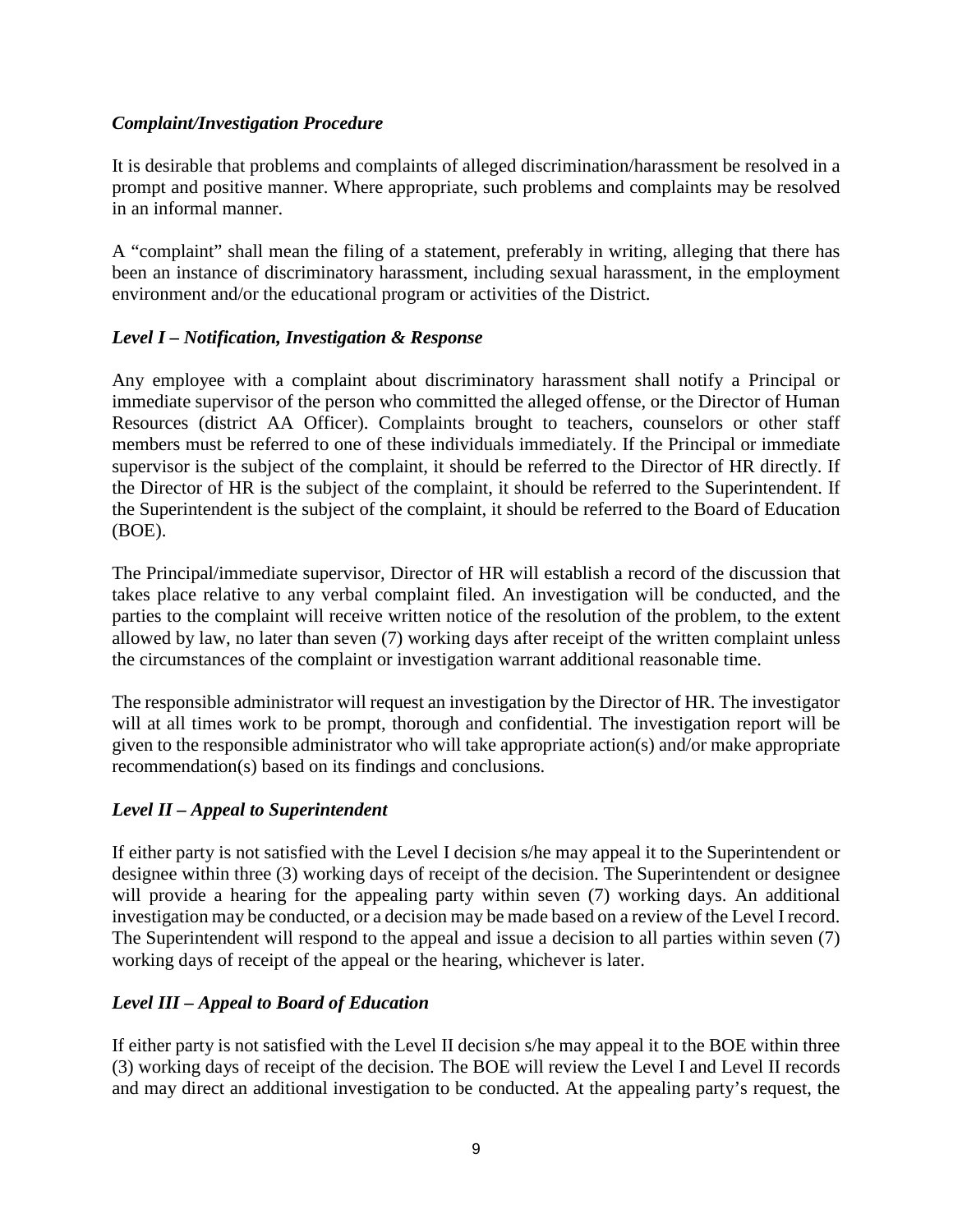BOE may convene a hearing for all parties to the complaint. The BOE will respond to the appeal and report its decision to all parties within forty-five (45) calendar days of the appeal or the hearing, whichever is later.

\*\* NOTE: A staff member also has the right to contact the U.S. Office of Civil Rights or NJ Division of Civil Rights for the resolution of any complaint.

# **Conscientious Employee Protection Act**

Under the Conscientious Employee Protection Act, an employer shall not take retaliatory action against any employee who:

1. Discloses or threatens to disclose to a supervisor or a public body that the employer is engaging in an activity or practice that the employee reasonably believes is violating the law, a rule or a regulation promulgated pursuant to law;

2. Provides information to or testifies before a public body conducting an investigation into possible violations of law, of a rule or of a regulation by the employer; or

3. Objects or refuses to participate in any activity or practice of the employer that the employee reasonably believes is in violation of the law, a rule or a regulation, is fraudulent or criminal, or is incompatible with a clear mandate of public policy concerning the public health, safety or welfare or the protection of the environment. (See - Policies Nos. 3381, 4381)

4. The Act also protects an employee who is a licensed or certified health care professional and who objects to or refuses to participate in any activity or practice of the employer that the employee reasonably believes constitutes improper quality of patient care from retaliatory employment action by the employer.

Before providing notice to a public body, however, an employee must first bring his/her concerns about an activity that may be a violation of the law to the attention of a supervisor and give the employer a reasonable opportunity to correct the activity.

An employee who believes that he/she has been retaliated against in violation of this law may bring an action in a court within one year of any retaliatory action taken and may be entitled to an injunction against the employer's retaliatory employment conduct, to reinstatement to the former employee's employment position, and to compensation for lost wages and benefits and attorney's fees.

Although not required to do so by law, employees are always encouraged to bring their concerns about employment retaliation to the attention of their supervisor or higher management.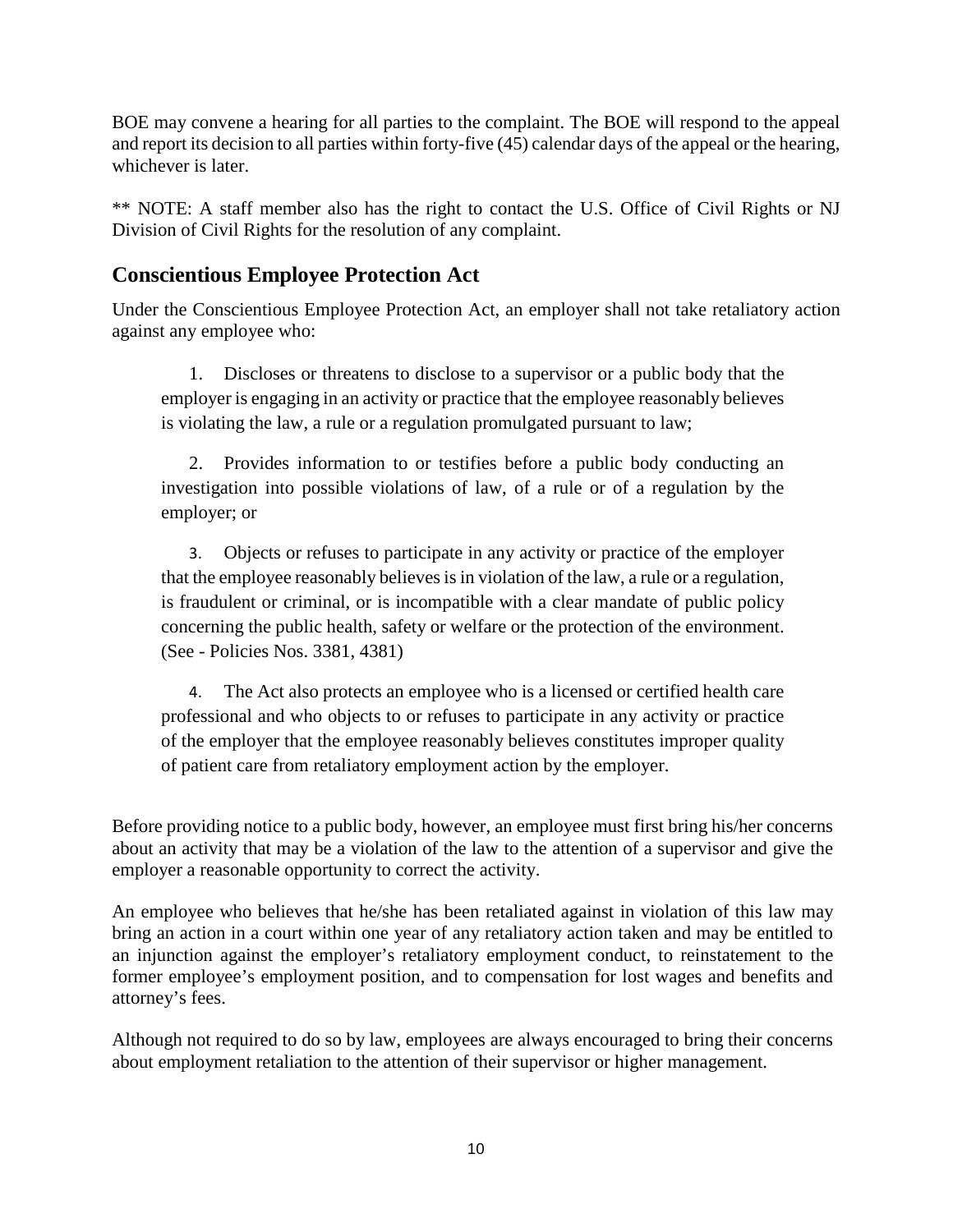## **BENEFITS**

## **Medical/Prescription**

The Board will provide eligible employees with medical insurance through its enrollment in the New Jersey School Employees' Health Benefits Program ("SEHBP") and prescription insurance through Benecard. Employee health benefits contributions shall be made in accordance with all applicable NJ statutes. Enrollment in the SEHBP and Benecard includes eligible dependents, a spouse, civil union partner, eligible same sex-domestic partner, and/or eligible children, as defined by the State Health Benefits Program.

Medical coverage for ten-month employees hired prior to the start of the school year will begin September  $1<sup>st</sup>$ . If a ten month employee does not start on the first day of school, there is a sixty (60) day waiting period. Medical coverage for twelve-month employees will commence after the sixty (60) day waiting period.

For more information about eligibility and enrollment in the SEHBP, see the SEHBP overview — available from the Division of Pensions and Benefits at: [SEHBP Benefits Overview](https://www.horizonblue.com/shbp/plans/benefits-overview)

## **Waiver**

Employees may choose to opt out of their Board provided health and/or prescription benefits and will receive a waiver payment of 25% of the annual Board paid portion of the premium or \$5000.00, whichever is less. This insurance waiver shall be in conformity to all state statutes and regulations. To be eligible to participate, proof of alternative health and/or prescription coverage through another provider must be provided. In the event replacement insurance coverage is terminated as a result of any life-altering event, such as termination of insurance, unemployment, reduction in the number of hours of employment, death, disability of a spouse, divorce, legal separation, activation to full time military status, etc., re-enrollment is permitted to the extent allowed by the State Health Benefits Plan and on the terms and cost set by the carrier. Coverage shall commence upon the approval from the New Jersey State Health Benefits Department. During the open enrollment period any employees that had previously opted out shall have the opportunity to opt into the Board's insurance programs subject to approval from the State Health Benefits Plan. Waiver forms must be completed, signed, and submitted to the Board. Employees shall receive a prorated payment if the employee, during one fiscal year, for whatever reason, participates and re-enrolls in the Board provided health insurance plan.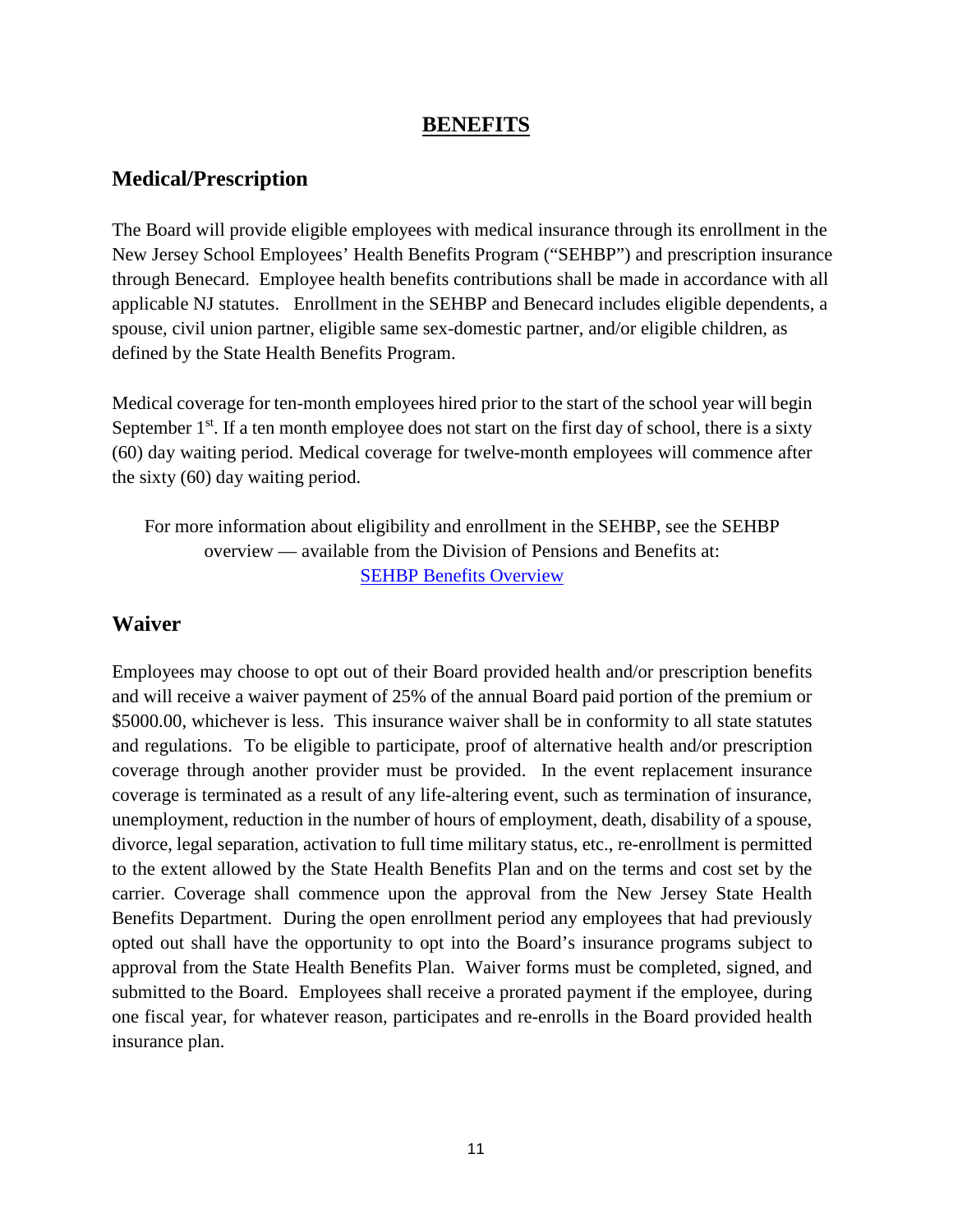# **COBRA**- **Continuation of Health Coverage**

In compliance with the 1986 Budget Reconciliation Act, health insurance will be continued for eighteen (18) months for terminated employees and for thirty-six (36) months for dependents of active and retired employees after death, divorce, or legal separation of the covered employee and for dependent children after ceasing to be a dependent (age 26), under the Board's insurance plan. Premiums for this extended group health coverage will be paid by the terminating/retired employee or dependent(s).

# **Dental/Vision**

The Board will provide eligible employees dental and vision coverage through enrollment in the Board's dental or vision insurance programs, subject to negotiated terms.

All eligible new enrollees are subject to a sixty (60) day waiting period for dental and/or vision coverage.

## **Disability Insurance**

All NJEA members may enroll in the New Jersey Education Association's group disability plan which is underwritten by the Prudential Insurance Company. The plan is designed to provide cash benefits during disability caused by illness or accidents. The cost of the plan varies according to the benefits selected. Call Prudential at 1-800-727-3414 for more information.

AFLAC is also available to **all** employees. The cost of the plan varies according to the benefits selected. Contact AFLAC representatives, Gina Purazzo at 732-444-8446 or Jonathan Torres at 973-440-5110. Ext.711, for more information.

# **Flexible Spending Accounts and Dependent Care Accounts**

As part of the District's Flexible Benefits Plan, we currently offer an employee-funded Flexible Spending Account (FSA) and Dependent Care Account to all employees who enroll prior to or during the open enrollment period in October of each year. Plan participants may elect to designate an annual amount of pre-tax dollars to pay for eligible healthcare expenses, including medical or dental insurance deductibles, copayments, out-of-pocket costs for vision care and other types of care, adult day care, or child(ren) day care.

If eligible medical or dental expenses are less than the elected annual amount of flex dollars for that year, the current rules for balance roll over and/or for forfeiture will be followed. Please see your plan agreement for details.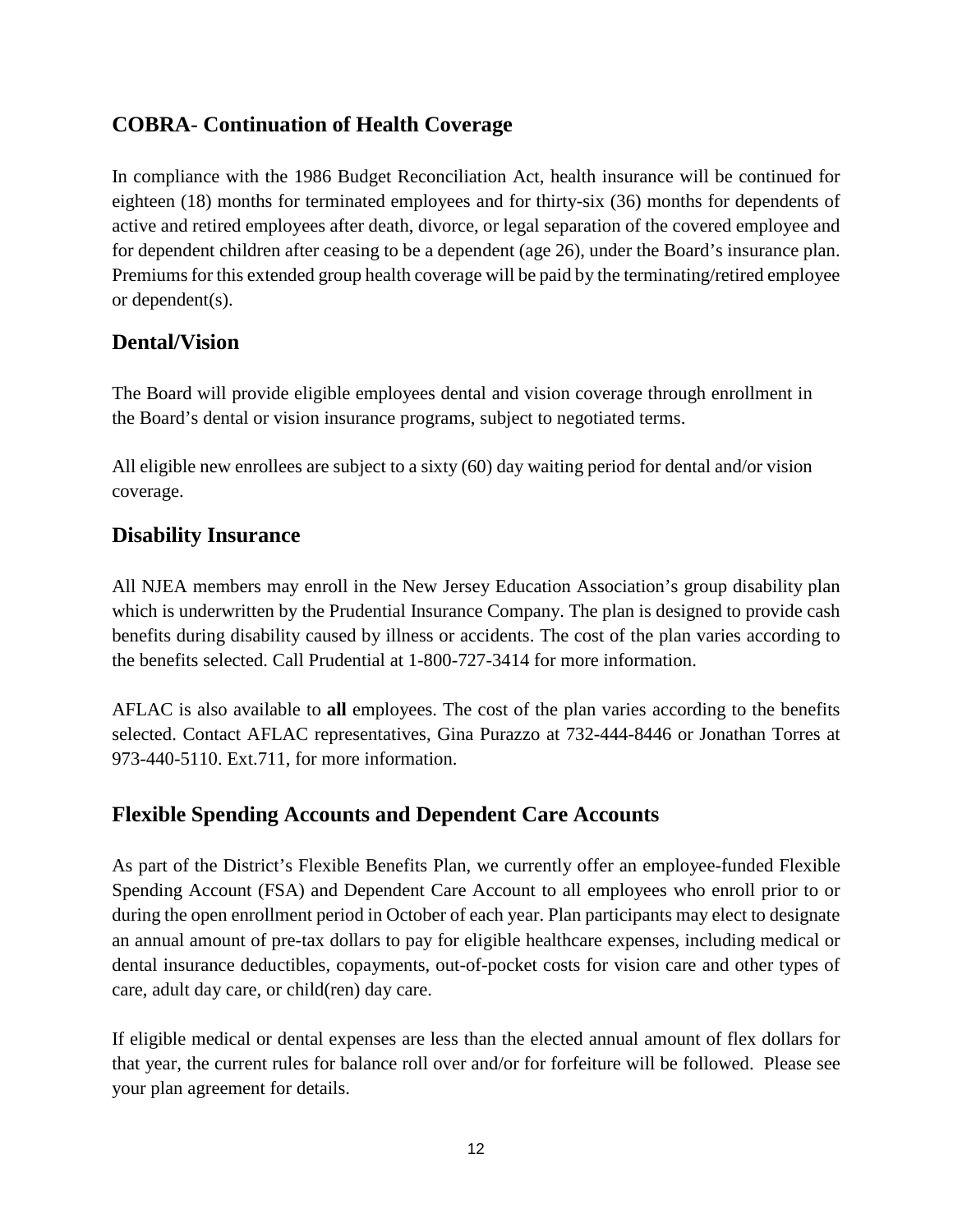#### **Tax Shelter Annuities**

Employees of the Fort Public School District may enroll with several companies that service the district by providing tax shelter annuities. These plans permit employees to deduct a specific amount from their paychecks into a tax shelter annuity and delay the payment of taxes on the amount. The principal and interest accumulate tax free until withdrawal, usually after retirement when an employee is in a lower tax bracket. These are long-term investments, and employees are cautioned that there are penalties for early withdrawals (usually 10% - 20% penalty for withdrawal under age 59.5). Please contact the Business Office with any questions or to enroll in one of these programs.

#### **Current Approved Tax Shelters**

(Funds and Representatives subject to change)

#### *AIG – VALIC Financial Advisors, Inc.*

Representative: Gamaliel Michaud, Financial Advisor Contact: 1-908-470-4114

*AXA Advisors – Equitable* Representative: Todd Speedy, Financial Consultant Contact: 1-800-589-1035

#### *Financial Resources*

Representatives: Dan Phillips Contact: 908-907-5053 Jeffrey R. Kenyon Contact: 1-888-505-5600 Ext. 103

#### *Lincoln Investments*

Representative: Keith Nebel, Financial Advisor Contact: 1-877-917-4001

#### *Metlife*

Representative: Louis Natale, Financial Services Representative Contact: 1-973-882-7550

*Travelers Educators Retirement Services – Citistreet Associates LLC* Representative: Brendan B. Finn, Account Executive Contact: 1-800-545-0108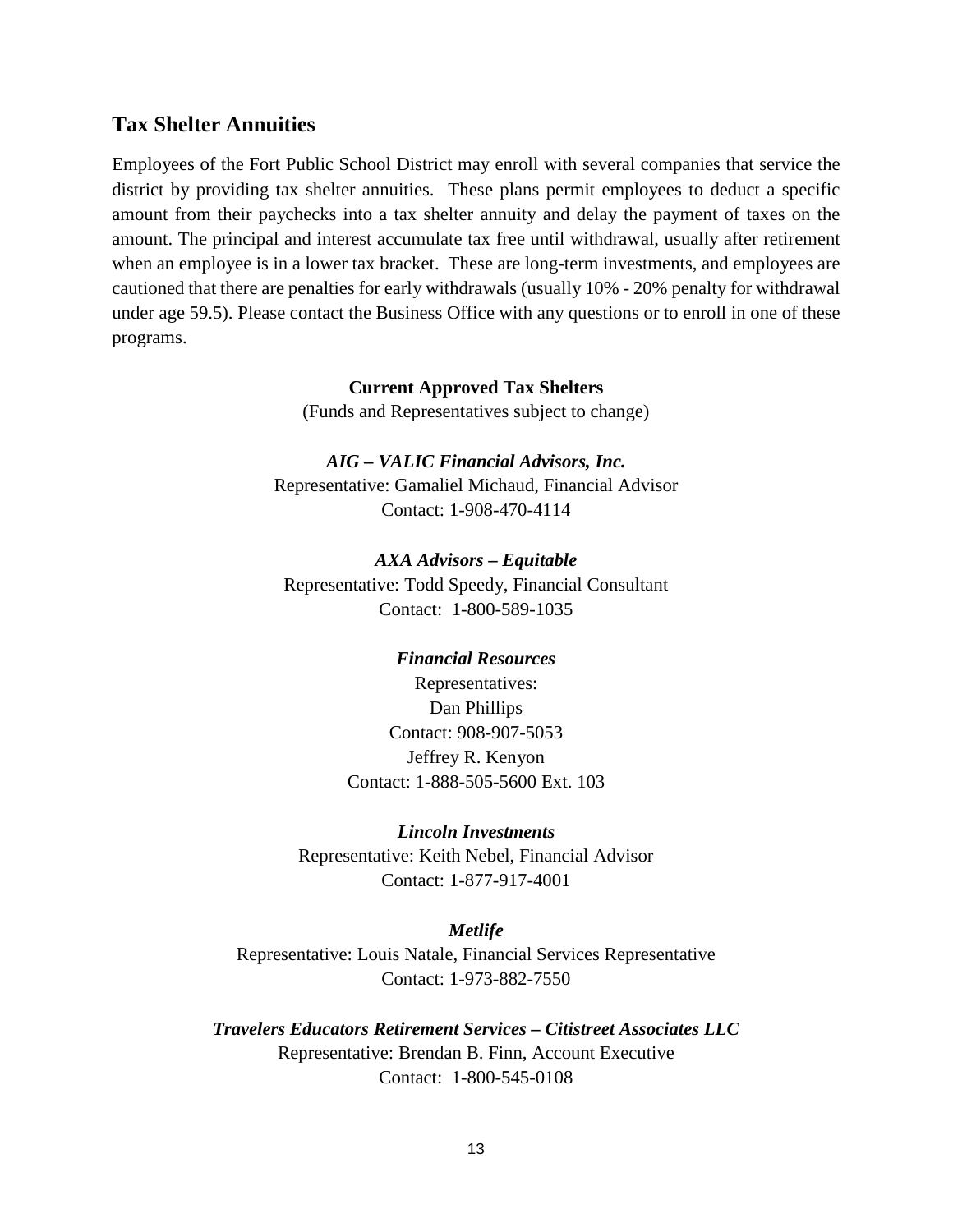# **Credit Union**

Employees may join the Visions Federal Credit Union which allows for automatic payroll deposits, as well as checking accounts, savings accounts, personal and mortgage loans, credit cards and many other services. Phone # 1-800-242-2120. Enrollment is optional; the district has no affiliation with the credit union.

# **Life Insurance**

Active employees in the PERS or TPAF (NJ Division of Pensions and Benefits) may be covered by one of two types of group life insurance. Please check your pension statement to determine the type of life insurance for which you are eligible.

## *Non-Contributory Group Life Insurance*

Policy No. G-14800 is provided by the district through the pension fund. There is no cost to the employee for this coverage.

The benefit for active members of PERS or TPAF enrolled in Non-Contributory Group Life Insurance **ONLY** is 1.5 x base salary.

## *Contributory Group Life Insurance*

The employee is required to pay for the contributory insurance (elective). The cost of the insurance for PERS members (Policy No. G-13900) is 0.5 of 1 percent (.005) of base salary, and for TPAF members (Policy No. G-14300) is 0.4 of 1 percent (.004) of base salary.

The benefit for active members of PERS or TPAF enrolled in both the Contributory **AND** Non-Contributory Group Life Insurance is 3 x base salary.

When an active member dies, not as a result of regular or assigned duties, the named beneficiaries are entitled to the payment of group life insurance benefits and the return of the member's accumulated pension contributions with interest, if any.

The amount of life insurance benefits paid to beneficiaries at your death depends on three factors: membership status at the time of death, salary, and age.

N**ote:** The employer pays the contributory group life insurance premium for covered TPAF members who are age 70 and older.

# **Demographic Changes**

In the case of any life changes or events such as marriage, civil union, birth of child, divorce or death of a spouse, civil union partner, or dependent, or change of address or phone number, it is the employee's responsibility to notify the district by completing a demographic change form.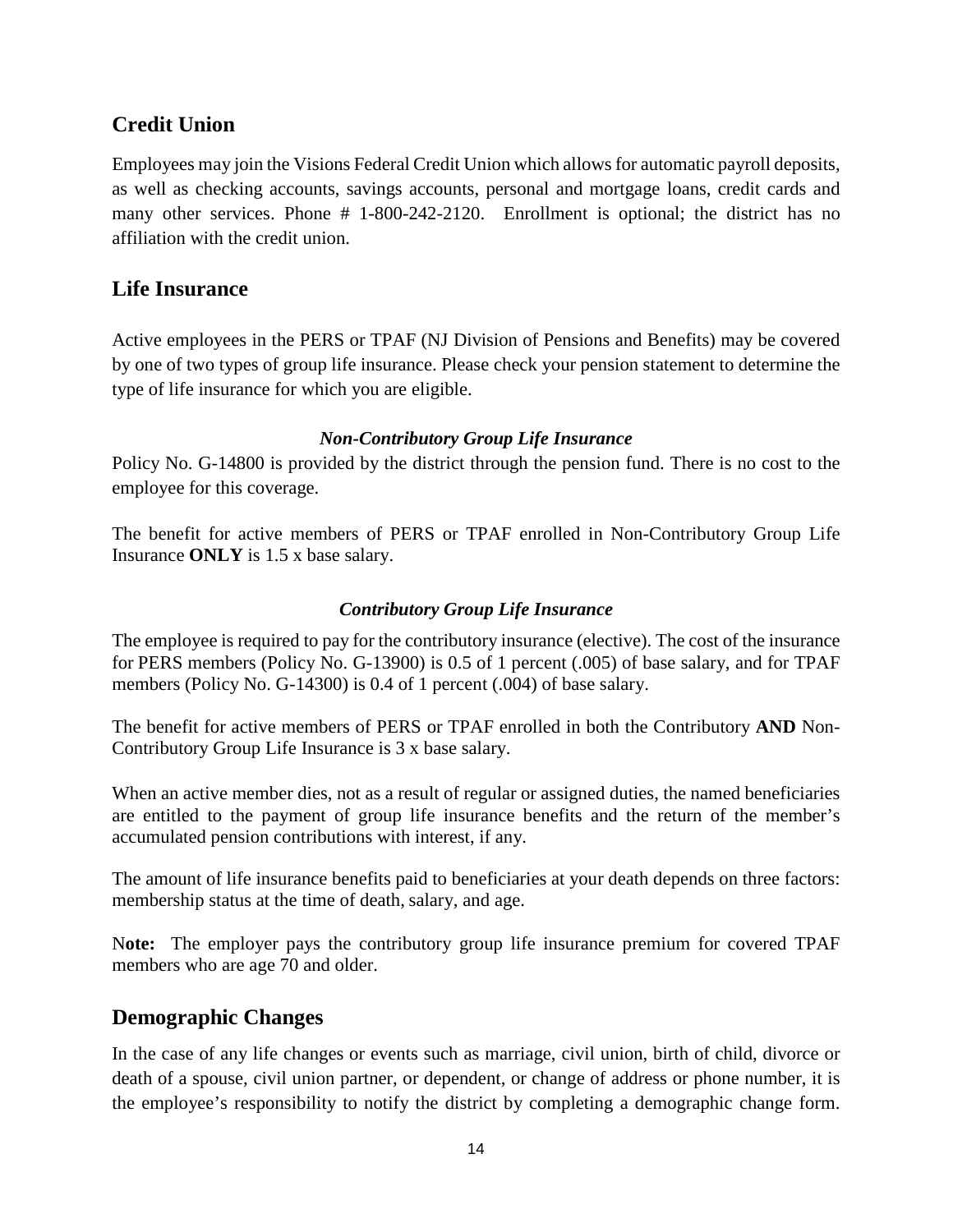This form is available on the District's website under Human Resources – Employee Forms. If these changes also constitute a need to update your health benefits information then new enrollment forms for health benefits must also be completed within 60 days of the event.

# **Worker's Compensation Benefits**

An employee who sustains a work-related injury or accident shall be presumed eligible for worker's compensation and should seek the worker's compensation benefits to which he/she is entitled by law. The Board of Education will permit, in accordance with law, the absence without loss of pay or of annual or accumulated sick leave benefits for the injured employee. Any employee who qualifies for work-related disability pay under this policy shall receive full pay during the period he/she is on disability leave of absence, up to one calendar year. (See - Policies Nos. 3425, 4425)

Employees who sustain work-related injuries must immediately notify their building principal or department supervisor and school nurse. The school nurse or injured employee should contact the worker's compensation provider Bergen Risk at 201-825-0357 or 201-393-1130. **Bergen Risk** will direct the injured employee to a medical facility, if it is not a medical emergency.

# **Tuition Reimbursement**

Upon completion of graduate credit work, the Board will reimburse employees covered in the Collective Bargaining Agreement (FLEA) for tuition per credit up to 15 credits per school year. All courses must receive prior approval from the district. All payments are subject to a district cap, as well as the contract and form stipulations. Forms for tuition reimbursement are submitted through the employee portal in Genesis (Flow Forms). Tuition reimbursement payments are made one time per year during the fall following the year the course(s) were submitted for approval and completed. Proof of payment and official transcripts, for courses taken between July 1 and June 30 of any given year, must be submitted no later than July 31.

# **Children of Non-Resident Staff Members Attending Fort Lee Public Schools**

Staff members' children may attend the Fort Lee Public Schools upon approval of the Superintendent. The children of nonresident, permanent, and salaried staff members of the Board of Education may be admitted to the schools of the district at a tuition rate, set annually by the Board of Education at its Reorganization meeting. Special Education students may not be enrolled in the district under this provision. Students enrolled under this provision are not eligible for any formal educational intervention services. A written request must be made to the Superintendent of Schools prior to enrollment in the regular education programs at least thirty (30) days prior to admittance. Requests will be honored based on enrollment and availability of space as per Policy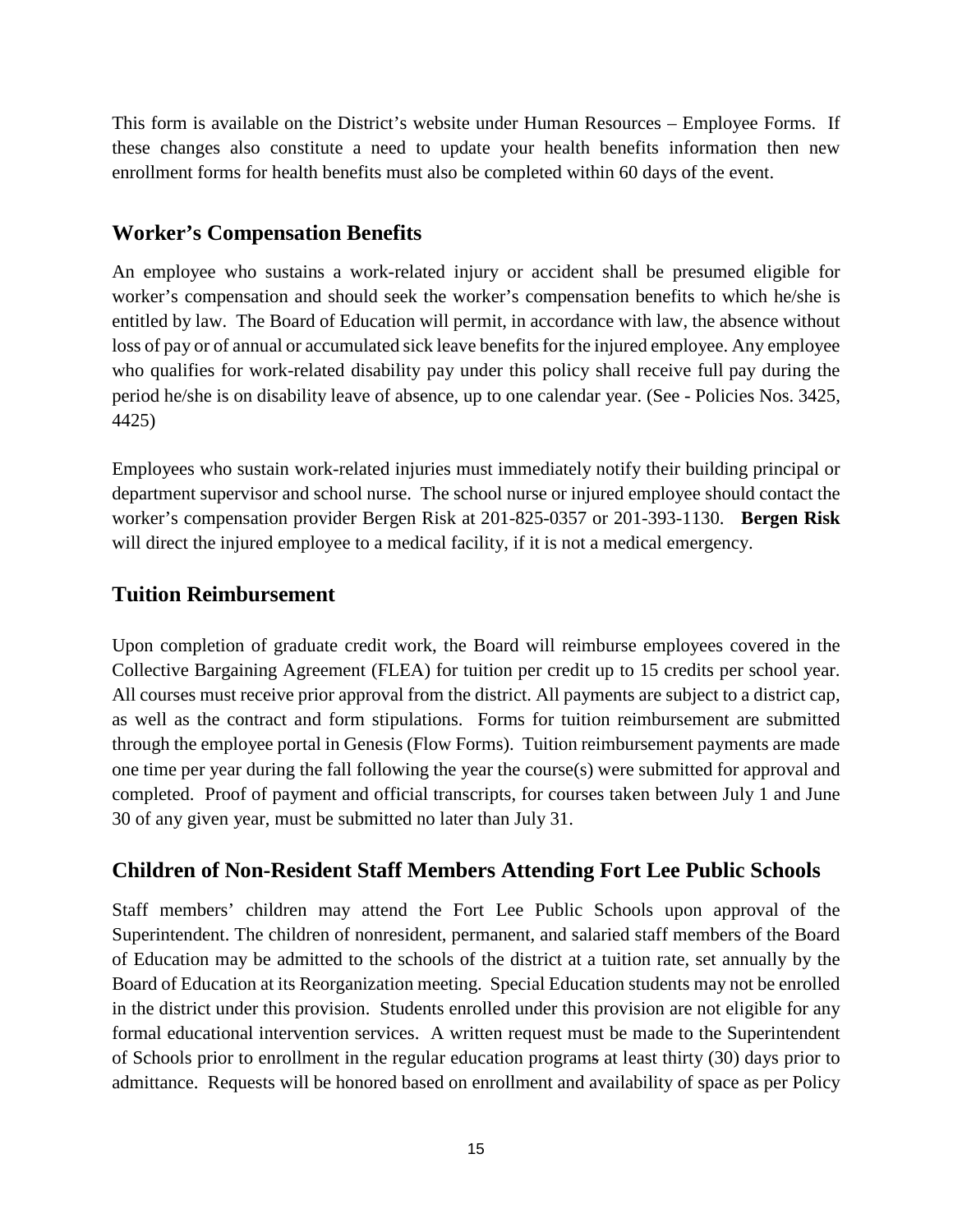No. 6150. The Board of Education is not responsible for providing transportation for non-resident students. (See - Policy No. 5111)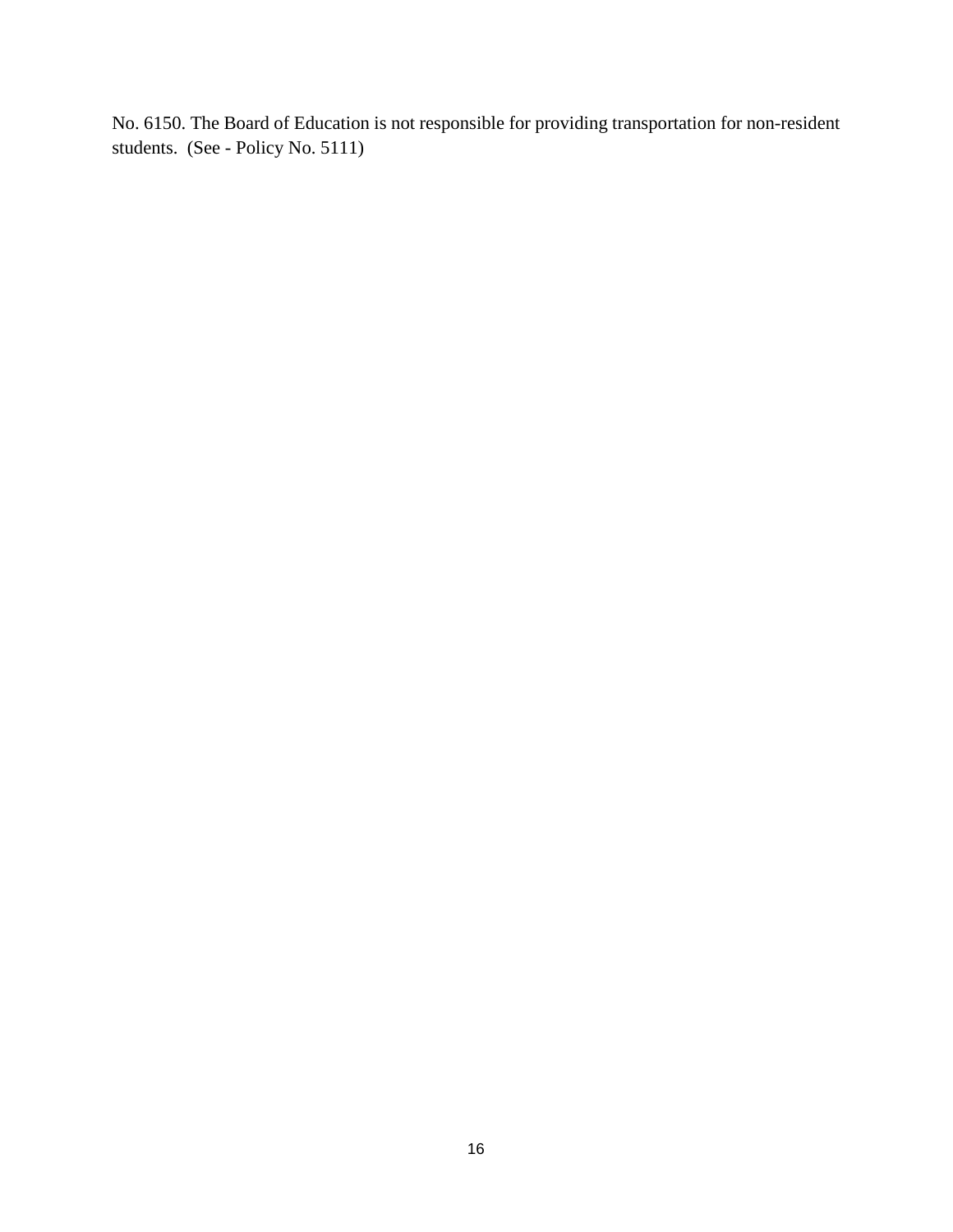# **COMPENSATION**

## **Salary**

Salaries for certificated and non-certificated employees in the Fort Lee Education Association (FLEA) are determined by placement on the salary guide of the collective bargaining agreement (CBA). The Fort Lee Board of Education retains the authority to hire at salaries indicated on the appropriate guide. Salaries for the Fort Lee Administrators Group (FLAG) employees will be determined by the Fort Lee Board of Education as appropriate for the positions and the needs of the district. Salaries for Non-Affiliated employees are also determined by the Board of Education when not covered by the terms of a negotiated agreement or in an individual contract with the Board. (**N.J.S.A. 18A:6-6; 18A:16-11**; **18A:27-4; 18A:29-2)**

Employees are paid on the  $15<sup>th</sup>$  and  $30<sup>th</sup>$  of each month. The annual schedule with dates is available on the district website. All deductions are listed on the employee's pay stub, which can be found in the Doculivery Portal. Questions should be directed to Payroll via phone or payroll@flboe.com.

## **Horizontal Movement Requests**

Certificated instructional and educational services staff members are eligible to request horizontal movement upon the completion of the requisite number of graduate level credits. Requests for horizontal movement should be submitted to the Director of Human Resources via the request form with official transcripts showing all graduate credits. The request form is available on the District's website under Human Resources, Employee Documents. All credits must be completed by June 30 and submitted by July 31 in order to qualify for a horizontal movement the following fall.

# **Payment of Wages**

It is the district's policy that employee paychecks will only be given through direct deposit.

If the normal payday falls on a district-recognized holiday, paychecks will be distributed one workday before the aforementioned schedule. At the closing of schools in June*,* paychecks will be issued on the last scheduled school day for all 10-month staff members.

Employees may be paid through direct deposit of funds to either a savings or checking account at the financial institution of their choice. More than one account may be designated. In the event that a paycheck is lost or has an error, the Business Office must be notified in writing as soon as possible before a replacement check can be issued by payroll.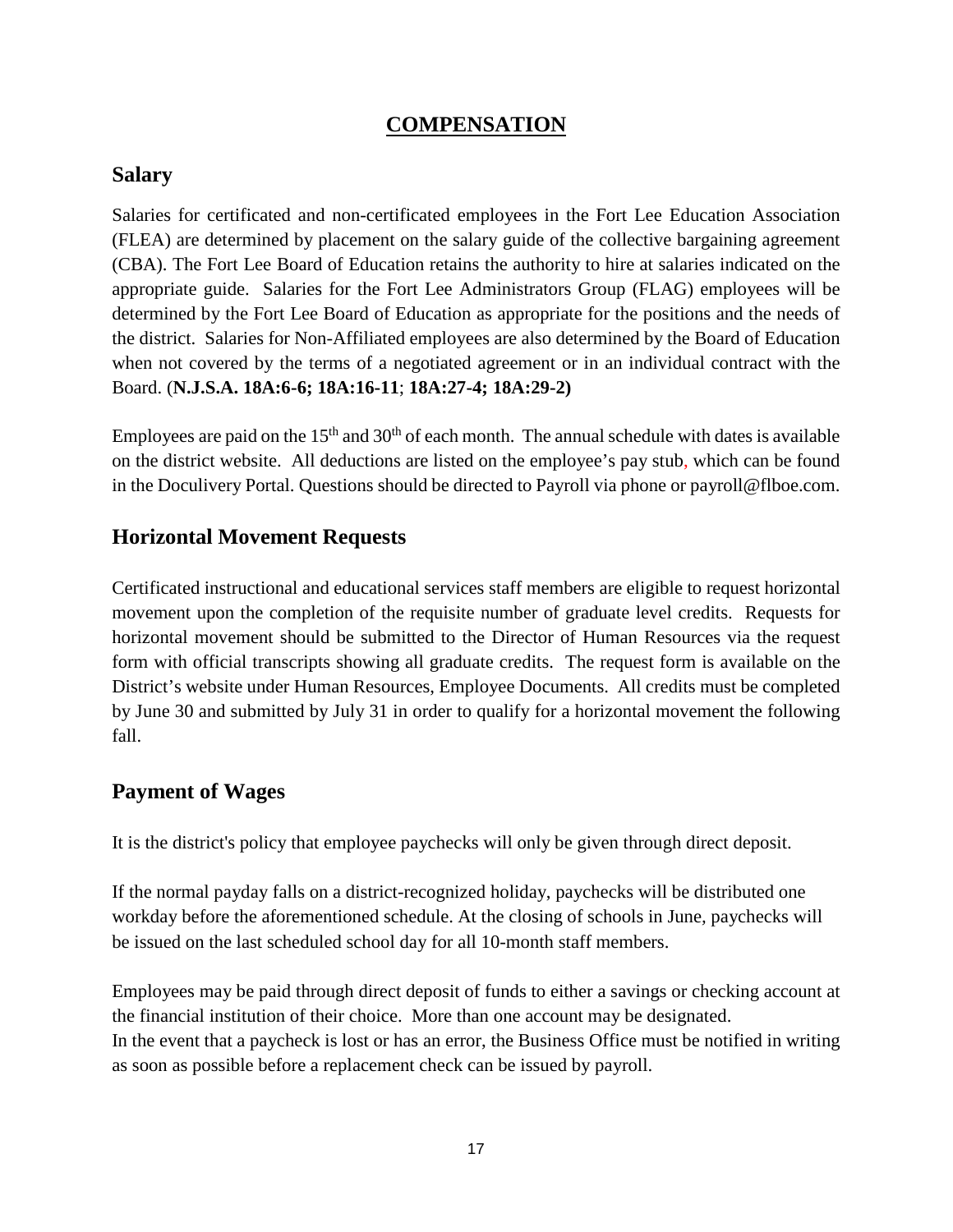If an employee's marital status changes or the number of exemptions previously claimed increases or decreases, a new Form W-4 must be submitted to the Payroll Department. (A "**Demographic Change Form"** may also need to be completed).

# **Verification of Check**

Every employee is responsible for examining his/her paystub for accuracy.

In those rare instances when an error is discovered, the error must be reported to the Business Office immediately. In such cases direct deposit may be stopped. If the check issued is in a greater amount than the employee is entitled, restitution will be required as soon as the error is discovered. If the check is issued in a lesser amount than the employee is entitled, the adjustment will be rendered.

# **Lost or Stolen Check**

If a check is lost or stolen*,* notify the Payroll Department immediately so a Stop Payment order can be issued.

| <b>CHECK DESCRIPTION</b> | <b>DEFINITION</b>                      |
|--------------------------|----------------------------------------|
| #457EQ                   | #457 EQUITABLE                         |
| #457FR                   | #457 FINANCIAL RESOURCES               |
| 403MET                   | #403 METLIFE-TAX SHELTER ANNUITY       |
| 6TH-PD                   | <b>6TH PERIOD STIPEND</b>              |
| <b>AFLAC</b>             | AFLAC AFTER TAX - DISABILITY INSURANCE |
| AF-PRE                   | AFLAC PRETAX - DISABILITY INSURANCE    |
| AXA LN                   | AXA LOAN                               |
| <b>B-CAMP</b>            | <b>BAND CAMP</b>                       |
| <b>BK CI</b>             | TPAF BACK CONTRIBUTORY INSURANCE       |
| <b>BK CI</b>             | PERS BACK CONTRIBUTORY INSURANCE       |
| <b>BK PEN</b>            | TPAF BACK PENSION                      |
| <b>BK PEN</b>            | PERS BACK PENSION                      |
| <b>BK-DCR</b>            | DEFERRED COMPENSATION - BACK           |
| C-INS                    | CONTRIBUTORY INSURANCE                 |
| <b>CLOTHI</b>            | <b>CLOTHING ALLOW CUSTODIAL</b>        |
| <b>COACH</b>             | ATHLETIC COACH STIPEND                 |
| CR UN                    | CREDIT UNION DEDUCTION                 |
| CUS OT                   | <b>CUSTODIAL OVERTIME</b>              |
| <b>DCRP</b>              | DEFERRED COMPENSATION RP PENSION       |
| DIS-PR                   | PRUDENTIAL DISABILITY INS.             |
| EARN                     | REGULAR SALARY 10-MONTH                |
| EARN                     | REGULAR SALARY 12-MONTH                |

## **Possible Descriptions and their Definitions that may appear on Your Paystub**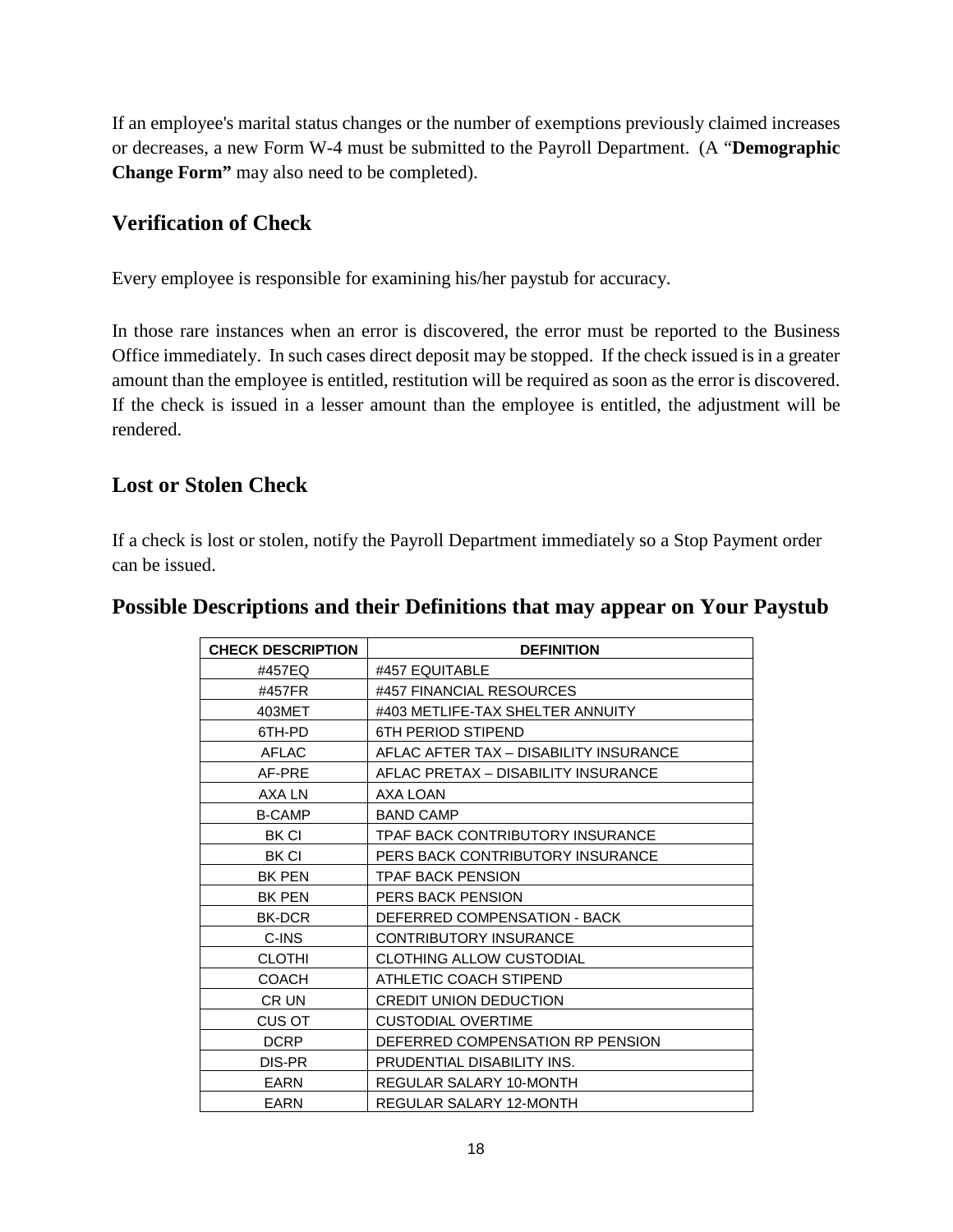| EQ#403        | #403 EQUITABLE TAX SHELTER ANNUITY           |
|---------------|----------------------------------------------|
| FED           | FEDERAL INCOME TAX                           |
| <b>FICA</b>   | SOCIAL SECURITY INSURANCE                    |
| <b>FLI</b>    | NJ FAMILY LEAVE INSURANCE                    |
| FSA-D         | DEPENDENT CARE FLEXIBLE SPENDING ACCOUNT     |
| FSA-M         | MEDICAL FLEXIBLE SPENDING ACCOUNT            |
| FT#403        | #403 FINANCIAL RESOURCES TAX SHELTER ANNUITY |
| <b>GARN</b>   | <b>GARNISHMENT</b>                           |
| <b>GROSS</b>  | <b>GROSS PAY - BEFORE DEDUCTIONS</b>         |
| <b>HB CON</b> | <b>HEALTH BENEFITS CONTRIBUTION</b>          |
| HB-BK         | <b>BACK HEALTH BENEFITS CONTRIBUTION</b>     |
| <b>HOME</b>   | <b>HOME INSTRUCTION</b>                      |
| <b>HORIZ</b>  | <b>HORIZONTAL MOVEMENT</b>                   |
| LIFE-M        | #403 METLIFE INS TAX SHELTER ANNUITY         |
| <b>LINCON</b> | #403 LINCOLN INVESTMENTS TAX SHELTER ANNUITY |
| <b>LOAN</b>   | PENSION LOAN                                 |
| <b>MEDI</b>   | <b>MEDICARE</b>                              |
| <b>MENTOR</b> | <b>MENTORING</b>                             |
| <b>NET</b>    | NET PAY - AFTER DEDUCTIONS                   |
| <b>NJEA</b>   | <b>NJEA UNION DUES</b>                       |
| <b>NJTX</b>   | NJ STATE TAX                                 |
| <b>NONPEN</b> | NON PENSIONABLE STIPEND                      |
| PER-CI        | PERS CONTRIBUTORY INSURANCE                  |
| <b>PERS</b>   | PERS PENSION (NON CERTIFICATED STAFF)        |
| R             | <b>RETRO PAY</b>                             |
| <b>STIPEN</b> | <b>CO-CURRICULAR ACTIVITY STIPEND</b>        |
| <b>SUMMER</b> | SUMMER SCHOOL PAYMENT                        |
| <b>TPAF</b>   | TPAF PENSION (CERTIFICATED STAFF)            |
| TR#403        | #403 TRAVELERS TAX SHELTER ANNUITY           |
| <b>VALIC</b>  | #403 VALIC TAX SHELTER ANNUITY               |
| <b>VSP</b>    | VISION INSURANCE CONTRIBUTION                |
| <b>WAIVER</b> | <b>HEALTH BENEFITS WAIVER PAYMENT</b>        |

## **Employee Travel Reimbursement**

Employees will be reimbursed for reasonable expenses incurred in connection with approved travel on behalf of the District as per state statute.

Travelers seeking reimbursement should incur the lowest reasonable travel expenses and exercise care to avoid the appearance of impropriety. If a circumstance arises that is not specifically covered in the travel policies, the most conservative course of action should be taken.

Travel for staff must be authorized in advance. Travelers should verify that planned travel is eligible for reimbursement before making travel arrangements. Within 30 days of the completion of the trip, the traveler must submit a Travel Reimbursement Form and supporting documentation to obtain reimbursement of expenses. (See - Policies Nos. 3240; 4160; 6471)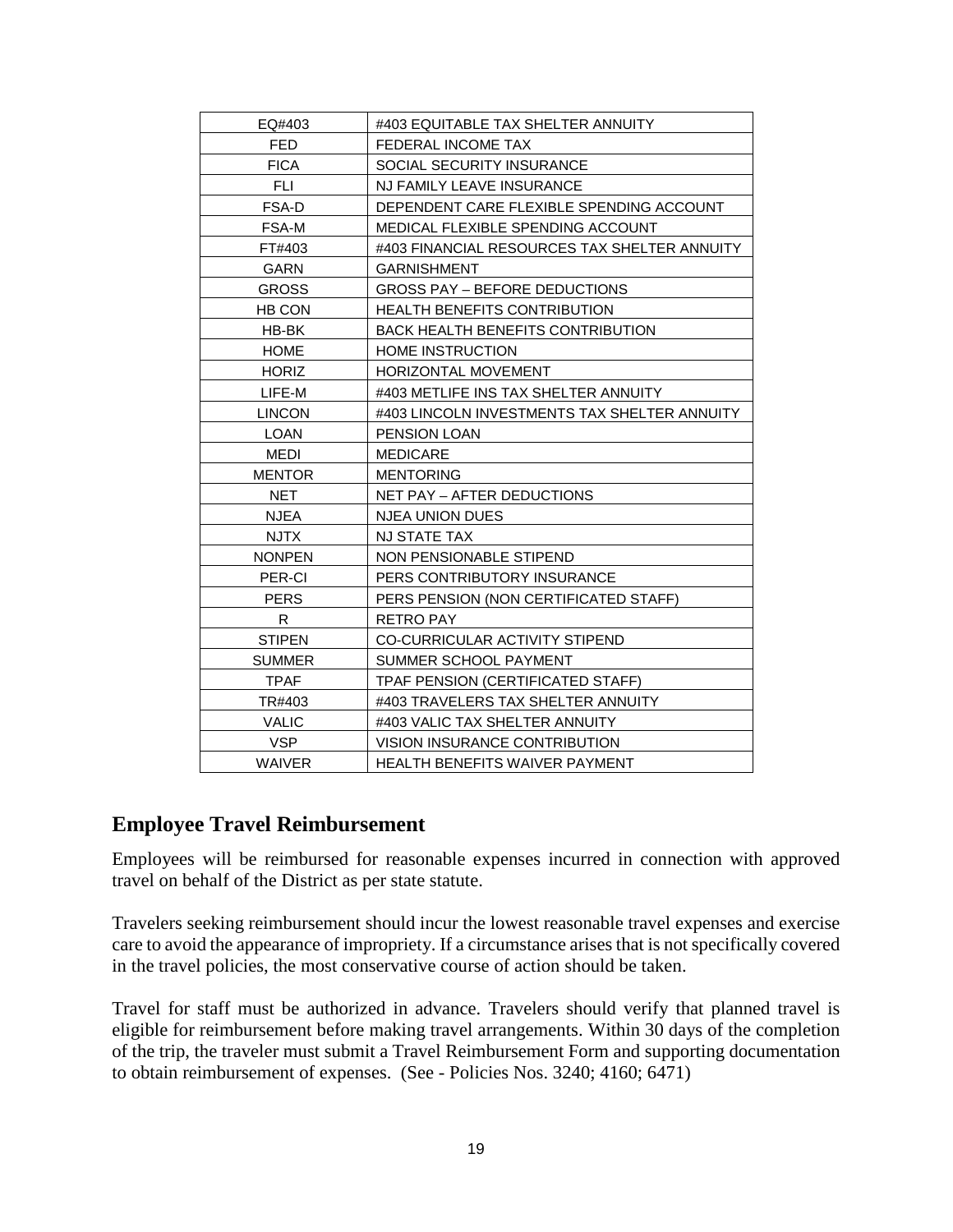# **COMPLIANCE TRAINING – ANNUAL REQUIREMENT**

## **Safe Schools**

The New Jersey Department of Education requires mandatory training in various areas. The district uses Safe Schools' online tutorials as the primary source of training for most of these compulsory trainings. Staff members will be able to print one certificate of completion that will list all completed tutorials. A document outlining the training topics that are mandated by the State of New Jersey is sent to staff each summer for the following school year. All state mandated tutorials must be completed by December 31 of the given year unless otherwise noted on guidance provided at the opening of that school year.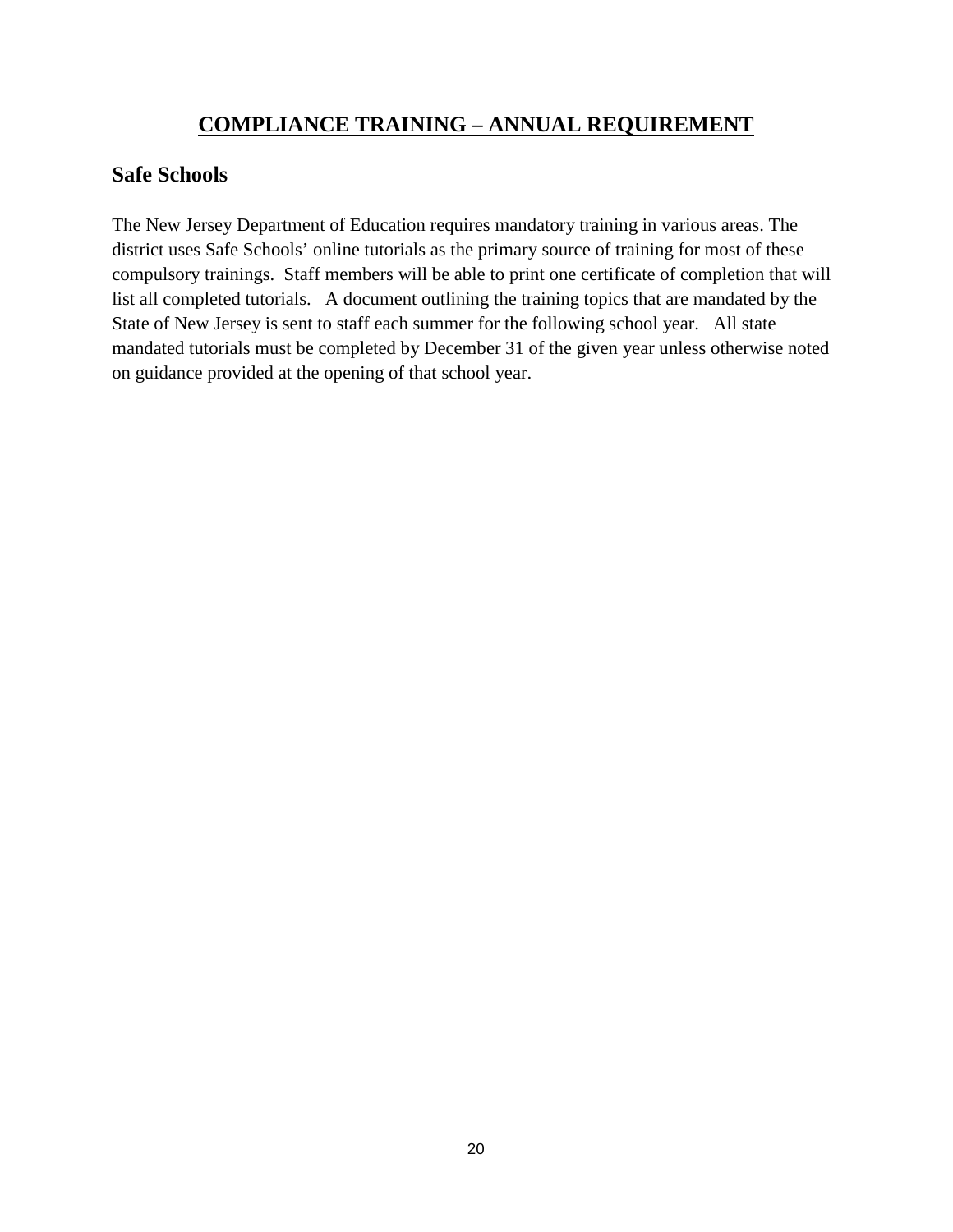# **EMPLOYMENT**

# **Attire and Grooming**

It is important for all employees to project a professional image while at work by being appropriately attired. District employees are expected to be neat, clean and well-groomed while on the job. Clothing must be consistent with the standards for a professional environment and must be appropriate for the type of work being performed.

The District is confident that employees will use their best judgment regarding attire and appearance. Management reserves the right to determine appropriateness. Any employee who is improperly dressed will be counseled.

# **Background and Reference Checks**

To ensure that individuals who join the District are well qualified and to ensure that the District maintains a safe and productive work environment, it is District policy to conduct pre-employment background checks on all applicants who accept an offer of employment. Background checks may include verification of any information on the applicant's resume or application form, electronic/internet searches, as well as a criminal history, child abuse, and sexual misconduct background checks as required by law.

All offers of employment are conditional on receipt of a background check report that is acceptable to the District. Background checks will include a criminal record check. All background checks are conducted in conformity with the Federal Fair Credit Reporting Act, the Americans with Disabilities Act, and state and federal privacy and antidiscrimination laws. Reports are kept confidential and are only viewed by individuals involved in the hiring process.

If information obtained in a background check would lead the District to deny employment, a copy of the report will be provided to the applicant, and the applicant will have the opportunity to dispute the report's accuracy.

The District also reserves the right to conduct a background check for current employees to determine eligibility for promotion or reassignment in the same manner as described above.

# **Certification/Licensing**

Certified or licensed employees are responsible for maintaining their own certifications and licenses and fulfilling all requirements necessary to keep certifications/licenses valid. Failure to do so may affect employment.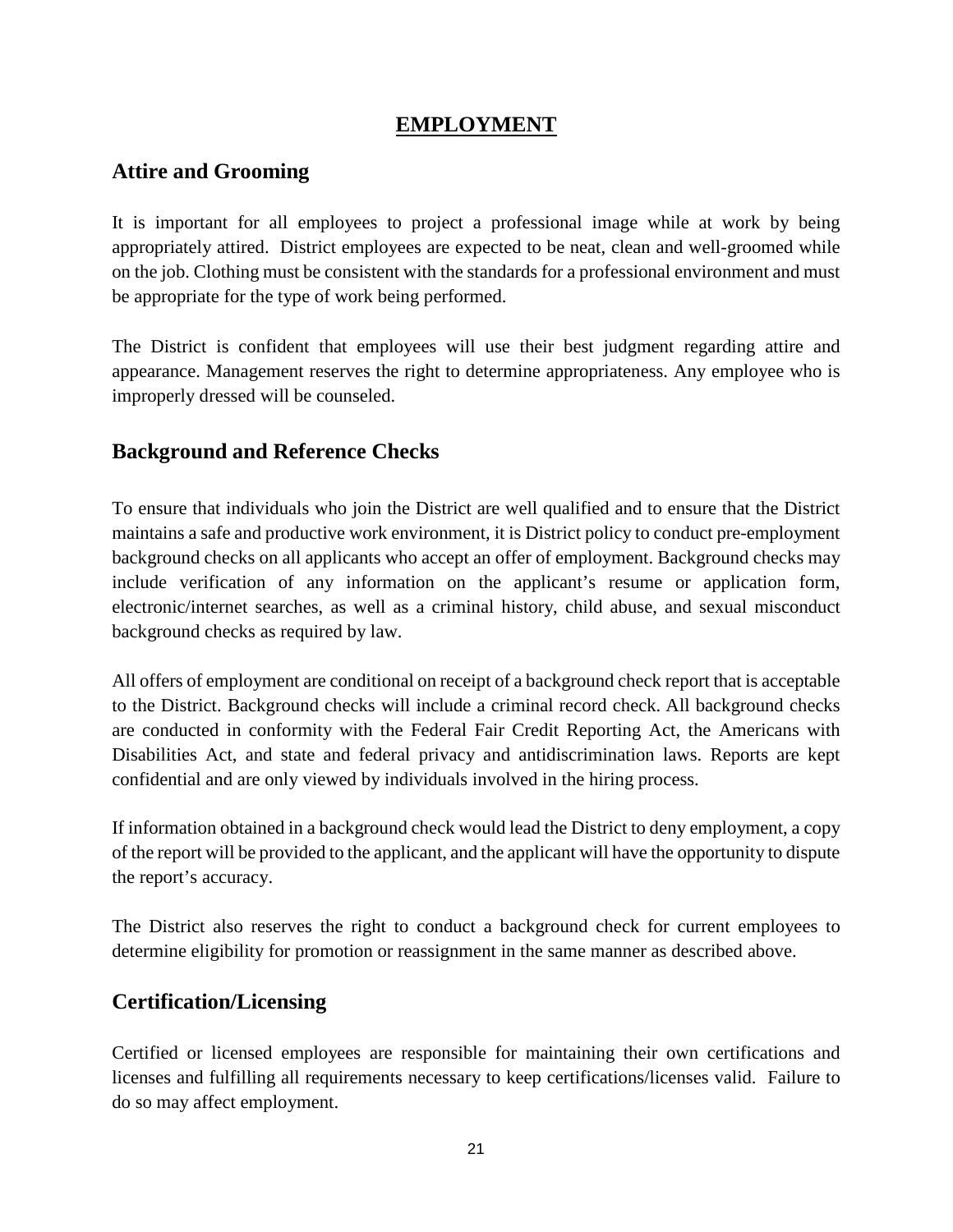Teachers that are required to complete the provisional program in order to obtain standard certification are required to be mentored. Mentoring fees are the responsibility of the employee. Fees will be deducted from their paycheck and paid to their mentor upon the completion and verification of mentoring services.

#### **Provisional Teacher Process**

(Information below is the 2016-2017 update from the NJDOE website)

The Certificate of Eligibility with Advanced Standing (CEAS) and/or the Certificate of Eligibility (CE) allows a candidate to apply for a teaching positon and be enrolled in the Provisional Teacher Process (PTP). New Jersey has a three-tiered system towards obtaining a standard license. CEAS/CE, Provisional and Standard. The Provisional Teacher Process requires all novice teachers to be mentored and evaluated by experienced professionals in their schools while under provisional certificates as they work toward obtaining their standard license.

All Certificate of Eligibility with Advanced Standing (CEAS) and/or Certificate of Eligibility (CE) teachers who are employed by a school must be registered in the PTP. All certificates held can be viewed on line.

Candidates with a CE must be enrolled in a CE educator preparation program (CE EPP) and verify enrollment in a CE EPP to the hiring school. Effective for the 2017-2018 academic year CE candidates must complete a minimum of 50 hours of pre-professional experience at a CE EPP prior to employment. A verification of the completion of the 50 hours must be presented to the hiring school in order to obtain a provisional certificate. This 50 hour pre-professional experience requirement shall not apply to candidates with a CE who also hold a Standard or CEAS instructional teaching certificate or are exempt under reciprocity rules at N.J.A.C. 6A:9B-8.8.

Teachers who hold a standard instructional certificate and a CE in Teacher of Students with Disabilities (TOSD), Bilingual, English as a Second Language (ESL) and Pre-school through Grade 3 (P-3) must be registered in the PTP and provide verification of enrollment into a CE EPP. These candidates work under a provisional certificate while completing the required pedagogy. Since they hold a standard certificate and have previously been mentored and evaluated, they do not need to be mentored or evaluated a second time.

All novice teachers who hold a CEAS or a CE and are registered in the PTP must be mentored in accordance with state regulations for a minimum of thirty weeks. Mentoring for part-time teachers is extended until they have completed the equivalent thirty weeks. Mentoring and mentoring time must be tracked by each employer. All fees associated with providing mentoring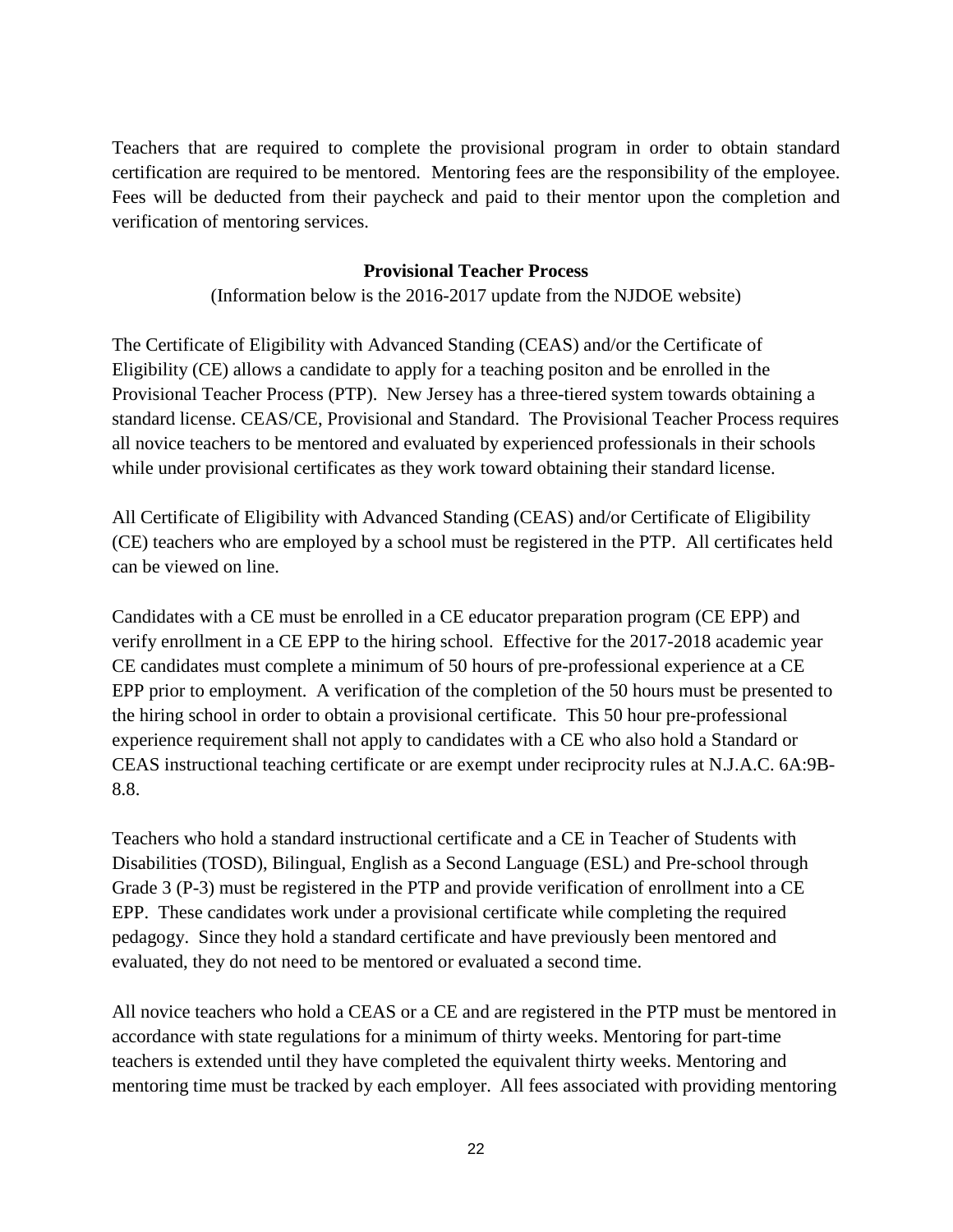services must be satisfied. Mentor fees have not changed. **The fee for CE teachers is \$1,000. The fee for CEAS teachers is \$550.** Regulations require that all payments to mentors by candidates are paid through the district and no payments should be made directly from novices to mentors.

Provisional teachers must meet evaluations requirements pursuant to N.J.A.C. 6A:9A-8.6 of obtaining two effective or highly effective final ratings, one per year, within three consecutive years of teaching. The evaluation must adhere to the criteria of Achieve NJ, the statewide evaluation system that schools use to evaluate certificated staff.

In addition, candidates with elementary K-6 or N-8 certificates of eligibility who have completed or will complete the 200 hour CE EPP by 8/31/2017 must also complete the 45 hours of study in language arts/literacy at the K-6 level and 45 hours of study in mathematics at the K-6 level at a regional training center or DOE approved college program. This requirement may also be fulfilled by one full year of teaching math or language arts at the K-6 level prior to becoming a provisional teacher or may be fulfilled by an equivalent course. In order to have past teaching experience considered, a letter signed by the principal/director of the school in which the experience took place must be submitted to the PTP. The letter must include dates of employment and specify the subject and grade level taught. The experience must have been completed prior to entrance into the PTP. For consideration of an equivalent course please complete and submit to the PTP the Verification of Completion of 45 Hours of Study form with official transcript and a course description.

Click the following link for approved Certificate of Eligibility Programs:

# **[Approved Certificate of Eligibility Programs \(CE\) Program Providers](https://www.nj.gov/education/rpi/preparation/docs/CE%20Educator%20Preparation%20Programs%20August%202019_et.pdf)**

County office staff query the Teacher Certification Information System (TCIS) for a summary of the names and tracking numbers for those whose two year provisional certificate will expire on July 31 and who will need a renewal. The county office will send a renewal form to the district for teachers who need a renewal and require a \$70 fee when the completed application is returned to them. The renewal forms now include a reference to Student Growth Percentile (SGP) teachers. These are 4th-8th grade Language Arts and 4th-7th grade Math teachers who, as a part of their summative evaluation, have a measure of how much a student improves his or her PARCC score from the previous year as compared to academic peers across the state. Provisional teachers who are eligible to receive a student growth percentile score pursuant to N.J.A.C. 6A:10-4.2(b), may extend beyond the two year provisional period if they are awaiting an annual summative rating that may fulfill the criteria established in N.J.A.C. 6A:9B-8.6. These teachers will not be required to pay a fee for the renewal. The Provisional Renewal Form for these teachers requires the districts to check the box stating this is an SGP teacher, in which case the \$70 renewal fee is waived.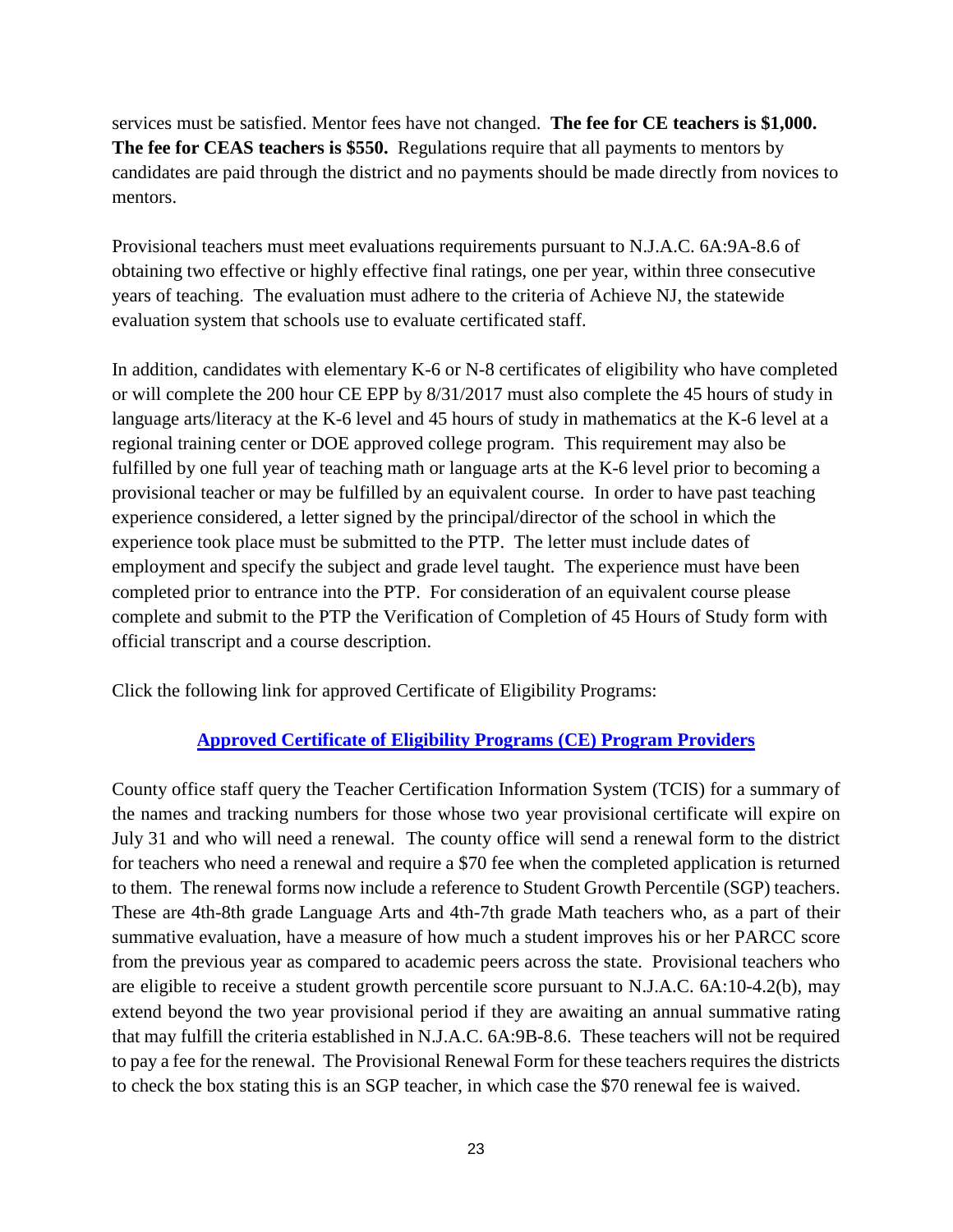Provisional teachers can apply online for their standard certificates if they have met all requirements of mentoring, completed formal instruction (for CE candidates), and have received two effective or highly effective final summative ratings that have been submitted by their school. The online application including any payment requirement is only valid for a six month period. The provisional teacher should only apply when all requirements have been completed. To apply online, the provisional teacher must go to the Teacher Certification Information System. Provisional teachers who have not previously applied online will have to register in the TCIS system. The provisional teacher must follow all instructions on the online TCIS page and select the standard certificate area for which they are applying. The provisional teacher will be directed to complete the online oath and prompted to pay the appropriate fee, if required. CE provisional teachers who complete programs for P-3, ESL, Bilingual, and TOSD must submit to the Office of Certification and Induction, official transcripts, and either an original certificate of program completion or the Verification of Program Completion form. Those who complete the online application will receive a confirmation email containing a link to an online survey that they must complete.

## **Conflicts of Interest**

Employees must avoid any activity that might impair, or appear to impair, their ability to make objective and fair decisions when performing their jobs. District property and information may not be used for personal gain. Policy No. 3211, the District's Code of Ethics, Policy No. 3211.3, Consulting Outside the District, and Policy No. 3214, Conflict of Interest, detail the District's position in this area.

# **District Policies and Job Descriptions**

The Board of Education has comprehensive bylaws, policies, and regulations manuals located on the District website. Additionally, every position in the district has a Board-approved job description which can be requested from Human Resources. It is the responsibility of each employee to review their individual job description and any District policies and regulations that may affect their position.

# **Employee Personnel Files**

Employee files are maintained by the Human Resources Department and are considered confidential. Supervisors may only have access to personnel file information on a need-to-know basis. A supervisor considering the hire of a former employee or transfer of a current employee may be granted access to the file, or limited parts of it, in accordance with anti-discrimination laws.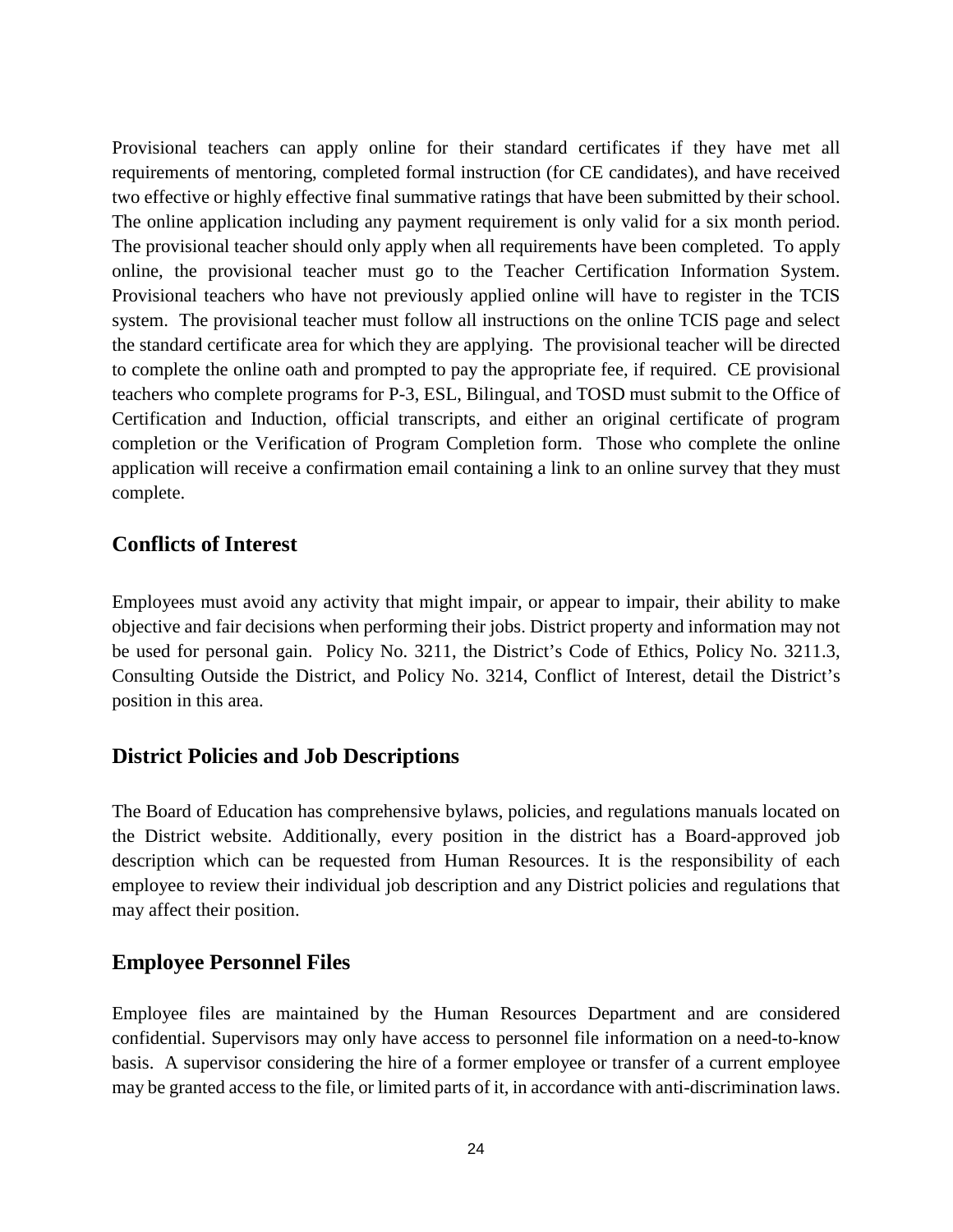Upon request, personnel file access by current employees and former employees will generally be permitted within seven (7) days of the request unless otherwise required under state law. Personnel files will be electronically "checked out" to the individual for a set period of time through secure methods that are in accordance with state and federal law.

With appropriate documentation, representatives of government or law enforcement agencies, in the course of their duties, may be allowed access to file information.

(Note: Please be advised that Policies Nos. 1530, 1550, 3160, 4160, and 8320 may be subject to state requirements, including potential requirements to provide copies of personnel files.)

# **Nepotism, Employment of Relatives and Personal Relationships**

The District wants to ensure that its practices do not create situations that cause conflict of interest or favoritism. This extends to practices that involve employee hiring, promotion and transfer. Close relatives, partners, those in a dating relationship or members of the same household are not permitted to be in positions that have a reporting responsibility to each other. Close relatives are defined as husband, wife, domestic partner, father, mother, father-in-law, mother-in-law, grandfather, grandmother, son, son-in-law, daughter, daughter-in-law, uncle, aunt, nephew, niece, brother, sister, brother-in-law, sister-in-law, step relatives, cousins and domestic partner's relatives.

If employees begin a dating relationship or become relatives, partners or members of the same household, and if one party is in a supervisory position to the other, that person is required to inform management and human resources of the relationship. No staff members who have relatives employed in the district will be eligible for a promotion whereby a conflict of interest may exist.

No relative of a Board member, Superintendent of Schools or administrator shall be employed in an office or position in this school district except that a person employed by the school district on the effective date of the Policy or the date a relative becomes a Board member or Superintendent shall not be prohibited from continuing to be employed or promoted in the district.

The District reserves the right to apply this policy to situations where there is a conflict or the potential for conflict because of the relationship between employees, even if there is no directreporting relationship or authority involved.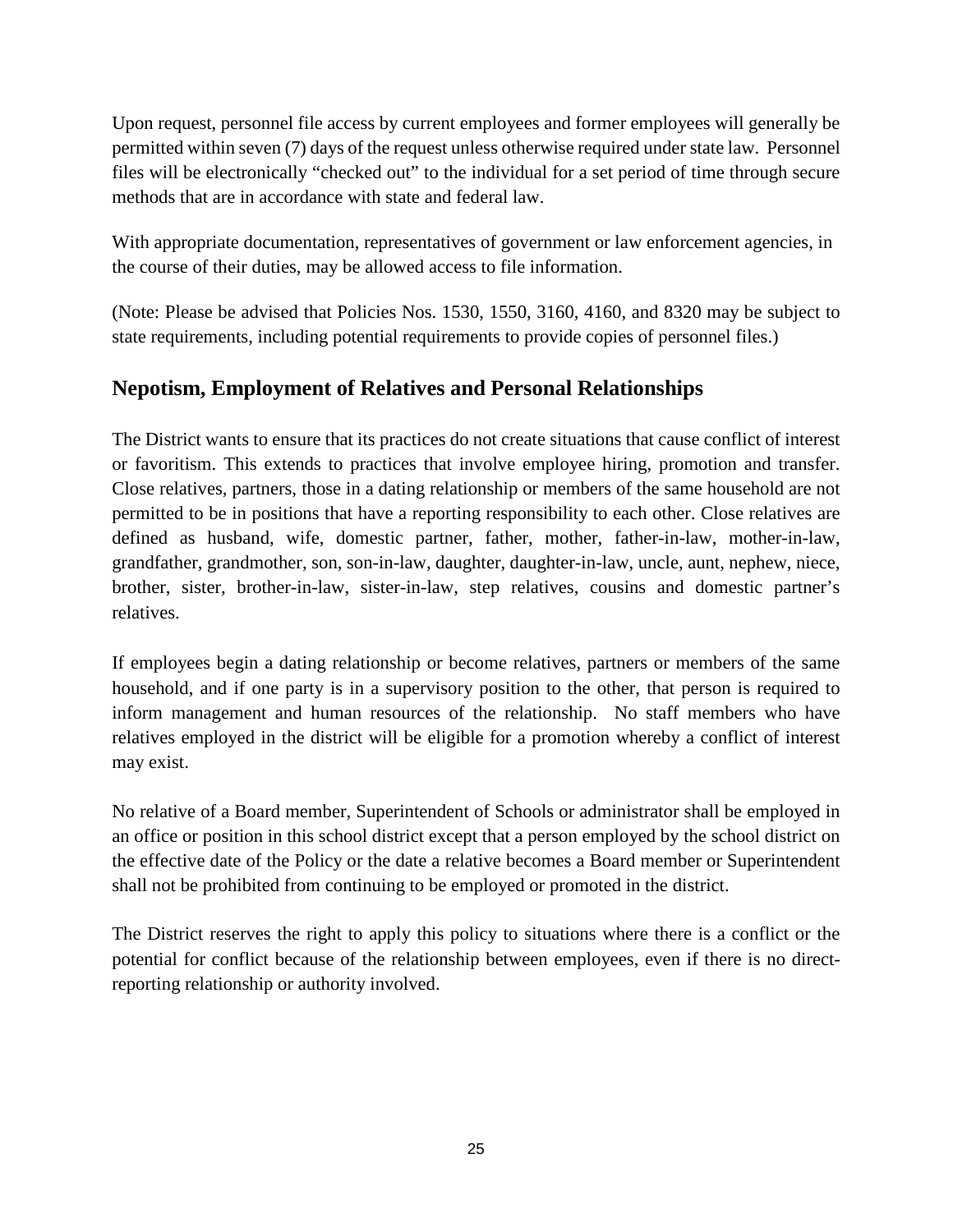## **New Jersey First Act**

The New Jersey First Act went into effect on September 1, 2011. It requires that all employees of school districts who began their office, position, or employment on or after September 1, 2011 must reside in the State of New Jersey, unless exempted under the law. Employees who do not reside in New Jersey have one year after the effective start date of their office, position or employment to establish residence to New Jersey. Those who do not do so are subject to removal from office, position, or employment.

Employees hired by the school district prior to September 1, 2011, are not required to move to New Jersey.

# **Notice of Vacancies and Employment Opportunities**

Notices of vacant positions and extra pay assignments, for Fort Lee Public Schools, are posted on the District's applicant tracking system, which can be accessed via the "Employment" link on the district's website. Notice of all vacancies are e-mailed to all District employees. Fort Lee Public Schools uses an [online application](http://www.applitrack.com/ridgewoodnj/onlineapp) process. To apply for employment, an online application must be completed and submitted, which will then be reviewed by the hiring administrator. The administrator(s) responsible for filling a particular vacancy will contact the applicant directly for an interview.

Applicants should upload and attach supporting documentation to online application. This documentation should include: New Jersey certifications and licenses, undergraduate and graduate transcripts, and professional references (preferably from employment supervisors), with contact information for future use if needed. Applicants should not mail, e-mail or bring resumes, transcripts, letters of recommendation or any other documentation to the District Human Resources Office or to any schools unless specifically requested by an administrator during the recruitment process. Unsolicited paper documents will be discarded. Completed applications will be retained with active status for the remainder of the current school year.

# **Outside Employment**

Employees are permitted to engage in outside work or to hold other jobs, subject to certain restrictions as outlined below.

Activities and conduct away from the job must not conflict with or compromise the District's interests or adversely affect job performance and the ability to fulfill all job responsibilities. In addition, employees are not to solicit or conduct any outside work during paid working time.

Employees are cautioned to carefully consider the demands that additional work activity will create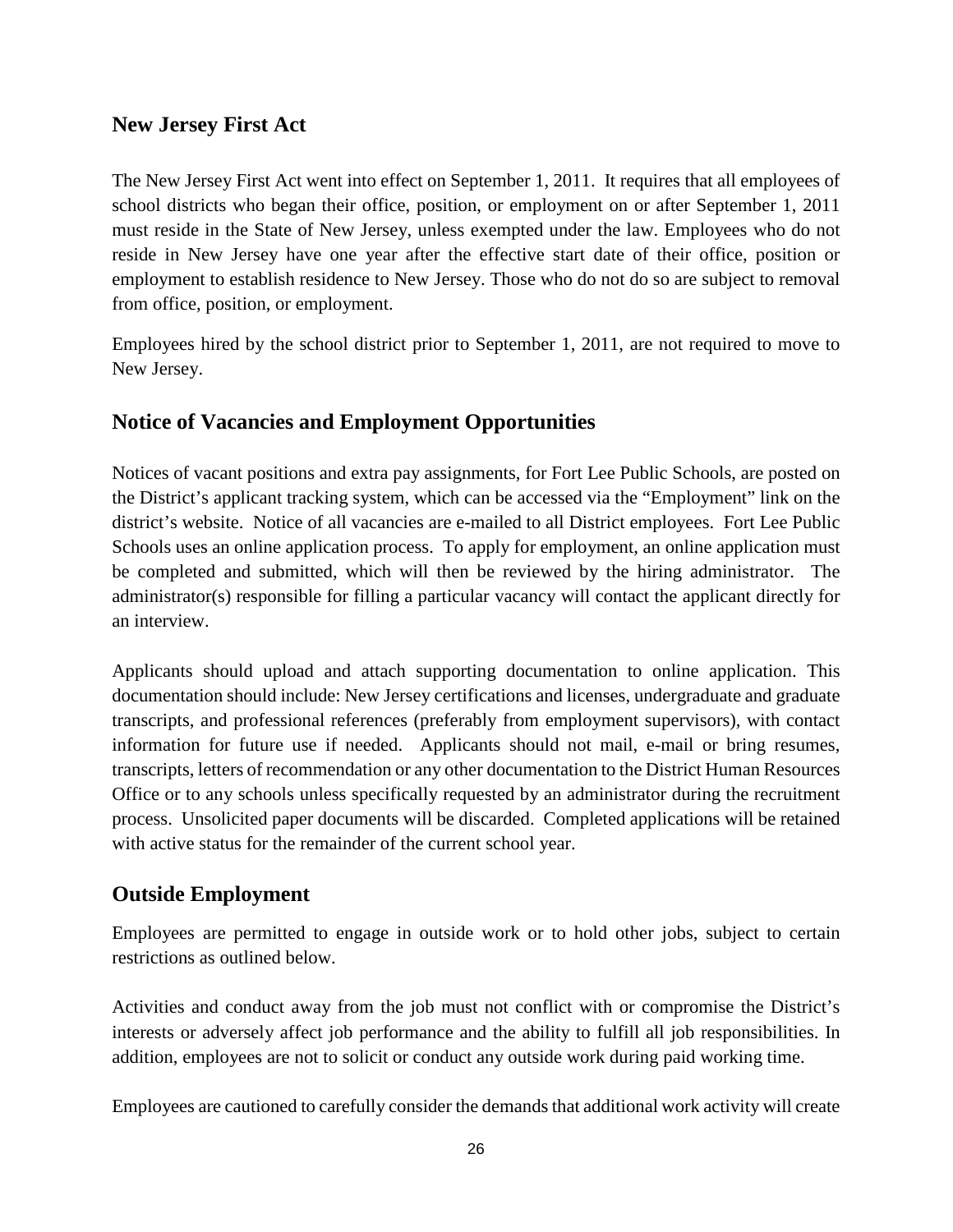before accepting outside employment. Outside employment will not be considered an excuse for poor job performance, absenteeism, tardiness, leaving early, refusal to travel or refusal to work overtime or different hours.

Employees who have accepted outside employment may not use paid sick leave to work on the outside job. Fraudulent use of sick leave will result in disciplinary action.

# **Separation of Employment**

Separation of employment within the school district can occur for several different reasons:

*Resignation:* Although it is hoped that employment with the District will be a mutually rewarding experience, varying circumstances may cause employees to voluntarily resign. Resigning employees are encouraged to provide statutory/contract notice, preferably in writing, to facilitate a smooth transition out of the District. The administration reserves the right to provide an employee with pay in lieu of notice in situations where job or business needs warrant such action. If an employee provides less notice than required, the employer may deem it necessary to inform the NJDOE for certified employees. (See - Policy No. 3141)

*Retirement:* Employees who wish to retire are required to notify their supervisor and the Human Resources Department in writing, as detailed in the collective bargaining agreement. Additional information is included in this manual beginning on the following page.

*Job Abandonment:* Employees who fail to report to work or contact their supervisor in a timely manner may be considered to have abandoned the job without notice. The supervisor shall notify the Human Resources Department and initiate the paperwork to terminate the employee.

*Termination:* Most employees of the District are employed on a tenure track basis. The District retains the right to terminate non-tenured employees or non-bargaining employees. Tenured employees are subject to dismissal through tenure laws. (See - Policies Nos. 3141; 3144)

## *Return of School District Property*

Separating employees must return all District property at the time of separation, including uniforms, cell phones, keys, PCs and other electronic devices, identification cards, etc.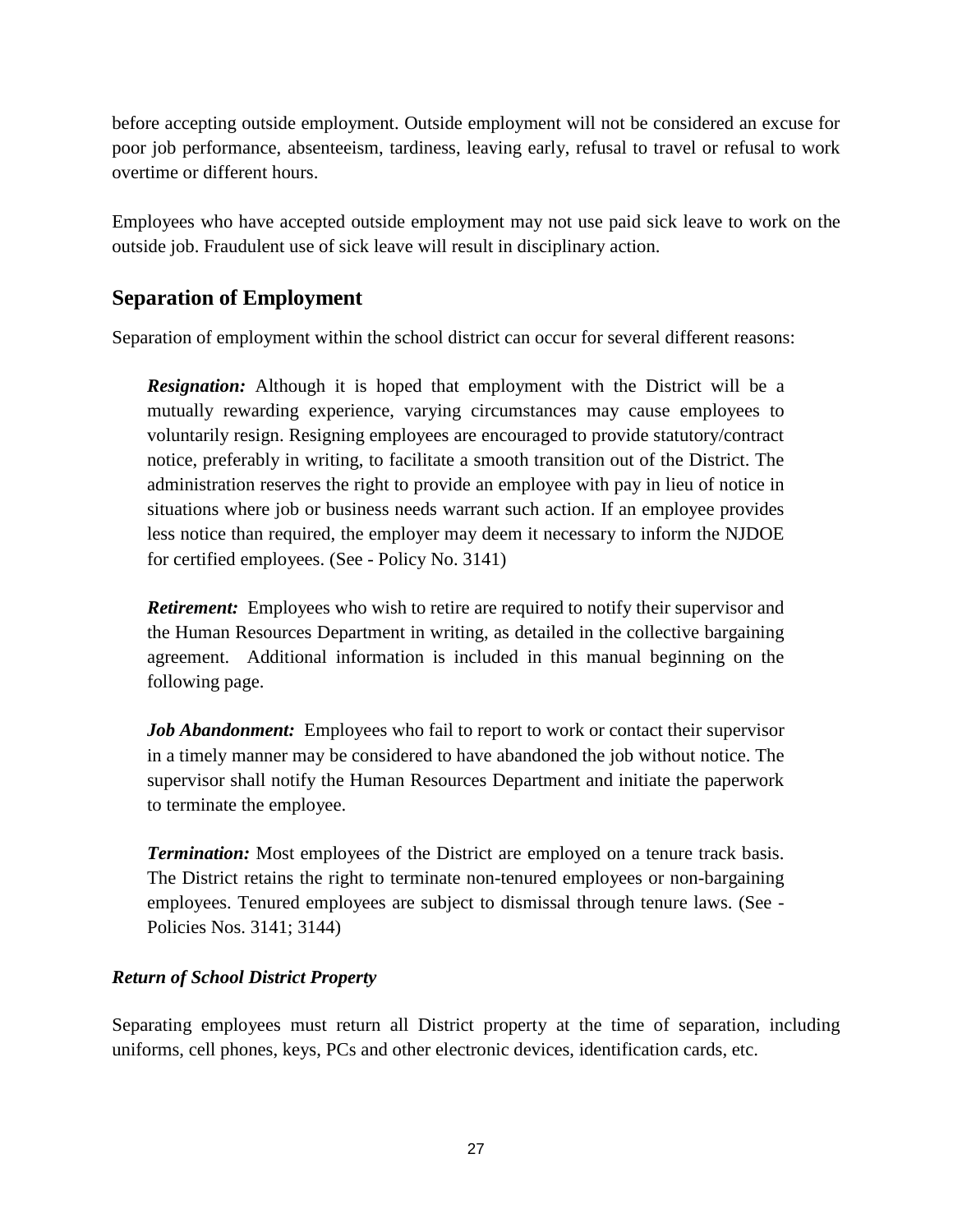Accrued vacation and/or sick leave will be paid in the last paycheck unless the employee resigned and did not provide notice as detailed in the collective bargaining agreements. Payment will therefore be delayed.

Health insurance terminates the last day of the month of employment, unless an employee requests immediate termination of benefits. Information for Consolidated Omnibus Budget Reconciliation (COBRA) continued health or dental insurance coverage will be provided.

# **Transfers**

Transfers, either voluntary or involuntary, are made only in the best interest of the school district, the program and the needs of the staff. These factors shall be considered in determining the transfer or reassignment of an employee. (See - FLAG or FLEA agreements)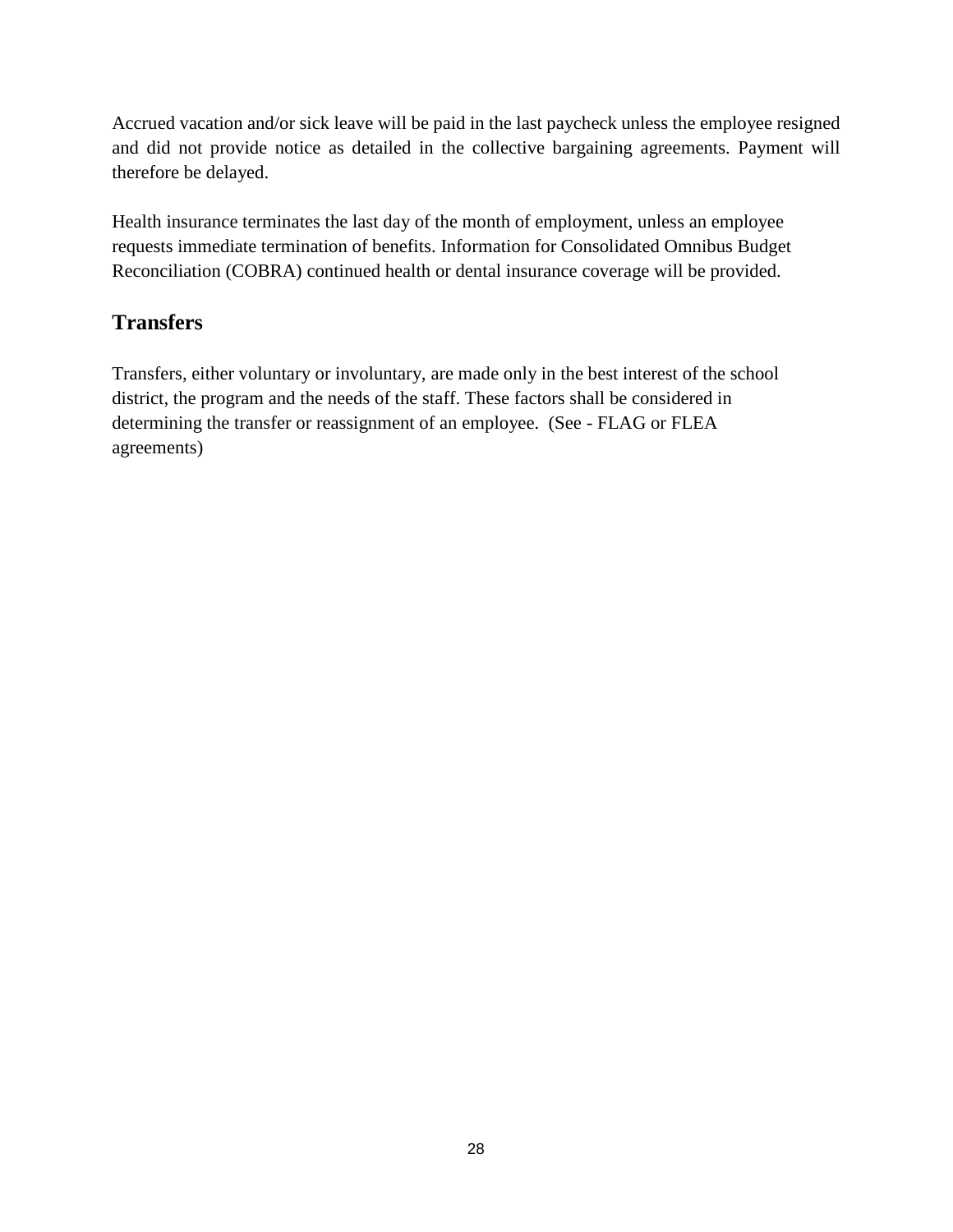# **RETIREMENT**

# **Instructions**

Select a date of retirement *(always the 1st day of the month)* and begin the process by completing a Request for Retirement Estimate form and submitting it to the New Jersey Division of Pensions and Benefits online through your Member Benefits Online System (MBOS) account*.* The Human Resources Department is always available to assist you with this process. Please contact the office to schedule an appointment so they may dedicate their full time attention to your questions.

The employee may register for MBOS at [www.state.nj.us/treasury/pensions.](http://www.state.nj.us/treasury/pensions) A retirement calculator (it will give a retirement estimate) is available through MBOS or the employee may call the Pension Department at (609) 292-7524 to request a retirement estimate. Employees considering retirement should check this website for detailed fact sheets and timelines, including those labeled "Applying for Retirement," and "Your Retirement Checklist." **The Division of Pensions and Benefits recommends allowing 4 months to complete the entire process, although the more time allowed, the smoother the process will be.**

The web address mentioned above contains a good summary of the directions needed for retirement. There are numerous options within the process to consider when planning for retirement.

# **Types of Retirement**

- **1.** *Service Retirement:* Is available to those ages sixty (60) or older with no minimum amount of pension membership credit required.
- **2.** *Early Retirement:* Is available to members who have twenty-five (25) years or more of pension membership credit before reaching age sixty (60).
- **3.** *Veteran Retirement:* Is available to qualified veterans actively employed until the effective date of retirement or those who have met the requirements for a Veteran Retirement as of their termination date.
- **4.** *Deferred Retirement:* Is available to those members who have at least ten (10) years of service credit and are not yet sixty (60) years of age when they terminate employment.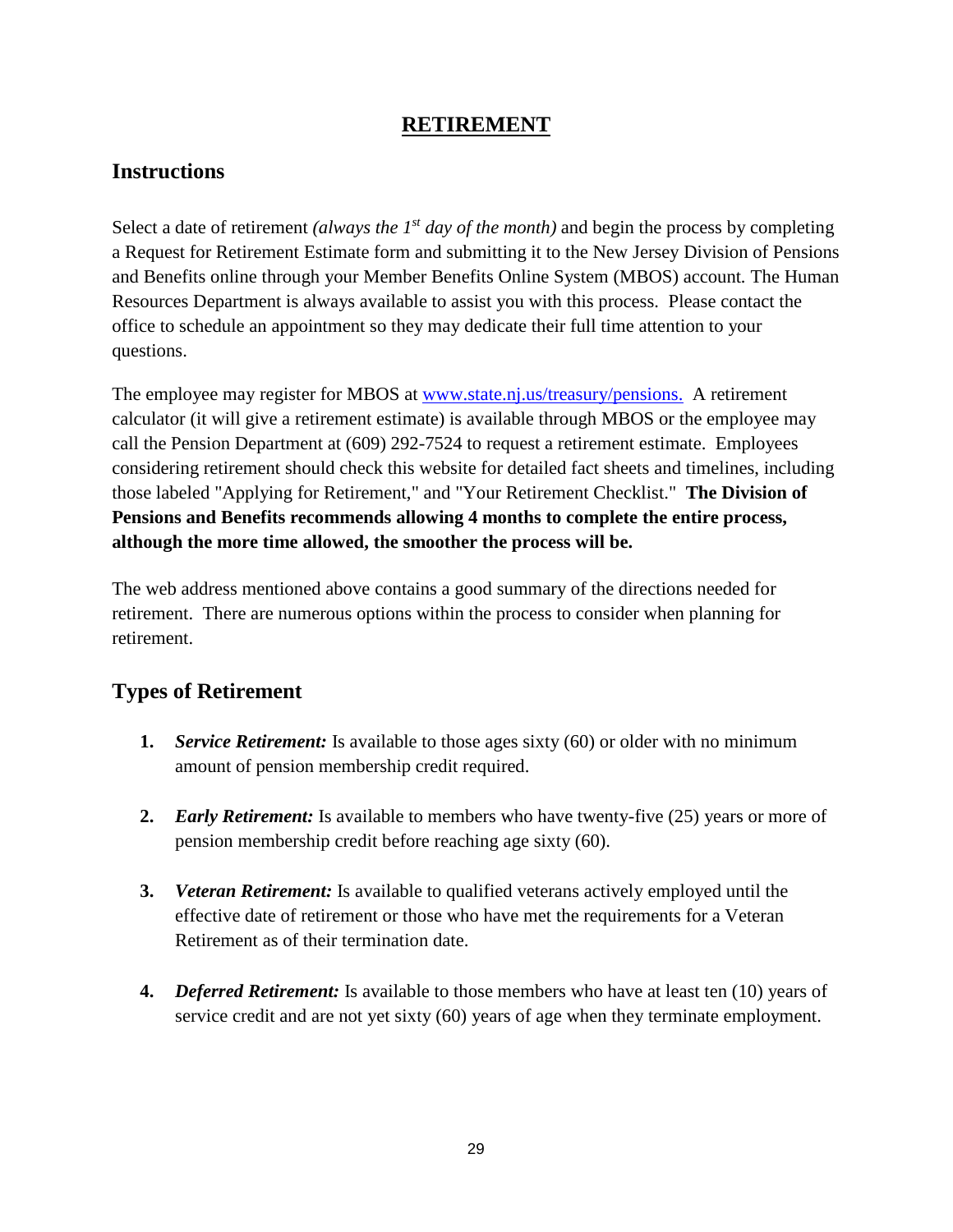- **5.** *Ordinary Disability Retirement:* Is available to those with active pension accounts who have made at least one contribution in the past two (2) years, have ten (10) or more years of New Jersey service credit, and are considered totally and permanently disabled for the performance of their jobs. Special rules may apply if more than two (2) years have passed since the last pension contribution. For more information, the employee should contact the New Jersey Division of Pensions and Benefits at (609) 292-7524.
- **6.** *Accidental Disability Retirement:* Is available to those who were active members of the pension fund on the date of the traumatic event and are totally and permanently disabled from the traumatic event that occurred while performing job duties. The worker must not have caused the event. Also, to be accepted, an application must be filed within five (5) years of the date of the traumatic event and the worker must be examined by physicians selected by the retirement system.

## **Choosing a Beneficiary**

The enrollment application contains a section in which beneficiaries are named for both the group life insurance benefits and return of contributions. The employee may name any person, organization, as well as his/her estate or trust as beneficiary. This designation may be changed by the employee **at any time** during his/her membership by filing the *Designation of Beneficiary*  form. At retirement, the employee is asked to nominate beneficiaries on his/her *Application for Retirement Allowance.* The *Designation of Beneficiary* form can be obtained from the Internet at *<http://www.state.nj.us/treasury/pensions/forms.htm>* or by calling the New Jersey Division of Pensions and Benefits at (609) 777-1931 (24-hours). The employee may also change beneficiaries online through their MBOS account. Beneficiary designations cannot be accepted nor confirmed over the telephone. This is for your protection.

## **Intent to Retire Form**

An intent to retire form must be completed and submitted to the School Business Administrator by January 31<sup>st</sup> in order to be eligible for sick day pay out upon retirement. If an intent to retire form is not submitted and you are eligible for sick day payment it will not be issued to you until the following summer.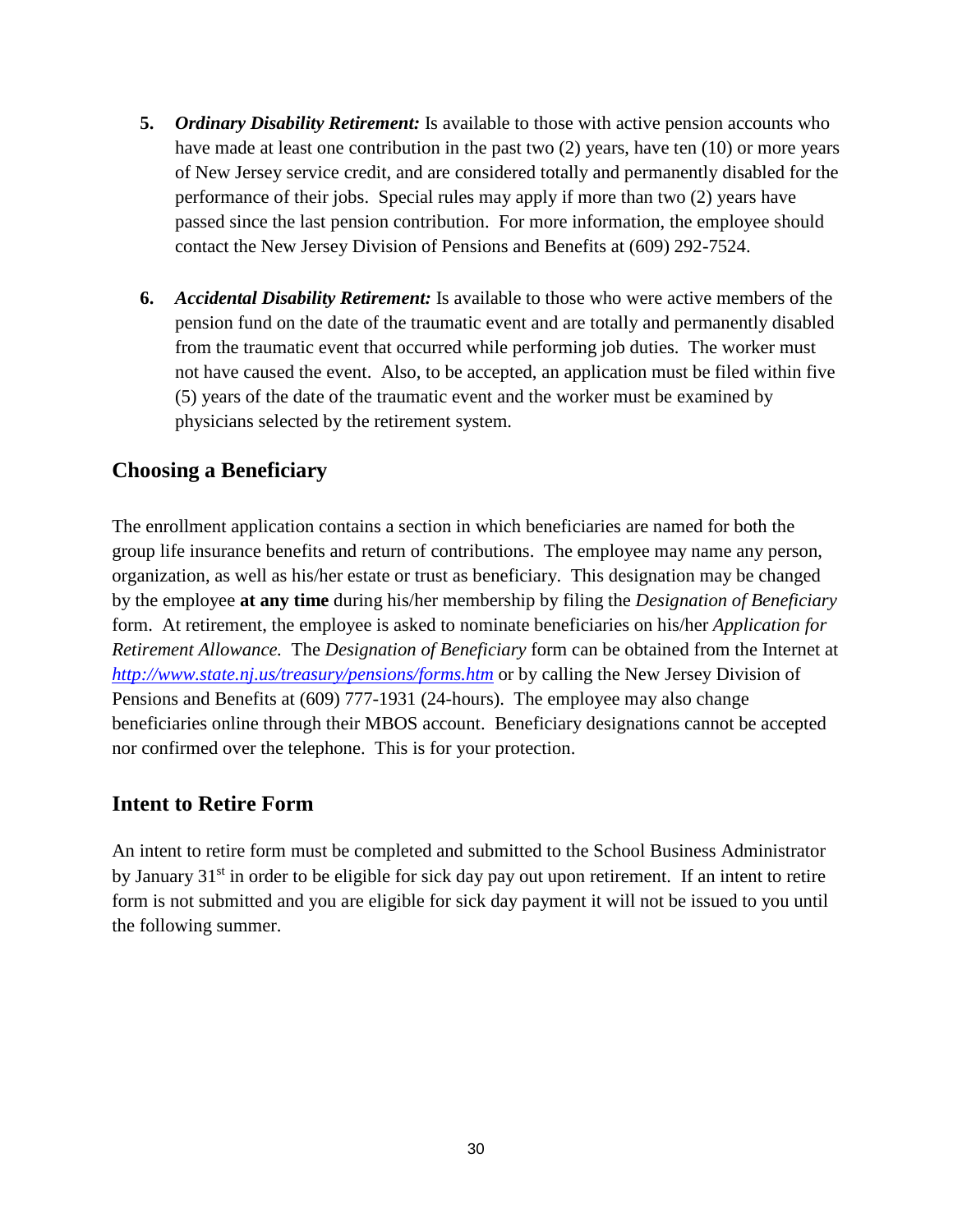# **Purchasing Service Credit**

Since the employee's retirement allowance is based in part on the amount of service credit posted to the account at the time of retirement, it may be beneficial for the employee to purchase additional service credit if eligible to do so. Only active members of the retirement system are permitted to purchase service credit. No employee can receive more than one year of service credit for any calendar or fiscal year.

# **Automated Information System for Pension -** (609) 777-1931

To receive automated, personal information on loans, withdrawals, retirement benefits, purchase costs, and your account with the retirement system. Have your Social Security number available.

# **Pension and Retirement Counselors -** (609) 292-7524

To talk with a counselor about your Pension or the State Health Benefits Program and their relation to retirement, call weekdays between 9:00 a.m. and 4:00 p.m.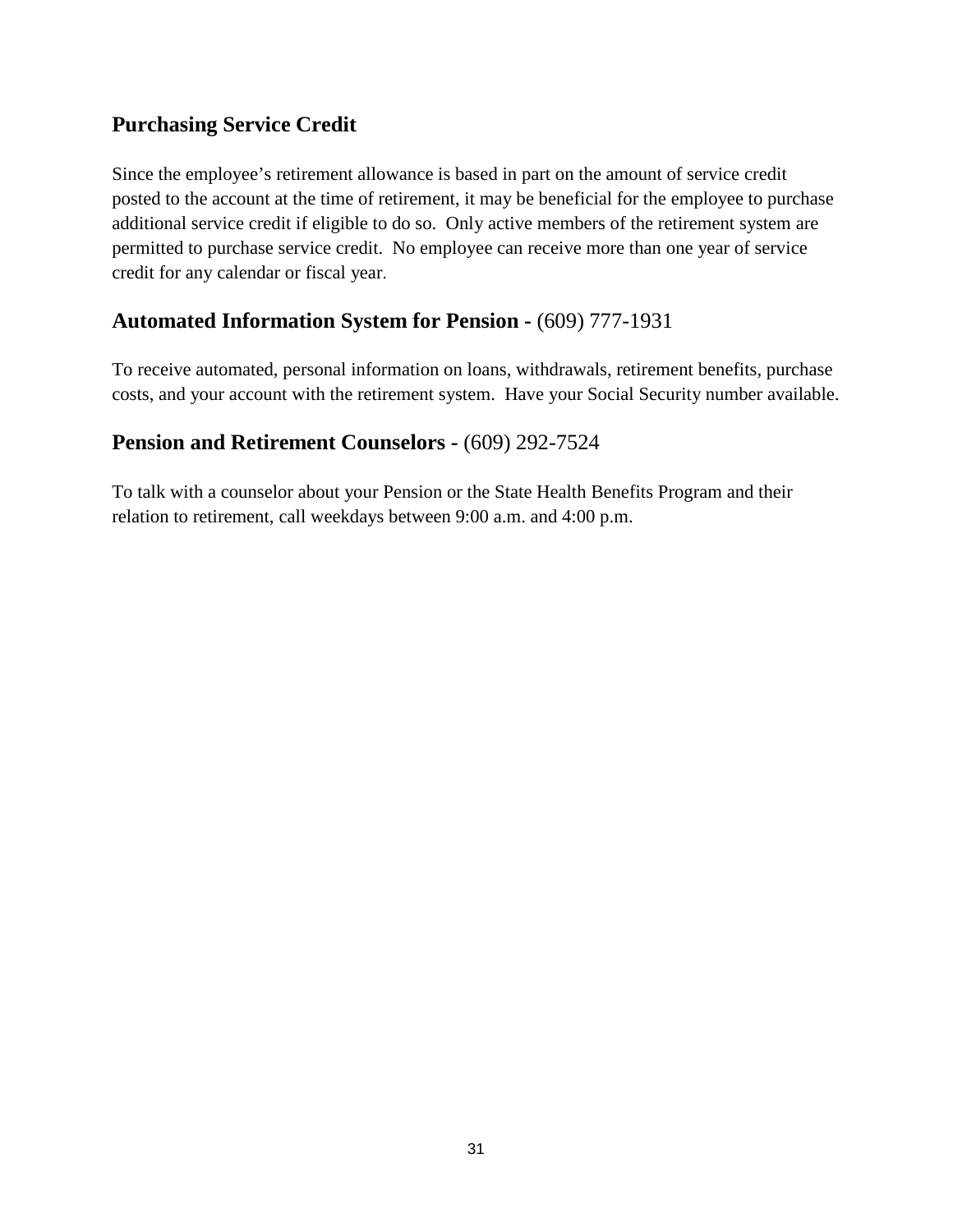# **STAFF ATTENDANCE PROCEDURES**

# **Attendance Records**

It is the responsibility of every employee as well as the Building Principals, to ensure accuracy of employee attendance in the automated system. The automated Time and Attendance (formerly called Veritime) system devices at each location and our online Absence Management (formerly called Aesop) system record attendance which is uploaded to Systems 3000 each day. Systems 3000 is our system of record. Concerns about the accuracy of attendance records should be directed to Human Resources.

Requests for vacation or personal days, as well as the record of sick and emergency days are entered by the employee into Absence Management (formerly called Aesop) prior to the absence. This process allows employees to request substitutes as appropriate and necessary.

Direct deposit payments are electronically sent to the bank five (5) days prior to payday. It takes payroll five (5) days after payday to receive credit back from the bank and be able to issue a paycheck for the correct amount. Due to this timeline if an employee's bank of available days off drops to 5 or less they will be taken off direct deposit.

Employees are required to scan-in and scan-out each day.

# **Time Off/Leave of Absence Procedures**

## **Types of Leave**

*Jury Duty:* Employees must submit the following documentation to their immediate supervisor and the Human Resources Department:

- Original petition to serve as a juror from the county in which they live;
- A copy of confirmation of days served from the county clerk's office.

*Bereavement Days:* Employees must call in to notify their immediate supervisor regarding their request of bereavement days. (Refer to your CBA or individuals contract)

*\*Emergency Days:* Awarded as per the appropriate negotiated contract to your position.

*\*Personal Days:* Awarded as per the appropriate negotiated contract to your position. Require prior approval by an administrator.

*\*Sick Days:* Awarded as per the appropriate negotiated contract to employee position. The use of ten or more consecutive sick days, constitutes an extended leave of absence. (See additional information regarding extended leave on the following page.)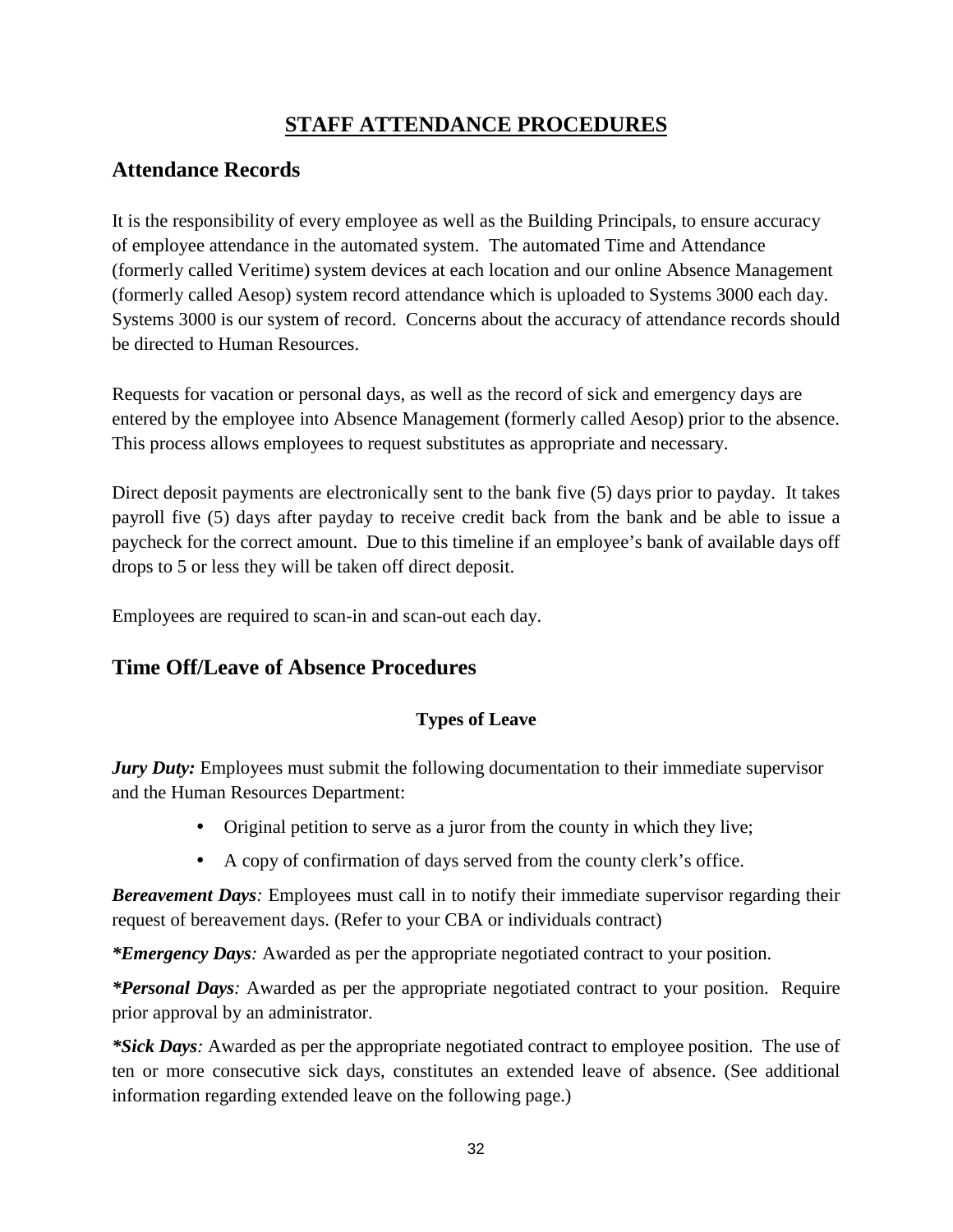*\*Vacation:* All twelve month employees must have their vacation requests approved by their direct supervisor prior to taking vacation days. By submitting their request through the Absence Management System.

## **\*All days are awarded on the basis of negotiated contracts and prorated appropriately by employee start date.**

## *Securing a Substitute*

In the event that an employee requiring substitute coverage will be absent, it is the responsibility of that employee to submit an absence notification and request a substitute through the Absence Management System. **This includes absences for illness, professional, vacation, emergency, and personal days. If you attempt to enter an absence 30 minutes or less before your start time on the day of the absence, you will not be able to enter it in the Absence Management System. In this case, please call or email your direct supervisor and school attendance keeper.**

## *Extended Leave of Absence*

A "Leave of Absence Request" must be completed by an employee requesting a leave of ten (10) or more consecutive days for medical reasons.

A medical leave requires a properly completed and signed doctor's note and projected date of return to work or prognosis. A medical clearance note must be submitted to Human Resources when an employee returns to work.

All leaves of absences with or without pay will not be approved for an indefinite period of time, therefore, a return to work or re-evaluation date must be provided. If the medical diagnosis is not clear, the leave of absence may not be approved or may be delayed.

## *Family and Medical Leave (FMLA)*

The District provides all new employees with notices required by the U.S. Department of Labor (DOL) o[n](http://www.dol.gov/whd/regs/compliance/posters/fmlaen.pdf) [Employee Rights and Responsibilities under](http://www.dol.gov/whd/regs/compliance/posters/fmlaen.pdf) the Family Medical Leave Act.

Employees on approved, unpaid leaves which qualify for continuation of health benefits under the Family Medical Leave Act (FMLA) or the New Jersey Family Leave Act (NJFLA) must continue to pay their employee share of the health benefits cost for benefits coverage while on approved FMLA/NJFLA leaves. An employee's health benefits will be subject to termination while on leave if the employee does not make a timely arrangement for payment of his/her share of the benefits cost for the leave period.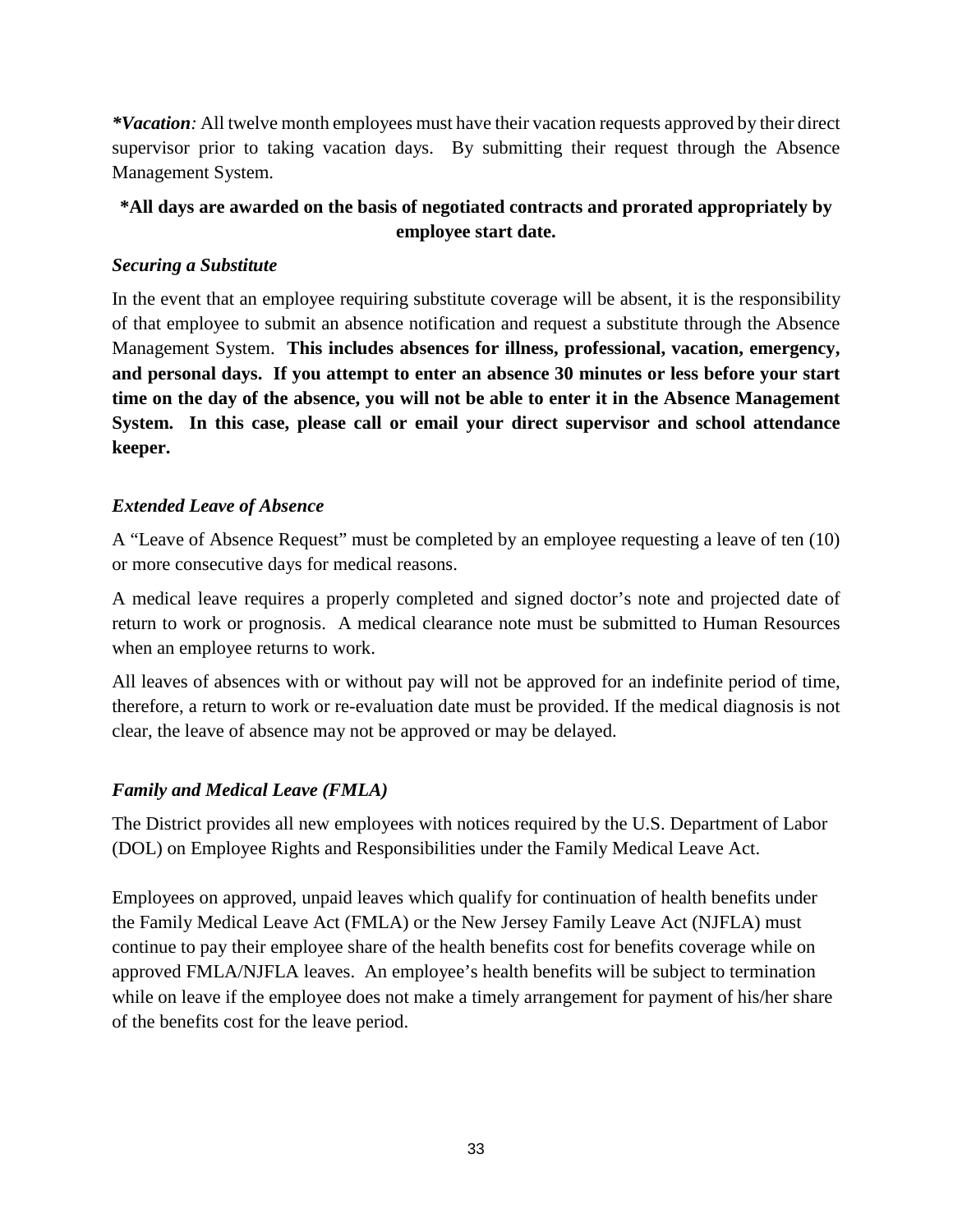The function of Policies Nos. 3431.1 and 4431.1 is to provide employees with a general description of their FMLA rights. In the event of any conflict between these policies and the applicable law, employees will be afforded all rights required by law.

Questions, concerns, or disputes with these policies must be directed to the Director of Human Resources.

## *Military Leave*

The Board of Education recognizes that military service rendered by any district employee in the defense of the country or in maintaining preparedness for conflict, foreign or domestic, is a service benefiting all citizens. Any permanent or full-time officer and/or employee of the district will be provided military leave and related benefits pursuant to the Uniformed Services Employment and Reemployment Rights Act (USERRA), 38 U.S.C. Section 4301 et seq., P.L. 2001 Chapter 351 amending N.J.S.A. 38:23-1, N.J.S.A. 38A:1-1 and N.J.S.A. 38A:4-4., and any other applicable Federal and State laws. (See - Policies Nos. 3437; 4437)

Employees requesting leave for military duty should contact the Human Resources Department as soon as they are aware of the need for leave. The district is committed to protecting the job rights of employees absent on military leave. If any employee believes that he or she has been subjected to discrimination in violation of district policy, the employee should immediately contact the Human Resources Department.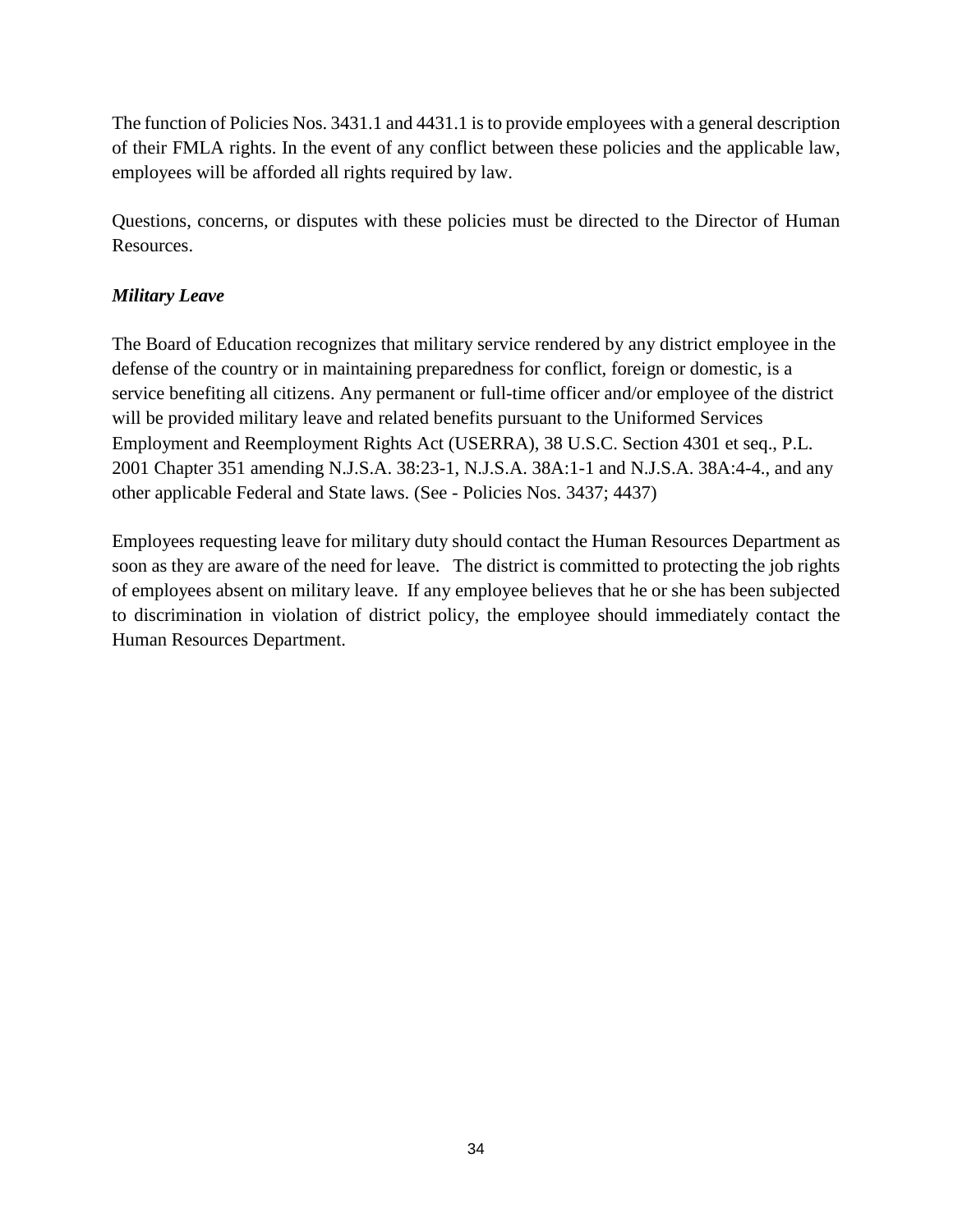# **WORKPLACE SAFETY**

# **Electronic Surveillance in School Buildings and On School Grounds**

The Board of Education authorizes the use of electronic surveillance monitoring devices in school buildings and on school grounds. Therefore, all school buildings and school grounds within this school district may be monitored using such devices in accordance with Board Policy.

# **Allergies/Individual Medical Needs**

There are staff members and students prone to allergic reactions from certain fragrances, aromas, and/or foods. Staff members should show consideration for others by not using any fragrance, aromas or share food that would be detrimental to the health and welfare of others. The administration will strive to make reasonable accommodations for those students and staff who may be adversely affected. Employees with individual medical needs, e.g. diabetes or allergies, are asked to notify the nurse in their building.

# **Injury to Employee**

Employees who are injured at work MUST seek immediate medical attention, either from the school nurse or at the nearest emergency room. Employees are required to complete an Accident Report Form for all injuries through the school nurse, who will notify Bergen Risk, which will medically manage and direct further care for the injured employee. The procedures and forms are located in every school nurse's office.

Worker's Compensation inquiries should be directed to the Human Resources or Business Department. (Addition information available in Worker's Compensation section.)

# **Drug-Free Workplace**

The District has a longstanding commitment to provide a safe and productive work environment. Employees should report to work fit for duty and free of any adverse effects of illegal drugs or alcohol. Alcohol and drug abuse pose a threat to the health and safety of employees and to the security of students and facilities. For these reasons, the District is committed to the elimination of drug and/or alcohol use and abuse in the workplace.

District Policy Nos. 3218, 7435, and 7436 outlines the practice and procedure designed to correct instances of identified alcohol and/or drug use in the workplace. This policy applies to all employees.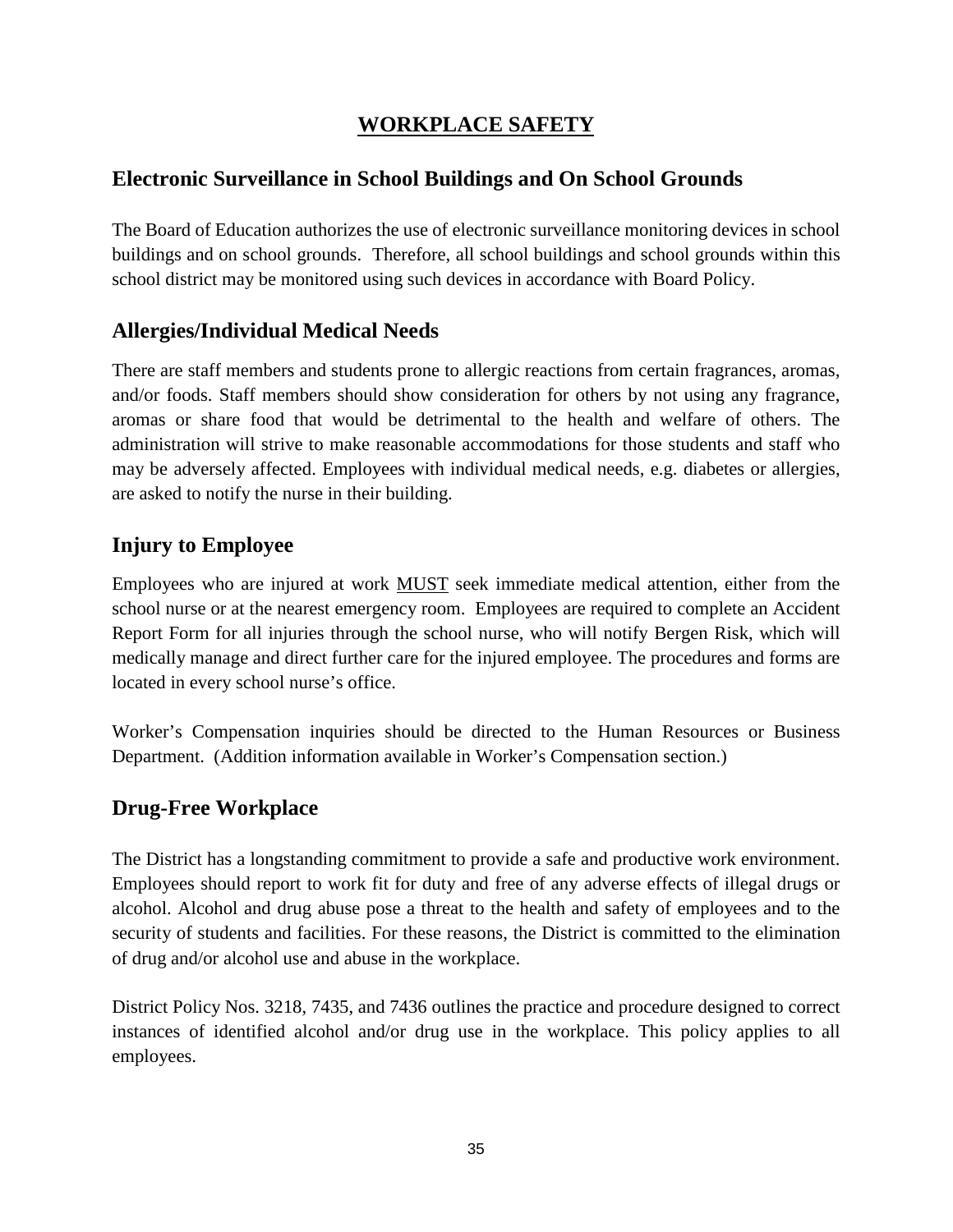This policy does not prohibit employees from the lawful use and possession of prescribed medications. Employees must, however, consult with their doctors about the medication's effect on their fitness for duty and ability to work safely, and promptly disclose any work restrictions to their supervisor. Employees should not, however, disclose underlying medical conditions unless it is necessary.

## *Employee Assistance and Drug-Free Awareness*

Illegal drug use and alcohol misuse have a number of adverse health and safety consequences. Information about those consequences and sources of help for drug/alcohol problems is available from the Human Resources Department. The NJEA offers an Employee Assistance Program (EAP) and dialing 211 will connect you to a local and confidential resource center that can assist with connecting you to resources 24 hours a day, 7 days a week.

## *Work Rules*

The following work rules apply to all employees:

Whenever employees are working, are operating any school district vehicle, are present on school premises, or are conducting related work off-site, they are prohibited from:

● Using, possessing, buying, selling, manufacturing or dispensing an illegal drug (to include possession of drug paraphernalia).

• Being under the influence of alcohol or an illegal drug as defined in this policy.

● Having the presence of any detectable amount of any illegal drug or illegal controlled substance in an employee's body while performing school business or while in a school facility.

The District will not allow any employee to perform their duties while taking prescribed drugs that adversely affect the employee's ability to safely and effectively perform. Employees taking a prescribed medication must carry it in the container labeled by a licensed pharmacist or be prepared to produce it if asked.

Any illegal drugs or drug paraphernalia will be turned over to an appropriate law enforcement agency and may result in criminal prosecution.

## *Reasonable Suspicion Testing*

The District retains the right to require substance abuse testing if, based on observations by a supervisor, there is reasonable suspicion of apparent use, possession or impairment in the workplace. HR must be consulted before sending an employee for reasonable suspicion testing.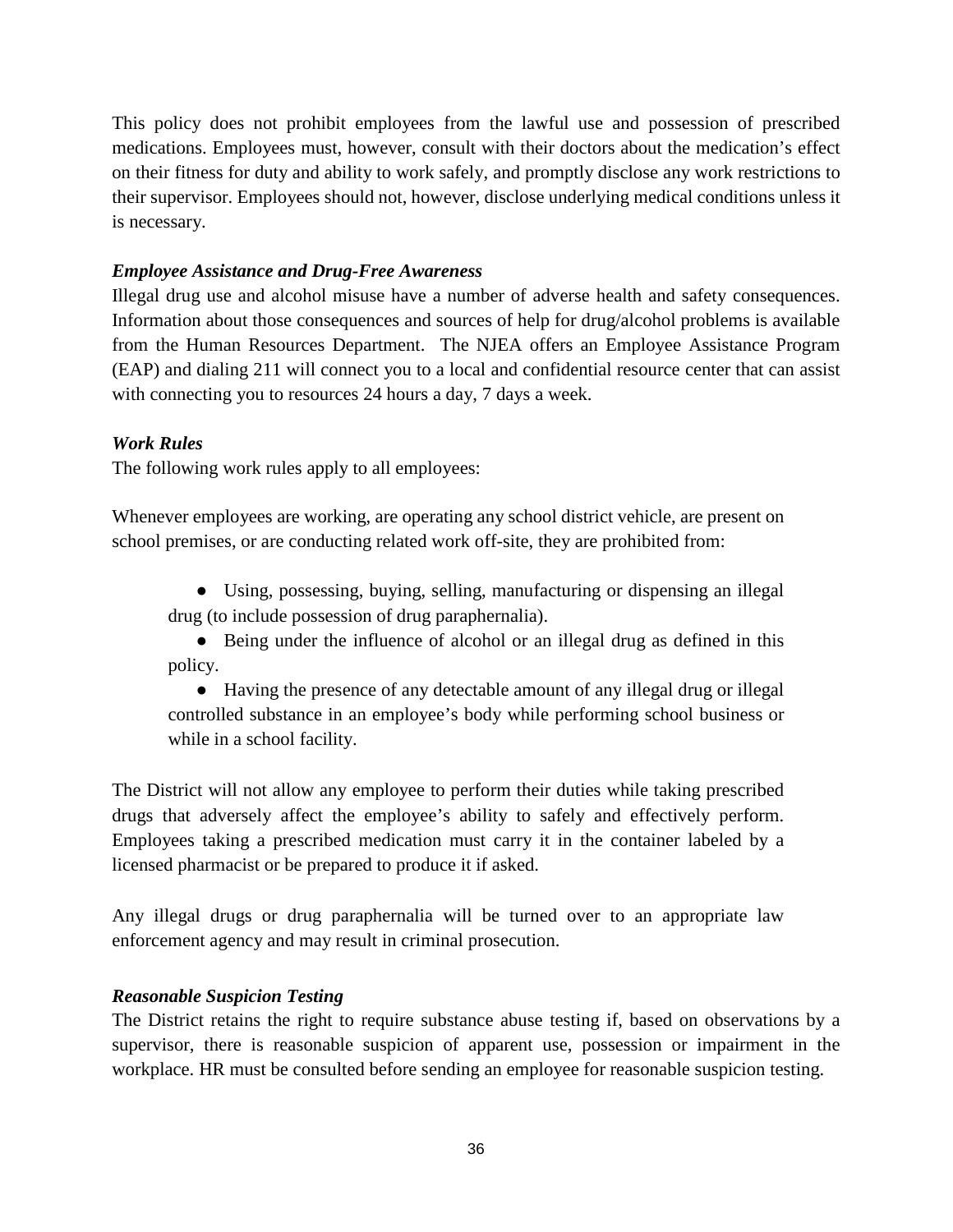**Follow-up**: Employees who have tested positive, or otherwise violated District policy, are subject to discipline up to and including discharge/tenure charge. Depending on the circumstances and the employee's work history/record, the District may offer an employee who violates this policy or tests positive the opportunity to return to work on a last-chance basis pursuant to mutually agreeable terms, which could include follow-up drug testing at various times and frequencies for a minimum of one (1) year but not more than two (2) years. If the employee either does not complete his/her rehabilitation program or tests positive after completing the rehabilitation program, he/she will be subject to immediate discharge/tenure charge from employment.

**Non-compliance Consequences:** Employees who refuse to cooperate in required tests or who use, possess, buy, sell, manufacture, or dispense an illegal drug in violation of this policy will be subject to discipline up to and including termination.

#### *Confidentiality*

Information and records relating to positive test results, drug and alcohol dependencies and legitimate medical explanations provided to the Director of HR shall be kept confidential to the extent required by law and maintained in secure medical files separate from normal personnel files.

#### *Inspections*

The district reserves the right to inspect all portions of its premises for drugs, alcohol, or other contraband. All employees, contractors, and visitors may be asked to cooperate in inspections of their persons, work areas and property that might conceal a drug, alcohol, or other contraband. Employees who possess such contraband or refuse to cooperate in such inspections are subject to appropriate discipline and police involvement.

## *Crimes Involving Drugs*

The District prohibits all employees from manufacturing, distributing, dispensing, possessing, or using an illegal drug in or on District premises or while conducting District business. Employees are also prohibited from misusing legally prescribed or over-the-counter (OTC) drugs. Law enforcement personnel shall be notified, as appropriate, when criminal activity is suspected.

## **Safety**

It is the responsibility of each employee to conduct all tasks in a safe and efficient manner and to comply with all local, state, and federal safety and health regulations and program standards, as well as to address special safety concerns in a particular area or with students.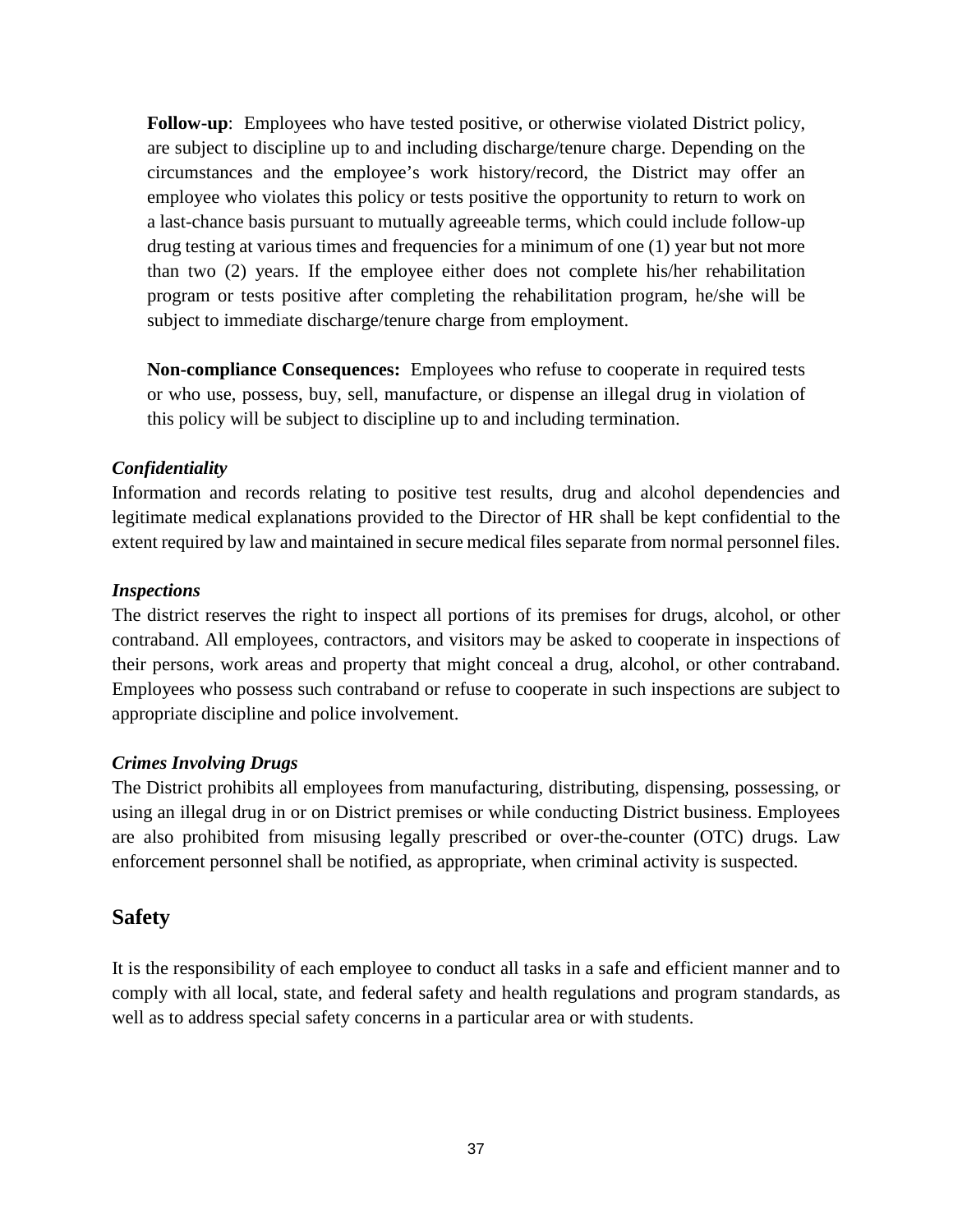Although most safety regulations are consistent throughout the District, each facility has an emergency plan detailing procedures in handling emergencies such as fire, weather-related events, and medical crises. Building administrators will train staff for these emergencies.

Furthermore, the district requires that every person in the organization assumes the responsibility of individual and organizational safety. It is the responsibility of each employee to identify and familiarize her/himself with the emergency plan for his/her building. Failure to follow district safety and health guidelines or engaging in conduct that places the employee, students, district guests, or district property at risk can lead to employee disciplinary action and/or termination.

It is the responsibility of the employee to complete an Accident and Incident Report for each safety and health infraction that occurs by an employee or that the employee witnesses. These reports can be filled out with the assistance of the school nurse.

# **Smoke-Free Workplace/Gambling**

In order to provide and maintain a safe and healthy work environment for all employees, students, and visitors both District policy and state law prohibits smoking on all District premises. The law defines smoking as the "act of lighting, smoking, or carrying a lighted or smoldering cigar, cigarette (including vapor) or pipe of any kind."

Smoking is **not** permitted on District property. The smoke-free workplace policy applies to:

- All areas of District buildings and grounds
- All District-sponsored off-site activities.
- All vehicles owned or leased by the District.
- All visitors (District guests and vendors) to the District premises.
- All contractors and consultants and/or their employees working on the District premises.
- All employees, temporary employees, volunteers, and students.

Gambling is **not** permitted in or on District property.

# **Violence in the Workplace**

All employees, students, visitors, and vendors must be treated with courtesy and respect at all times. Employees are expected to refrain from conduct that may be dangerous to others. Conduct that threatens, intimidates, or coerces another person will not be tolerated. District resources may not be used to threaten, stalk, or harass anyone at the workplace or outside the workplace.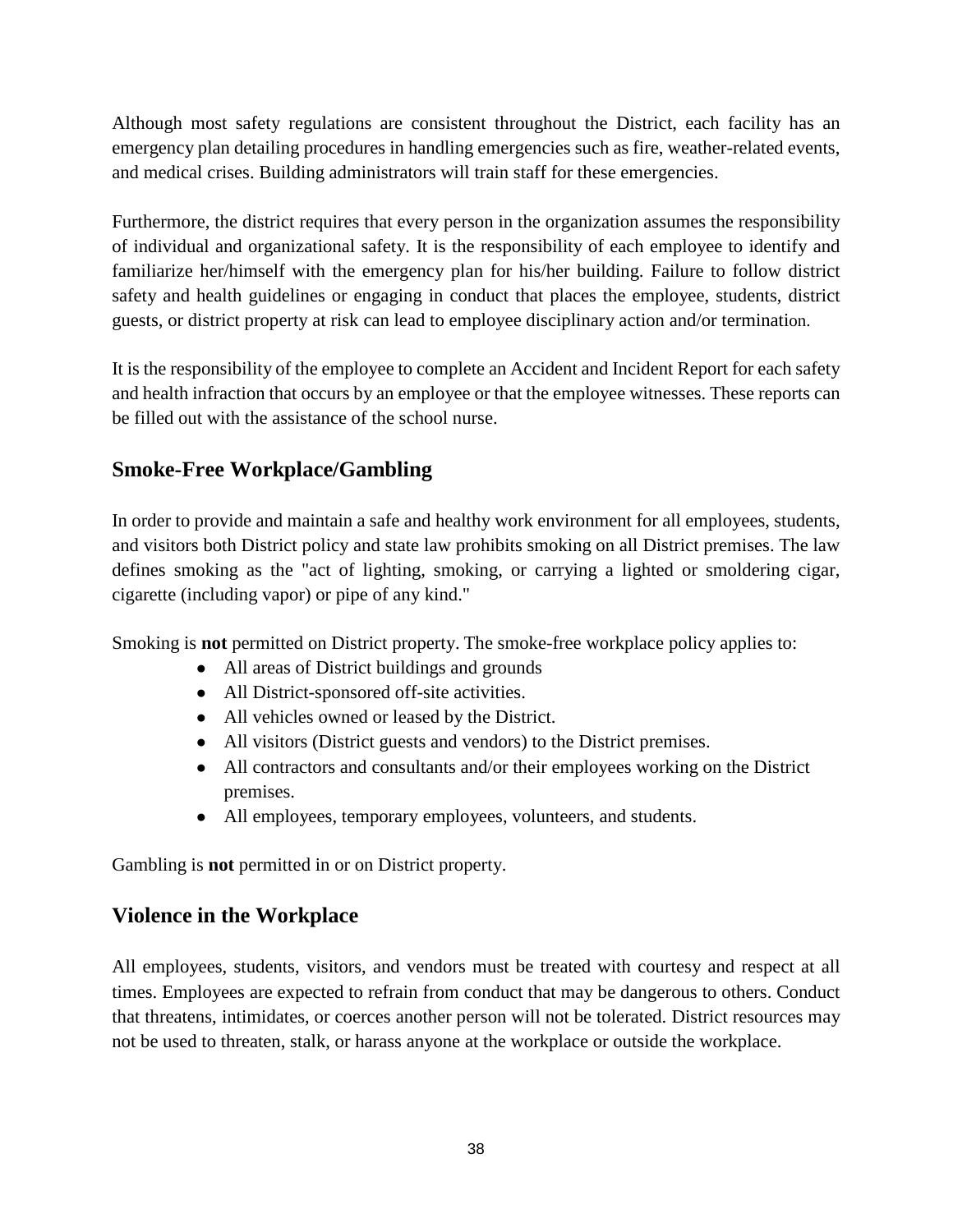Indirect or direct threats of violence, incidents of actual violence, and suspicious individuals or activities should be reported as soon as possible to a supervisor and/or the Human Resources Department. When reporting a threat or incident of violence, the employee should be as specific and detailed as possible.

Employees should also promptly inform the Human Resources Department of any protective or restraining order that they have obtained that lists the workplace as a protected area.

The District is committed to supporting victims of intimate partner violence and treats threats coming from an abusive personal relationship as it does other forms of violence. Employees are encouraged to report safety concerns with regard to intimate partner violence.

The District will promptly and thoroughly investigate all reports of threats of violence or incidents of actual violence and of suspicious individuals or activities. The identity of the individual making a report will be protected as much as possible. The district will not retaliate against employees making good-faith reports of violence, threats, or suspicious individuals or activities.

In order to maintain workplace safety and the integrity of its investigation, the district may suspend employees suspected of workplace violence or threats of violence, either with or without pay, pending investigation. Anyone found to be responsible for threats of violence, actual violence, or other conduct that is in violation of these guidelines will be subject to prompt disciplinary action up to and including termination of employment.

The District encourages employees to bring their disputes to the attention of their supervisors or the Human Resources Department before the situation escalates. The District will not discipline employees for raising such concerns.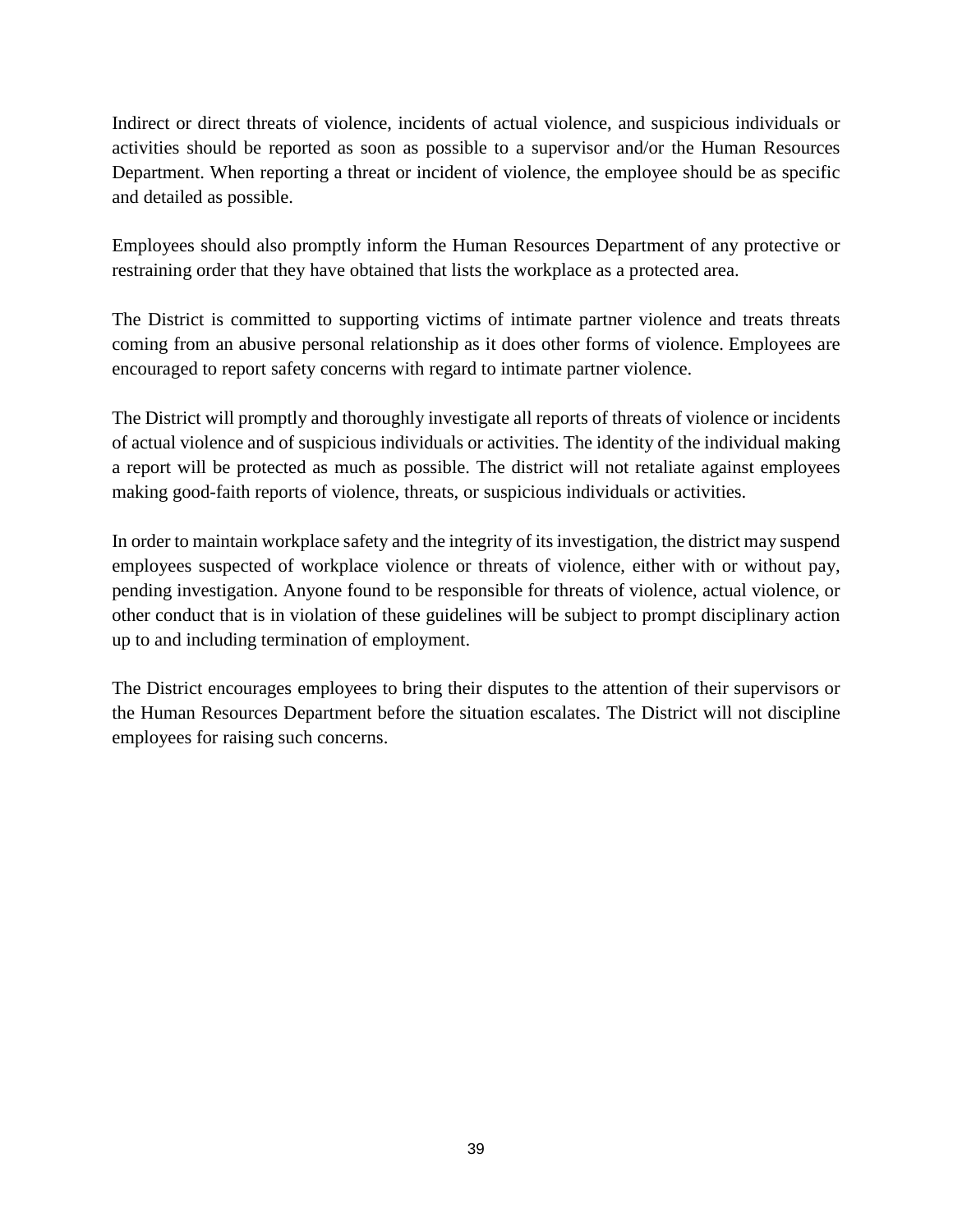# *EMPLOYEE OBSERVATION, EVALUATION, and PROFESSIONAL DEVELOPMENT*

# **PERFORMANCE REVIEW**

Performance evaluations will be performed as required by state statute, the collective bargaining agreements and Policies Nos. 1240, 1330, 3221, 3222, 3223, 3224 and 4220. The District has chosen to use a modified Marshall Rubric for certificated staff observations. Observations and evaluations will be conducted in accordance with NJACHIEVE, other applicable code, any waivers that be in place, and district policy.

The goal of performance reviews is to provide support to all staff members in order for them to grow professionally. Observations will be discussed, and both the employee and supervisor will electronically sign the observation to ensure that all strengths, areas for improvement and performance goals for the next review period have been clearly communicated. Observations and summative evaluations will be retained in the employee's personnel file and the online evaluation system.

# **PROFESSIONAL DEVELOPMENT**

Employees are encouraged to attend graduate school, district professional development classes, conferences or workshops that provide for professional growth. Anyone interested in attending a conference or workshop must have formal Board approval prior to enrolling. This process includes first completing a "Professional Conference Request" form and receiving permission from the school principal or his/her designee, plus the Superintendent or his/her designee. All required forms are available on the District's website and the main office of each building. The employee may be reimbursed for his/her expenses or a portion of his/her expenses. The amount eligible for reimbursement is determined by the school administration, state regulations and/or budget limitations.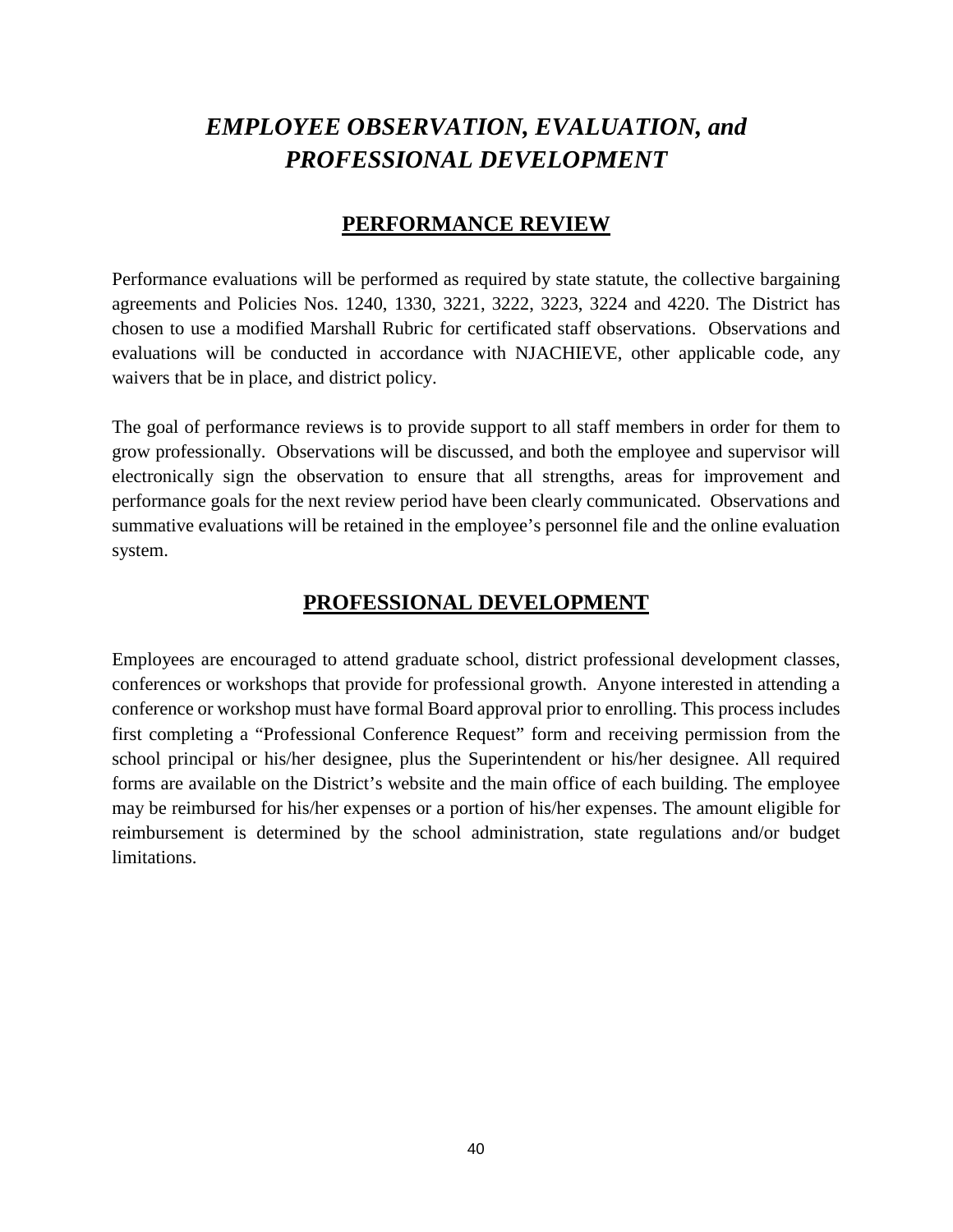# *SCHOOL INFORMATION*

# **BUILDING SCHEDULES**

# *REGULAR SCHOOL DAY*

|           | <b>Arrival</b> | <b>Start</b> | End       |
|-----------|----------------|--------------|-----------|
| <b>HS</b> | 7:40 a.m.      | 7:45 a.m.    | 2:36 p.m. |
| <b>MS</b> | $8:22$ a.m.    | 8:32 a.m.    | 2:42 p.m. |
| IS        | 8:40 a.m.      | 8:50a.m.     | 3:10 p.m. |
| ES        | $8:30$ a.m.    | 8:40 a.m.    | 3:00 p.m. |

## *EARLY DISMISSAL DAYS*

|           | <b>Arrival</b> | <b>Start</b> | End        |
|-----------|----------------|--------------|------------|
| HS        | 7:40 a.m.      | 7:45 a.m.    | 12:09 p.m. |
| <b>MS</b> | $8:22$ a.m.    | $8:32$ a.m.  | 12:40 p.m. |
| IS        | 8:40 a.m.      | 8:50 a.m.    | 1:10 p.m.  |
| <b>ES</b> | 8:30 a.m.      | 8:40 a.m.    | 1:00 p.m.  |

## *DELAYED OPENING DAYS*

|           | <b>Arrival</b> | <b>Start</b>         | End       |
|-----------|----------------|----------------------|-----------|
| <b>HS</b> | $9:40$ a.m.    | $9:45$ a.m.          | 2:36 p.m. |
| <b>MS</b> | $9:40$ a.m.    | $9:50$ a.m.          | 2:42 p.m. |
| IS        | $9:50$ a.m.    | 10:00 a.m. 3:10 p.m. |           |
| ES        | $9:40$ a.m.    | 9:50 a.m.            | 2:55 p.m. |

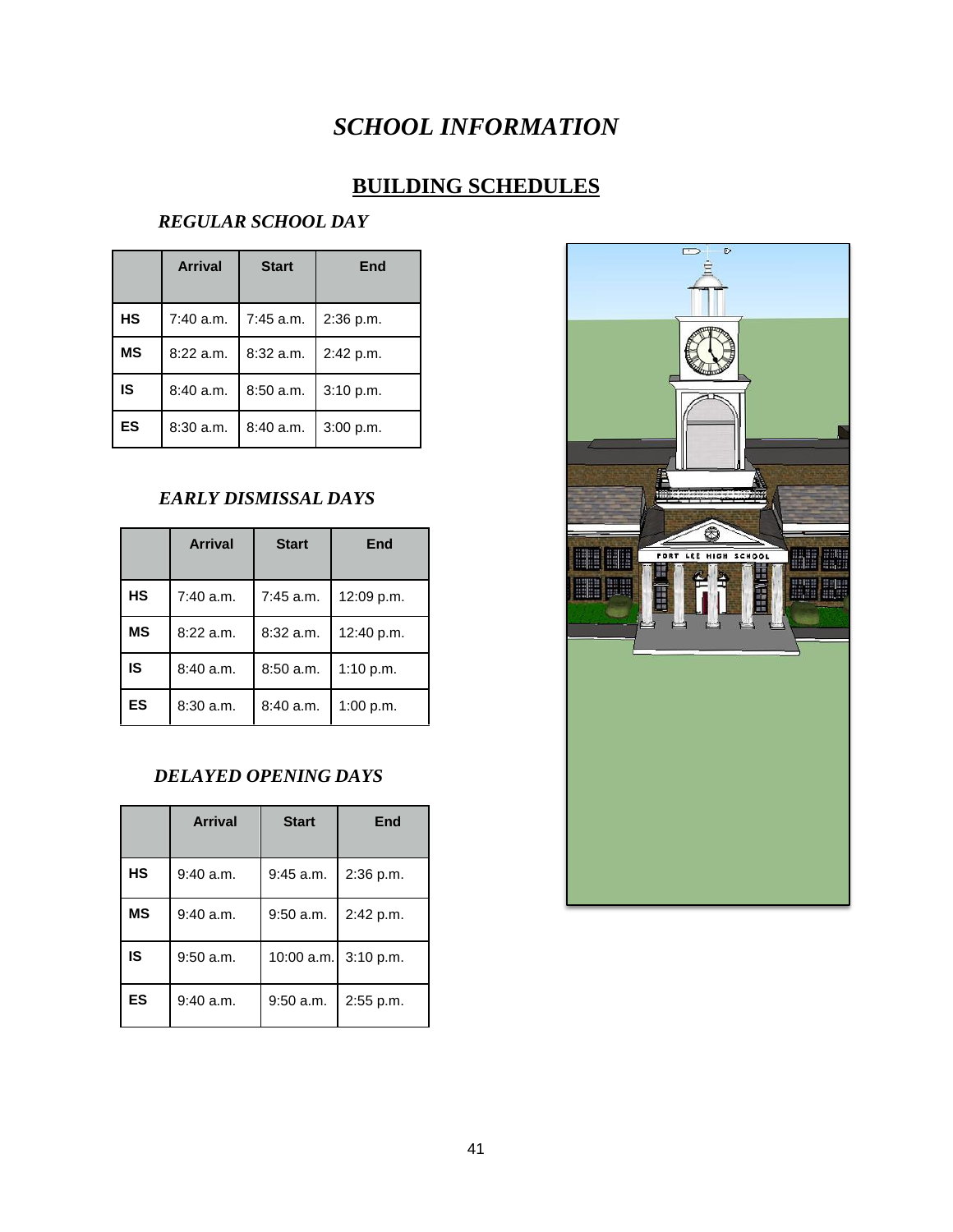# **CURRICULUM & INSTRUCTION**

# **5-Year Curriculum Cycle**



# **Fort Lee Public Schools Curriculum Revision Process**

| <b>Phases</b>  | What occurs during each phase?                                                                                                                                                                                                |  |  |
|----------------|-------------------------------------------------------------------------------------------------------------------------------------------------------------------------------------------------------------------------------|--|--|
| <b>Phase 1</b> | Review existing curriculum for standards alignment<br>Research effective instructional practices in the content area<br>Begin to write curriculum<br>Set goals and consider budgetary needs<br>Implement possible summer work |  |  |
| <b>Phase 2</b> | Collaborate to revise curriculum or continue writing curriculum from Phase 1<br>Consider piloting/selecting current and/or new resources<br>Determine needs for curriculum revision<br>Implement possible summer work         |  |  |
| Phase 3        | Implement revised /piloted curricula and/or reaffirm current curricula<br>Address needs for curriculum revision<br>Monitor student learning<br>Communicate with primary stakeholders<br>Implement possible summer work        |  |  |
| <b>Phase 4</b> | <b>Monitor Effectiveness</b><br>Analyze data<br>Communicate with primary stakeholders<br>Make recommendations for future curriculum work<br>Implement possible summer work                                                    |  |  |

*Note: The four curriculum phases may take place over a 5-year period. We are referring to this as the 5-year curriculum cycle. However, in some cases one phase may expand over the course of more than one academic year. One phase may extend into a second year as a result of Department of Education changes in standards, piloting new curriculum, or district initiatives such as 1-to-1 Chromebook initiative. Since the phases are interconnected it is imperative that each phase is completed and implemented with fidelity.*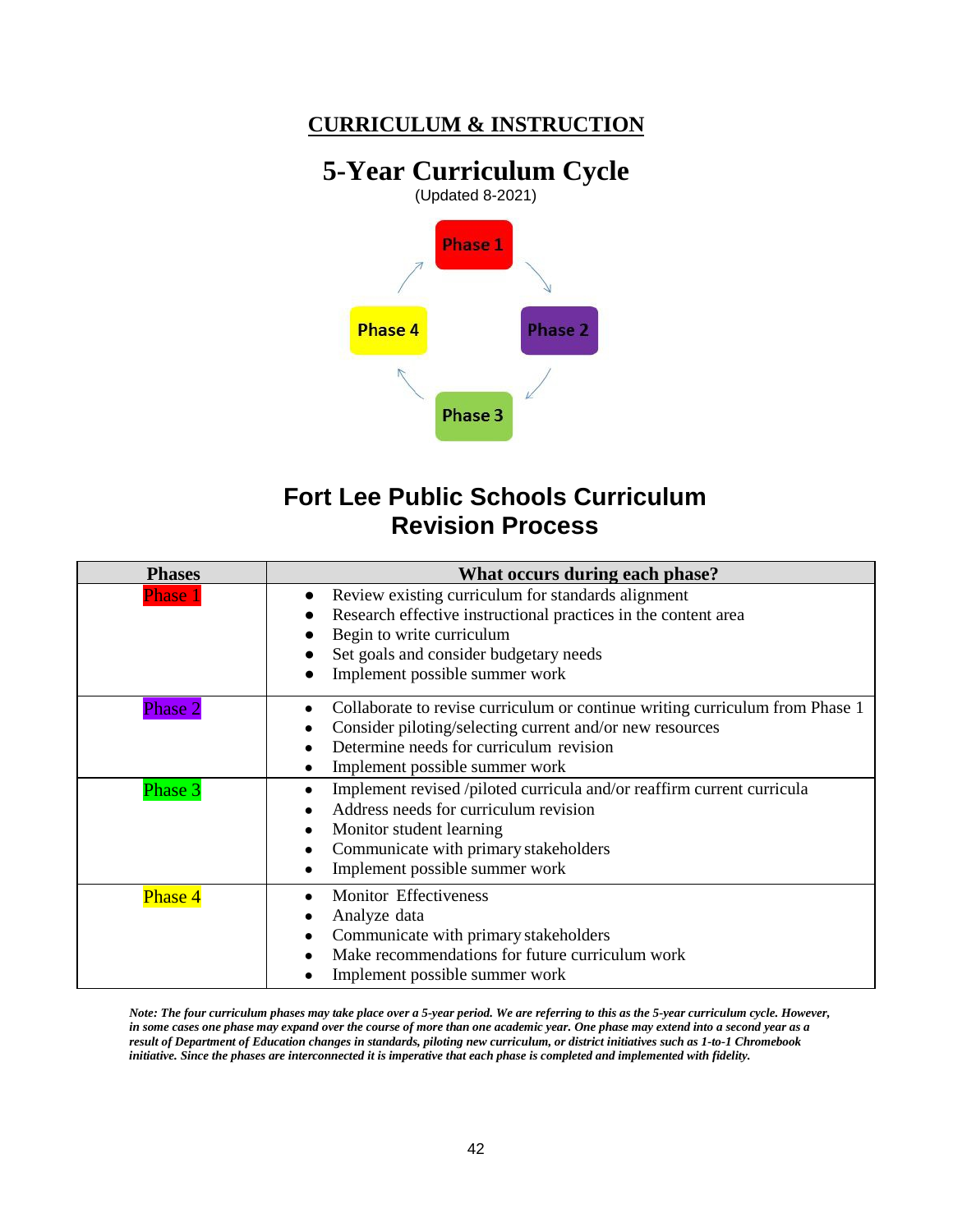| <b>Fort Lee Public Schools 5-Year Curriculum Cycle</b> |                                   |                |           |           |                |  |  |
|--------------------------------------------------------|-----------------------------------|----------------|-----------|-----------|----------------|--|--|
|                                                        | 2020-2021                         | 2021-2022      | 2022-2023 | 2023-2024 | 2024-2025      |  |  |
|                                                        | <b>Art: Visual and Performing</b> |                |           |           |                |  |  |
| $K-5$                                                  | Phase 1                           | Phase 1        | Phase 2   | Phase 3   | Phase 4        |  |  |
| $6 - 8$                                                | Phase 1                           | Phase 1        | Phase 2   | Phase 3   | Phase 4        |  |  |
| $9 - 12$                                               | Phase 1                           | <b>Phase 1</b> | Phase 2   | Phase 3   | Phase 4        |  |  |
|                                                        | <b>Business</b>                   |                |           |           |                |  |  |
| $9 - 12$                                               | Phase 2                           | Phase 3        | Phase 4   | Phase 1   | Phase 2        |  |  |
|                                                        | <b>English/Language Arts</b>      |                |           |           |                |  |  |
| $K-4$                                                  | Phase 4                           | Phase 4        | Phase 1   | Phase 2   | Phase 3        |  |  |
| $5 - 6$                                                | Phase 4                           | <b>Phase 1</b> | Phase 2   | Phase 3   | Phase 4        |  |  |
| $7 - 8$                                                | Phase 4                           | Phase 4        | Phase 1   | Phase 2   | Phase 2        |  |  |
| $9 - 12$                                               | Phase 2                           | Phase 3        | Phase 3   | Phase4    | <b>Phase 1</b> |  |  |
|                                                        | <b>ESL/Bilingual</b>              |                |           |           |                |  |  |
| $K-4$                                                  | Phase 3                           | Phase 4        | Phase 1   | Phase 2   | Phase 3        |  |  |
| $5 - 8$                                                | Phase 3                           | Phase 4        | Phase 1   | Phase 2   | Phase 3        |  |  |
| $9-12$                                                 | Phase 3                           | Phase 4        | Phase 1   | Phase 2   | Phase 3        |  |  |
| <b>Gifted and Talented</b>                             |                                   |                |           |           |                |  |  |
| $K-6$                                                  | Phase 3                           | Phase 4        | Phase 1   | Phase 2   | Phase 3        |  |  |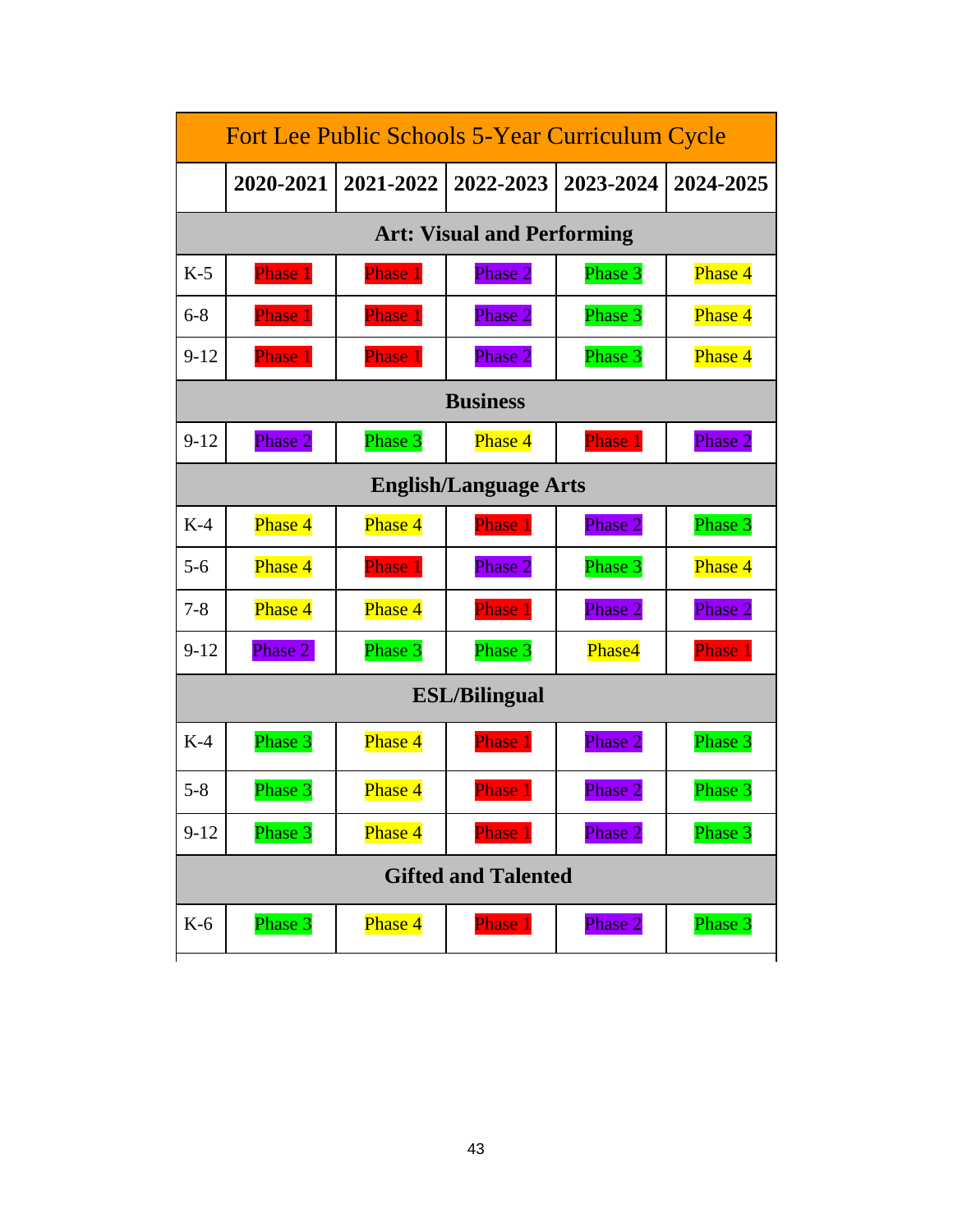|                    | 2020-2021          | 2021-2022 | 2022-2023                              | 2023-2024      | 2024-2025      |  |
|--------------------|--------------------|-----------|----------------------------------------|----------------|----------------|--|
| <b>Mathematics</b> |                    |           |                                        |                |                |  |
| $K-4$              | Phase 2            | Phase 3   | Phase 3                                | <b>Phase 4</b> | Phase 1        |  |
| $5 - 8$            | Phase 1            | Phase 2   | Phase 3                                | Phase 3        | Phase 4        |  |
| $9 - 12$           | Phase 3            | Phase 4   | <b>Phase 1</b>                         | Phase 2        | Phase 3        |  |
|                    |                    |           | <b>Media/Library</b>                   |                |                |  |
| $K-6$              | Phase 4            | Phase 4   | <b>Phase 1</b>                         | Phase 2        | Phase 3        |  |
|                    | <b>Music</b>       |           |                                        |                |                |  |
| $K-6$              | Phase 1            | Phase 1   | Phase 2                                | Phase 3        | Phase 4        |  |
| $7 - 8$            | Phase 4            | Phase 4   | <b>Phase 1</b>                         | Phase 2        | Phase 3        |  |
| $9 - 12$           | Phase 4            | Phase 4   | Phase 1                                | Phase 2        | Phase 3        |  |
|                    |                    |           | <b>Physical Education &amp; Health</b> |                |                |  |
| $K-5$              | <b>Phase 1</b>     | Phase 2   | Phase 3                                | Phase 4        | <b>Phase 1</b> |  |
| $6 - 8$            | Phase 1            | Phase 2   | Phase 3                                | Phase 4        | Phase 1        |  |
| $9 - 12$           | Phase 1            | Phase 2   | Phase 3                                | Phase 4        | <b>Phase 1</b> |  |
| <b>Science</b>     |                    |           |                                        |                |                |  |
| $K-5$              | Phase <sub>3</sub> | Phase 3   | Phase 4                                | Phase 1        | Phase 2        |  |
| $6 - 8$            | Phase 2            | Phase 3   | Phase 4                                | Phase 1        | Phase 2        |  |
| $9 - 12$           | Phase 2            | Phase 3   | Phase 4                                | Phase 1        | Phase 2        |  |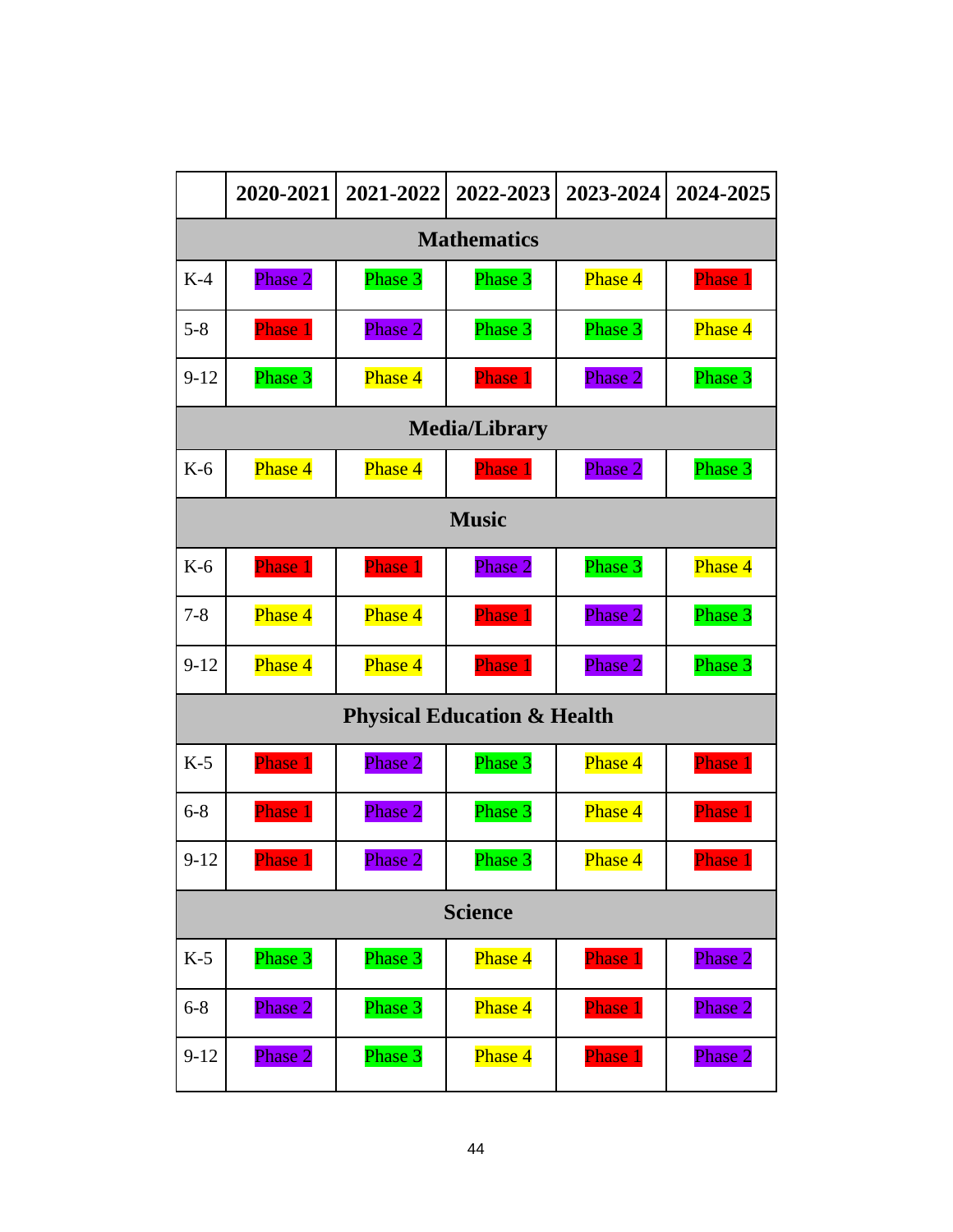|                        | 2020-2021             | 2021-2022          | 2022-2023 | 2023-2024 | 2024-2025          |  |
|------------------------|-----------------------|--------------------|-----------|-----------|--------------------|--|
|                        | <b>Social Studies</b> |                    |           |           |                    |  |
| $K-4$                  | Phase 4               | Phase 1            | Phase 2   | Phase 3   | Phase 4            |  |
| $5 - 6$                | Phase 4               | Phase 1            | Phase 2   | Phase 3   | Phase 4            |  |
| $7 - 8$                | Phase 1               | Phase 1            | Phase 2   | Phase 2   | Phase 3            |  |
| $9 - 12$               | Phase 1               | <b>Phase 1</b>     | Phase 2   | Phase 2   | Phase 3            |  |
|                        | <b>Technology</b>     |                    |           |           |                    |  |
| $K-4$                  | Phase 1               | Phase 2            | Phase 3   | Phase 4   | <b>Phase 1</b>     |  |
| $5 - 8$                | Phase 1               | Phase 2            | Phase 3   | Phase 4   | Phase <sub>1</sub> |  |
| $9 - 12$               | Phase 1               | Phase <sub>2</sub> | Phase 3   | Phase 4   | Phase 1            |  |
| <b>World Languages</b> |                       |                    |           |           |                    |  |
| $K-4$                  | Phase 1               | Phase 2            | Phase 2   | Phase 3   | Phase 4            |  |
| $5 - 8$                | Phase 1               | Phase 2            | Phase 2   | Phase 3   | Phase 4            |  |
| $9-12$                 | Phase 1               | Phase 2            | Phase 2   | Phase 3   | Phase 4            |  |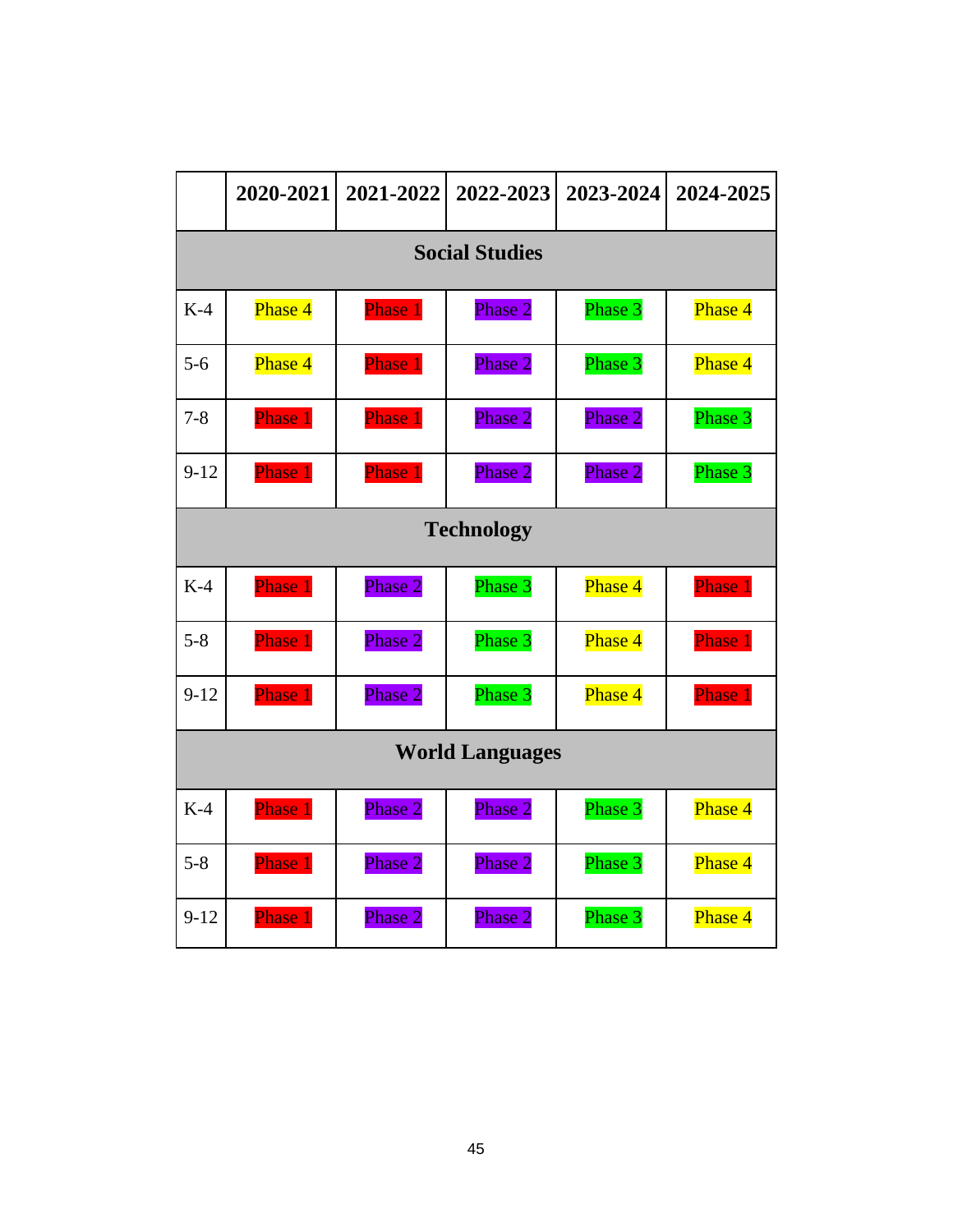# **Co-Curricular Activities**

The Fort Lee Public School District encourages all staff to participate in opportunities to facilitate student clubs and activities or to coach student sports. All available co-curricular and athletic opportunities are posted and hired for on an annual basis. Please see the FLEA contract for rates of pay, approved clubs and activities, and other guiding information.

# **Criteria for Excellent Instruction**

The Fort Lee Public School District is proud of its staff and has high standards for instruction that include the following:

- Sensitivity and caring for children
- Professionalism
- Comprehensive knowledge of subject matter
- Knowledge and application of a variety of instructional techniques providing modified and differentiated instruction when appropriate
- Enthusiasm for teaching that is displayed and conveyed to students and parents
- Creativity
- Ability to inspire students
- Consistent attendance
- Ability to work positively with parents and colleagues
- Combined efforts toward professional growth, including openness to constructive recommendations
- Receptivity to new ideas
- Willingness to take risks
- Effective classroom management skills
- Evidence of professional growth through the integration of current instructional techniques.

# **Grading**

The Fort Lee Public Schools educational philosophy calls for attention to the fact that every child in your room is a unique individual. Grades should be supported by recorded data taken daily, weekly, or bi-month. The comment section of the report card should be utilized to expand upon the grade. The comment section on report cards should be completed each marking period, emphasizing positives whenever possible.

When considering retention, parents and the principal should be notified as early as is possible,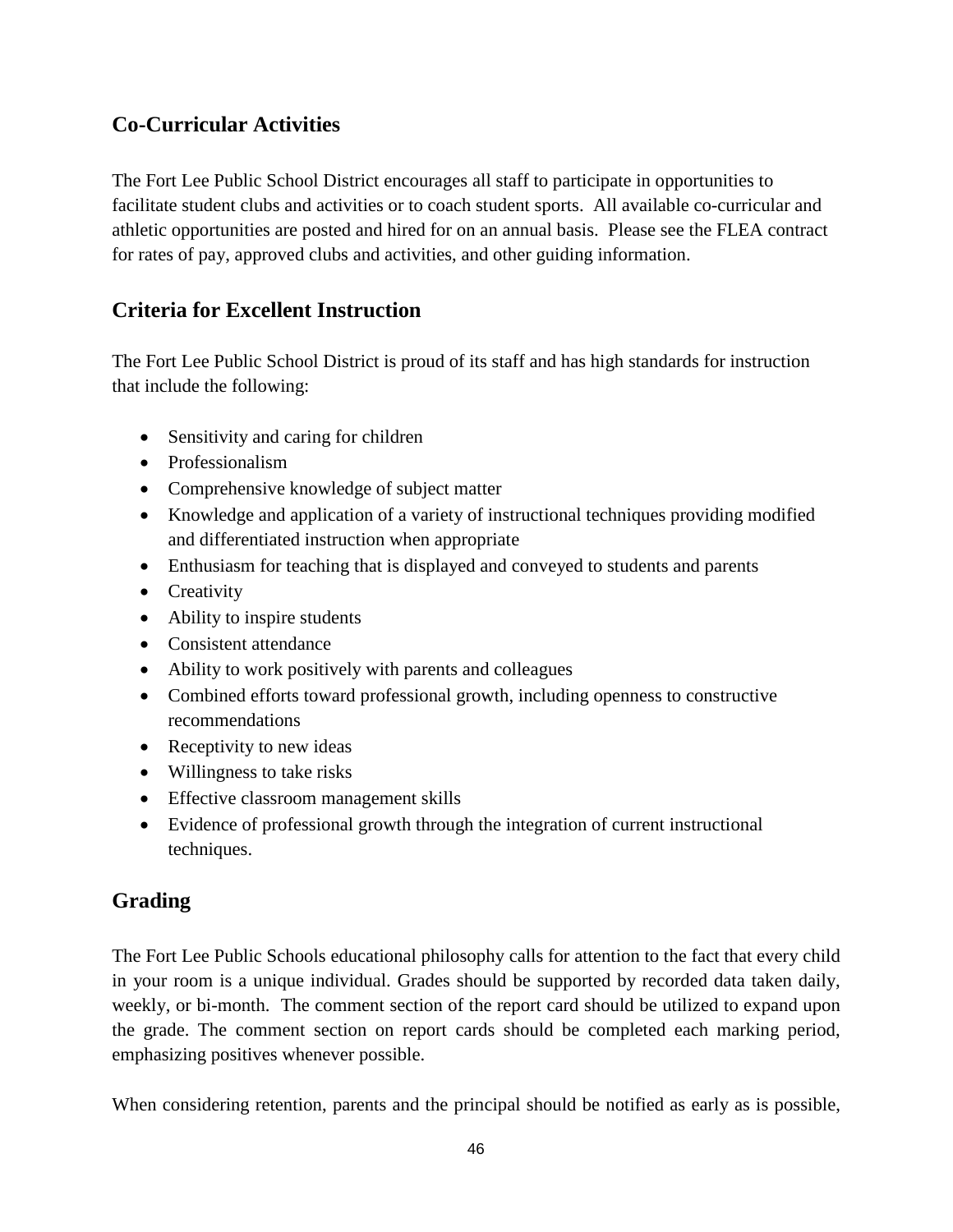but no later than the end of February. Parents should be informed of specific deficiencies and should be given suggestions on how to help the child at home. Any students recommended for retention who received services from the Child Study Team must be referred to the Team for reassessment before the decision regarding retention is finalized.

# **Homework**

The Fort Lee Board of Education believes that homework that is relevant to material presented in class provides an opportunity to reinforce the pupil's knowledge of related concepts and skills. Homework also provides an excellent opportunity to develop, within each student, a sense of responsibility toward completing an assignment without overt parental involvement. It is, therefore, extremely important that each student do homework on a regular and independent basis. Homework should be used by teachers for assessment purposes. Parents are encouraged to provide support, rather than correcting student homework. Teachers must use discretion in deciding the number and length of homework assignments and should adhere to individual school guidelines. The Board encourages the use of interrelated major homework assignments such as term papers, presentations, and creative art projects. Homework shall not be used for punitive reasons.

## **Lesson Plans**

All teachers in the Fort Lee Public School district should thoroughly prepare for each day's lessons. Lesson plans are essential to a well-organized and meaningful classroom experience. All plans must contain clearly defined objectives correlated to the District's curriculum and the NJSLS, procedures and activities, materials needed, and the method by which student learning and progress will be assessed. These lesson plans should be available to a substitute teacher in the event that the regular classroom teacher is absent from class. (See - Policy No. 3270)

# **Make-Up Work**

Pupils who anticipate being excused from class for any reason must make advance arrangements with the teacher of the missed classes to make up the missed work. These arrangements must be made before the absence from class.

All work missed by an unanticipated, excused absence from school can be made up for credit upon the student's return to school. It is the student's responsibility to meet with his/her teacher(s) to make plans for this purpose. Normally, all missed tests, examinations, homework, and mandatory class work should be completed within two (2) days for each day of absence and within a maximum of ten (10) days for absences of one week or longer, however, students who miss a test, exam, quiz, etc., because of a single day of absence, should make up the test, exam, quiz, etc., on the first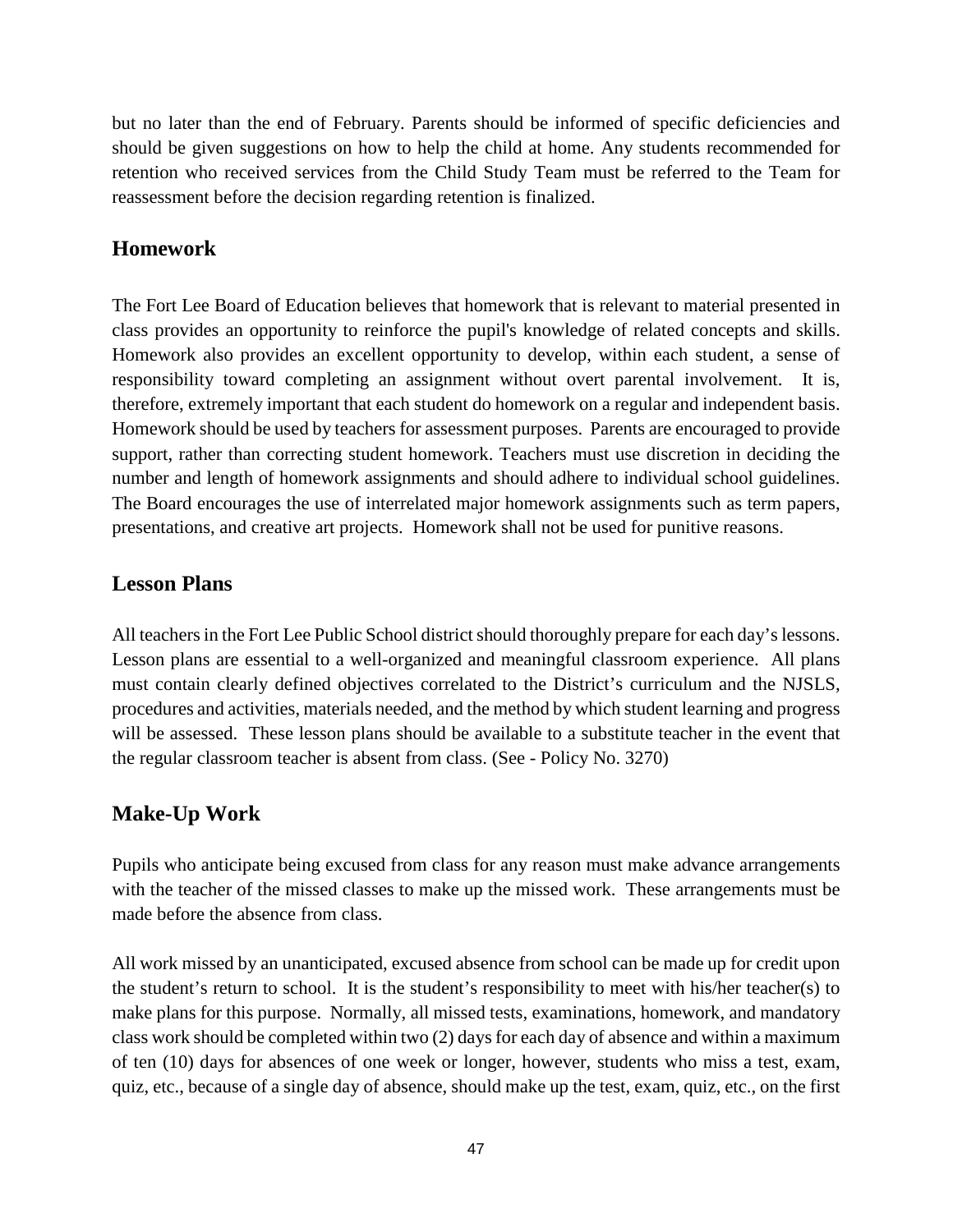day they return to class.

# **Portrait of an Effective Teacher**

Fort Lee Public Schools is proud of the effectiveness of its teachers who:

- Believe in the uniqueness and potential of all children and seek to ensure appropriate learning opportunities for every student.
- Understand the effects of human development on the learning process and are committed to providing a nurturing and caring environment for all students.
- Inquire into the nature of teaching and learning and reflect upon their own learning and professional practice.
- Possess the literacy, critical thinking, and technological abilities associated with an educated person and who is committed to lifelong learning.
- Possess content knowledge, which includes a strong sense of the concepts, purposes, and intellectual processes associated with the discipline they teach.
- Possess the skills and disposition necessary to establish a classroom environment that stimulates critical thinking through inquiry and promotes intellectual risk-taking.
- Understand principles of democracy and plan instruction to promote critical reflection on the ideals, values, and practices of democratic citizenship and civility.
- Understand and are committed to the moral, ethical, and acculturating responsibilities of those who work in the schools.
- Model respect for individual differences and appreciation of the basic worth of each individual.
- Plan instruction and assessment with sensitivity to issues of class, gender, race, ethnicity, sexual orientation, age, and special needs and works to foster an appreciation of diversity among students and co-workers.
- Believe in their roles as stewards of renewal and best practices in the school and possess the interpersonal skills and disposition to work cooperatively and collaboratively with colleagues.

# **Return of Student Work**

Providing students with the opportunity to learn from past performance is important for student achievement and success. Staff members should adhere to the following guidelines regarding student work:

- All student work should be reviewed, corrected, and returned to the student in a timely manner.
- Teachers should assist students by reviewing their work with them.
- Students will be permitted to retain all work.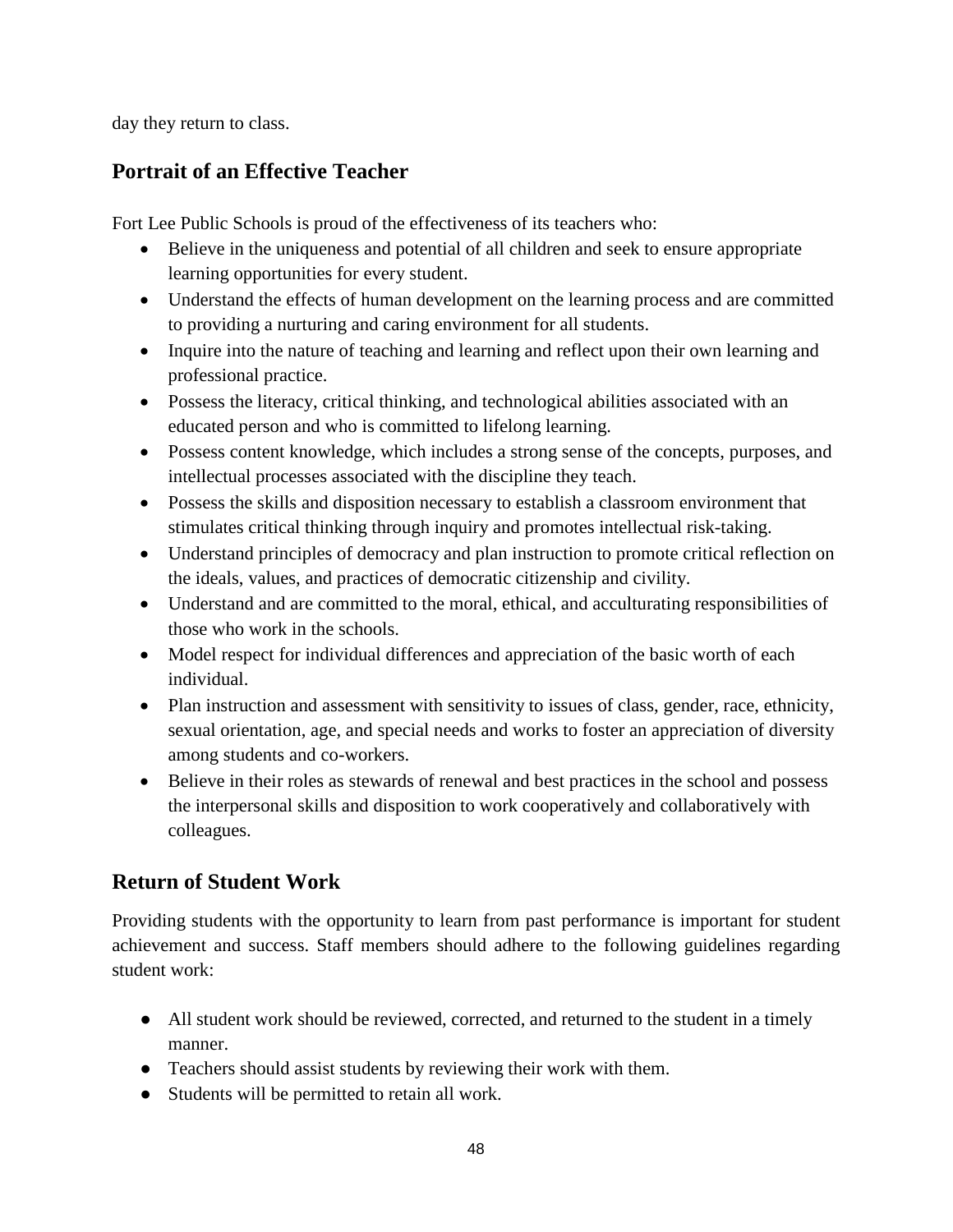# **STUDENT SAFETY**

## **Child Neglect and Abuse**

In New Jersey, any teacher or other concerned person having reasonable cause to believe that a child under the age of 18 has been subjected to abuse, abandonment, cruelty, and/or neglect must immediately report the information to the (SCR) State Central Registry/DCP&P (Division of Child Protection and Permanency) hotline. A concerned caller does not need proof to report an allegation of a child abuse, can make the report anonymously, and is immune from any criminal or civil liability as a result of such action. Any person who knowingly fails to report suspected abuse is considered a disorderly person and is subject to a fine, imprisonment, or both. District employees should follow specific steps when reporting child abuse. (See - Policies Nos. 3280; 3281; 8462)

## *DCP&P (formerly known as DYFS)*

Employees having reasonable cause to believe that a child has been subjected to child abuse, or has witnessed acts of child abuse, must report their concerns to the building principal or designee, who will assist the employee in notifying the **Division of Child Protection and Permanency (DCP&P), formerly known as DYFS,** and law enforcement officers.

## **Fire Safety**

All employees should be aware of and inform students of both primary and secondary means of egress (routes for getting out of the building). Employees should require that students leave the building in an orderly, quiet manner and ensure that windows and doors to classrooms are closed. In the event of evacuation, teachers should take gradebooks and/or attendance lists, if it is safe to do so.

## **Harassment, Intimidation and Bullying**

The Board of Education prohibits acts of harassment, intimidation, or bullying of a student. A safe and civil environment in school is necessary for students to learn and achieve high academic standards. Harassment, intimidation, or bullying, like other disruptive or violent behaviors, is conduct that disrupts both a student's ability to learn and a school's ability to educate its students in a safe and disciplined environment. Since students learn by example, school administrators, faculty, staff, and volunteers should be commended for demonstrating appropriate behavior, treating others with civility and respect, and refusing to tolerate harassment, intimidation or bullying.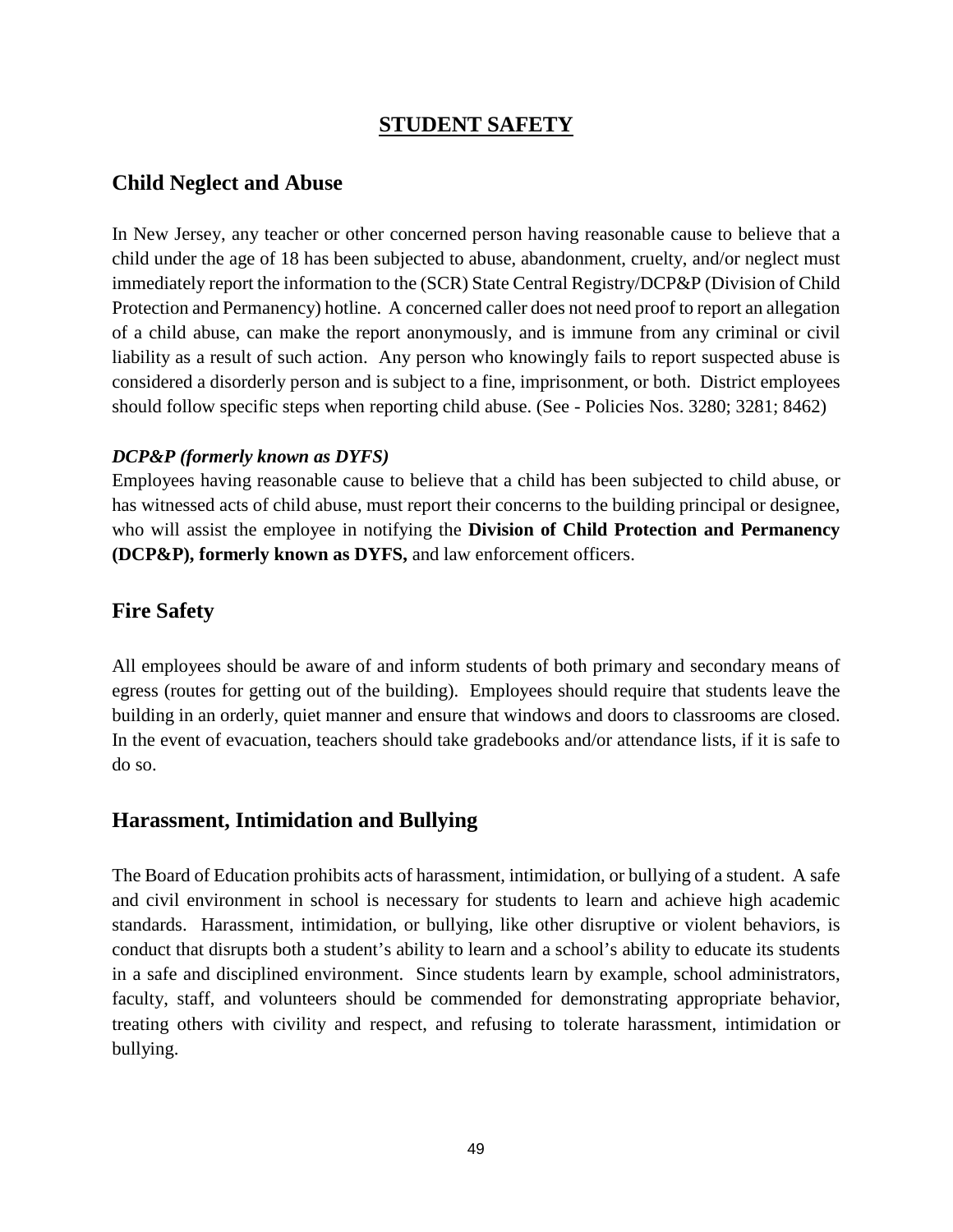"Harassment, intimidation or bullying" means any gesture, any written, verbal or physical act, or any electronic communication, as defined by N.J.S.A. 18A:37-14, whether it is be single incident or series of incidents, that:

- 1. Is reasonably perceived as being motivated by any actual or perceived characteristic, such as race, color, religion, ancestry, national origin, gender, sexual orientation, gender identity and expression, or a mental, physical or sensory disability, or by any other distinguishing characteristic:
- 2. Takes place on school property, at any school-sponsored function, on a school bus, or off school grounds as provided for in N.J.S.A. 18A:37-15-3;
- 3. Substantially disrupts or interferes with the orderly operation of the school or the rights of other students and that:
	- a. A reasonable person should know, under the circumstances, that the act(s) will have the effect of physically or emotionally harming a student or damaging the student's property, or placing a student in reasonable fear of physical or emotional harm to this person or damage to his property;
	- b. Has the effect of insulting or demeaning any student or group of students; or
	- c. Creates a hostile educational environment for the student by interfering with a student's education or by severely or pervasively causing physical or emotional harm to the students.

The District (schools) is required to address harassment, intimidation, or bullying occurring off school grounds when there is a nexus between the harassment, intimidation, or bullying and the school ( e.g., the harassment, intimidation, or bullying substantially disrupts or interferes with the orderly operation of the school or the rights of other students).

The Board of Education requires its school administrators to implement procedures that ensure both the appropriate consequences and remedial responses for students who commit one or more acts of harassment intimidation, or bullying. The district will conduct a prompt investigation of reports and violations and complaints of harassment, intimidation, or bullying in accordance with the provisions of N.J.S.A. 18A:37-15(b)6. (See - Policy 5512)

# **Security**

Employees should know the procedures in case of a building lockdown or other crisis situations. Building specific procedures are available in each location's main office and updated yearly on the Employee Portal in Genesis.

# **Substance Abuse**

Employees who have reason to believe that a student or staff may be under the influence of alcohol or drugs must inform the school principal and school nurse immediately.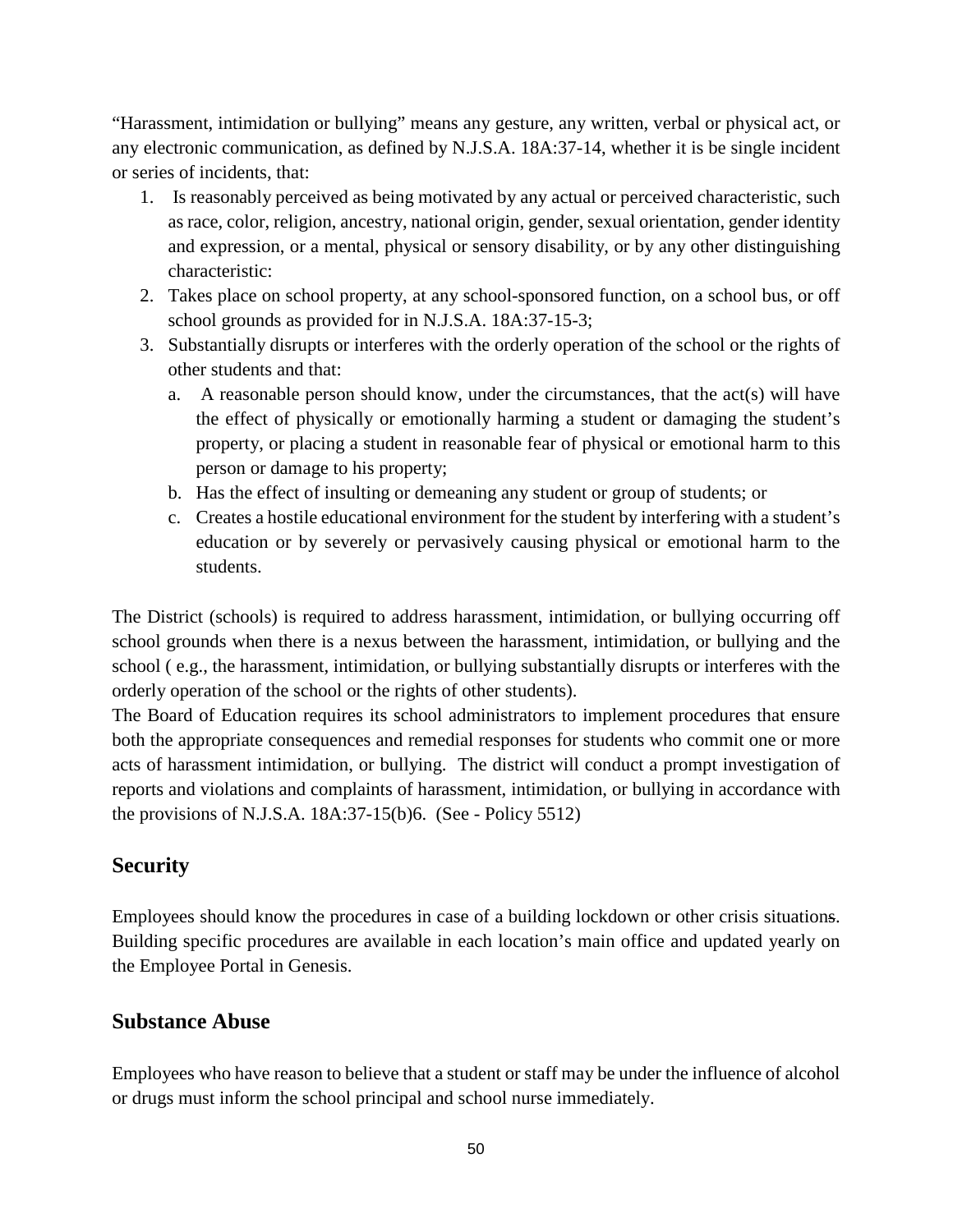# **Supervision**

Students should be supervised at all times. It is the employee's responsibility to ensure that his/her students are properly supervised.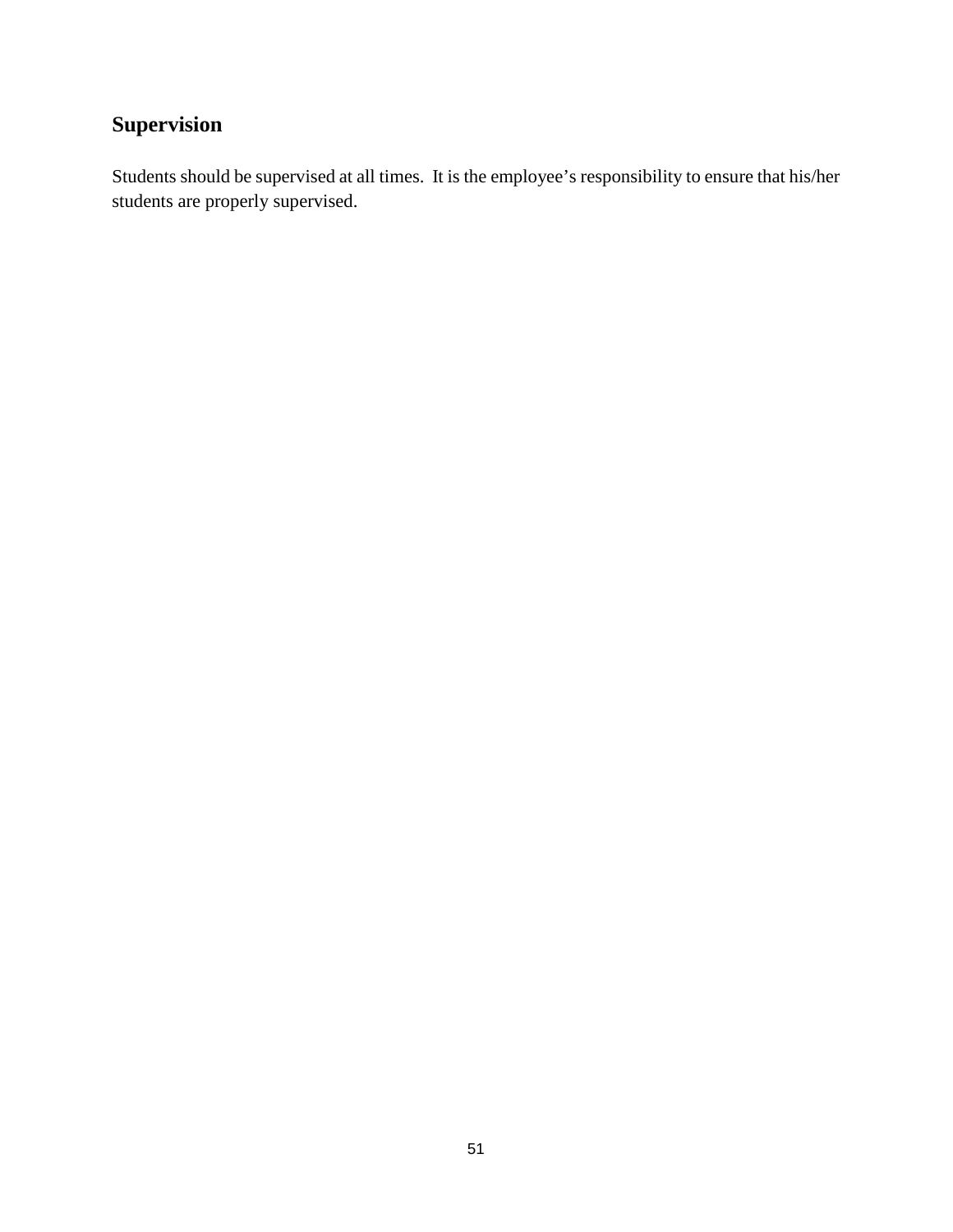# **TECHNOLOGY**

# **Electronic Communication and Internet Use**

The following guidelines and Policies Nos. 3321 and 3283, "Communicating with Students", have been established for using the internet and e-mail in an appropriate, ethical, and professional manner:

• Internet, district-provided equipment (e.g., laptops, computers) and services may not be used for transmitting, retrieving, or storing any communications of a defamatory, discriminatory, harassing, or pornographic nature.

The following actions are forbidden: using disparaging, abusive, profane, or offensive language; creating, viewing, or displaying materials that might adversely or negatively reflect upon the District or might be contrary to the District's best interests; and engaging in any illegal activities, including piracy, hacking, extortion, blackmail, copyright infringement, and unauthorized access of any computers or district-provided equipment.

- Employees must not use the internet system in a way that disrupts its use by others.
- Employees are prohibited from sending or receiving files that are not related to work.
- Employees should not open suspicious emails, pop-ups or downloads. Contact IT with any questions or concerns to reduce the release of viruses or to contain viruses immediately.
- Internal and external e-mails are considered business records and may be subject to discovery in the event of litigation. For this reason, e-mails are required to be saved by the district. Be aware of this possibility when sending e-mail within and outside the District.

# **Right to Monitor**

All district-supplied technology and records belong to the District and not to the employee. Inappropriate or illegal use or communications are considered serious infractions.

# **E-Mail**

Employees should check email at least once per day to stay up to date of important District information. When appropriate, employees should respond to e-mail within 48 hours.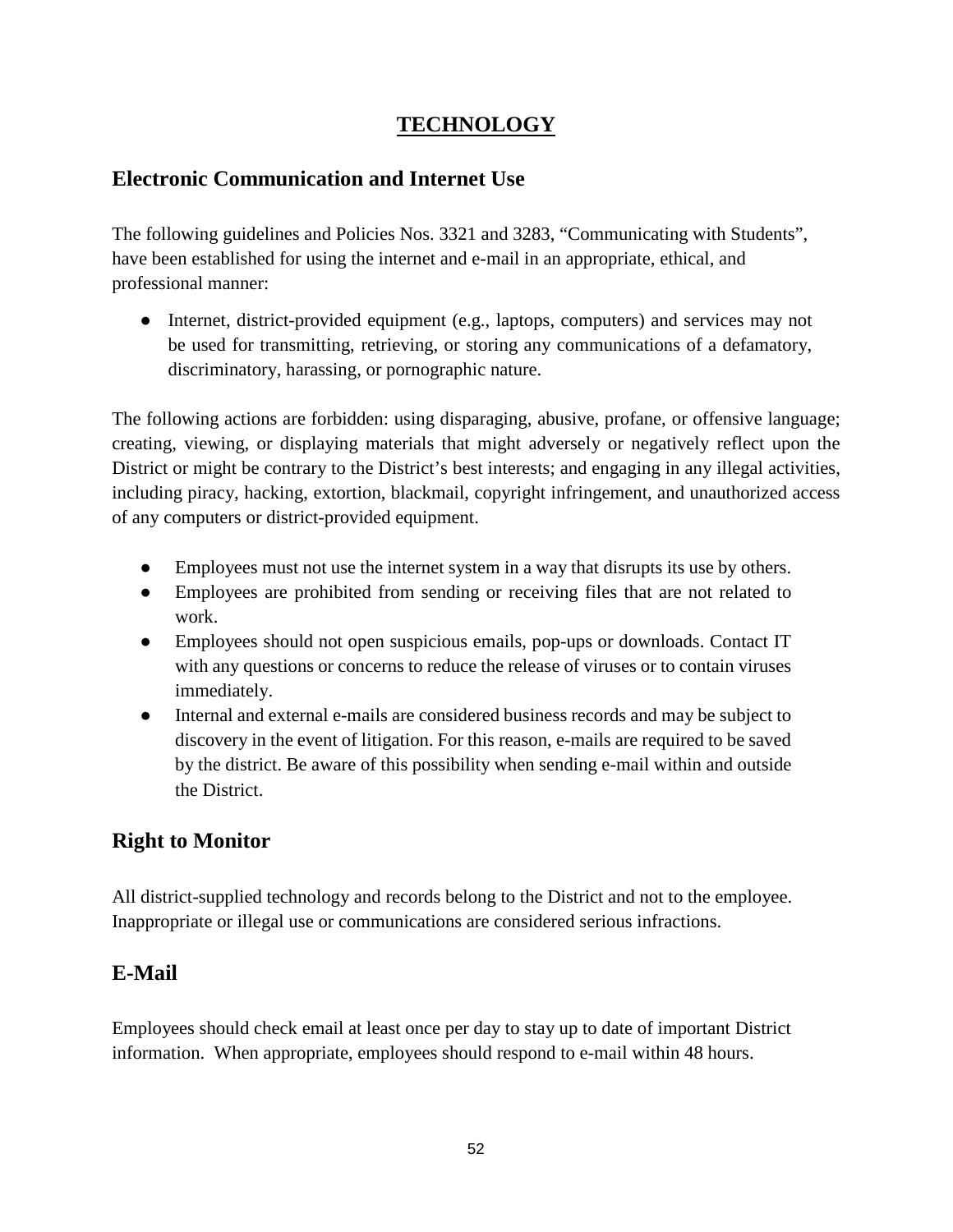# **School District Provided Technology Devices to Staff Members**

The Board of Education may provide technology devices to staff members for the express purposes of enhancing productivity and improving operational efficiency. "Technology devices," or "devices" shall include, but not be limited to, portable devices such as computers, laptops, tablets, cellular telephones, or any other computing or electronic devices the school district provided to staff members to be used in their school's business-related responsibilities.

Use of all devices is subject to the school district's acceptable use of technology policies and any other Board policies regarding appropriate and acceptable conduct by a staff member.

Staff members who are provided with technology devices are expected to take all appropriate measures and precautions to prevent loss, theft, damage, and/or unauthorized use of such technology devices. Should the staff member have reason to believe the technology device may have been stolen, the staff member must:

- 1. Immediately report incident to his/her immediate supervisor.
- 2. File an official police report documenting the theft.
- 3. Provide a copy of the police report to his/her immediate supervisor.

If a staff member fails to adhere to the above procedures, the staff member will be held legally and financially responsible for the replacement of technology devices. Additionally, a staff member may be financially responsible for the loss or damage of a technology device. (See - Policy No. 7522)

# **Social Media – Acceptable Use**

Below are guidelines for social media use. (See - Policy No. 3283)

- Post only appropriate and respectful content.
- Maintain the confidentiality of District information and private or confidential information. Do not post internal reports, policies, procedures or other internal district-related confidential communications.
- Do not create a link to your District web-page from your personal blogs, websites or other social networking sites without identifying yourself as a District employee.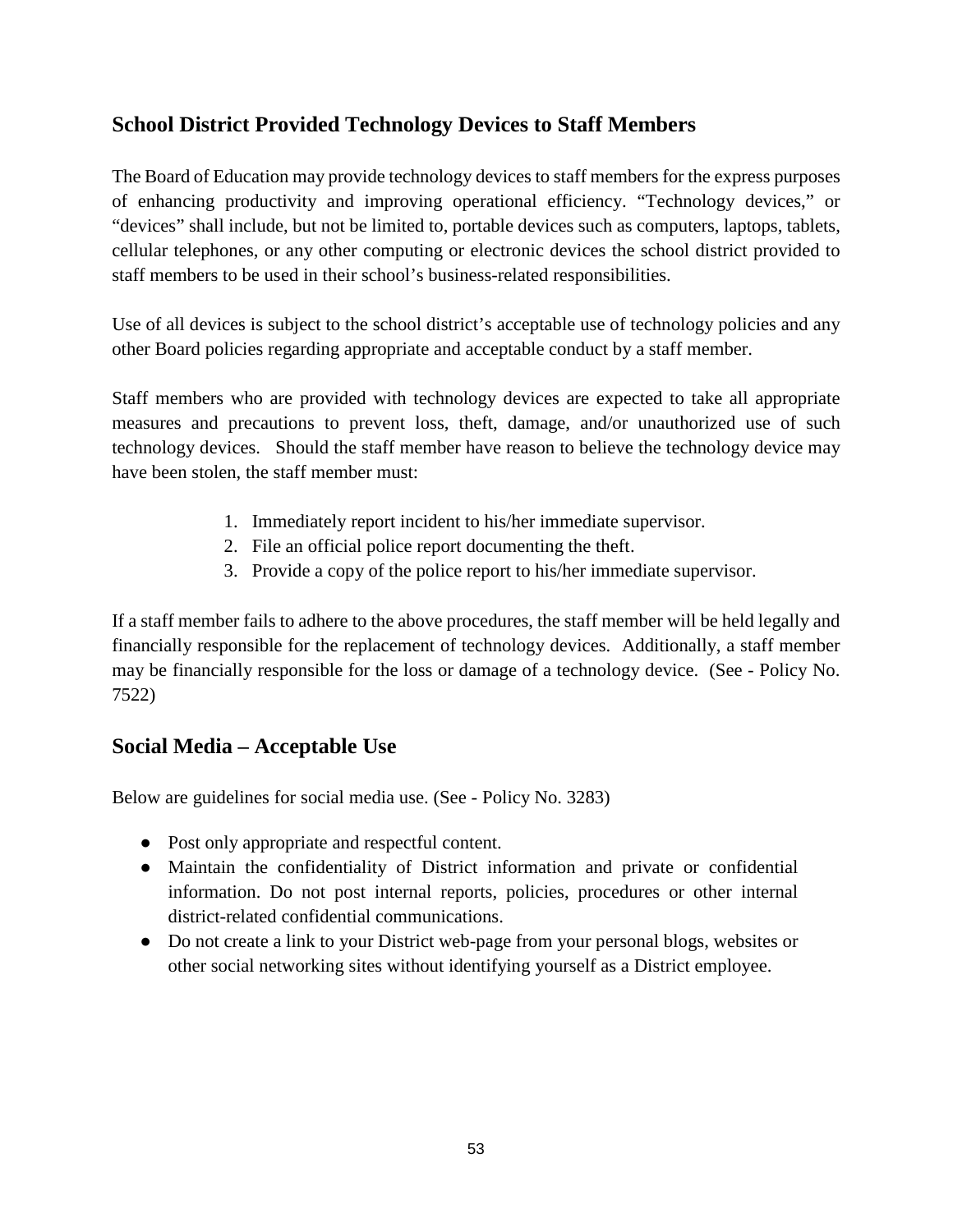# **WORKPLACE EXPECTATIONS**

# **Accepting Donations**

All donations (materials, monetary, or services) accepted by district employees must be approved by the Board of Education. Donors are required to complete and submit a "Donation Approval Form" to the building Principal. After review and approval by the Principal, the form will be sent to the Superintendent. Staff members may be responsible for any additional expenses resulting from the donation (i.e., transportation/installation costs).

# **Communication with Parents**

Employees must respond to parents' emails, phone messages, or other communications within 24 hours or as quickly as possible. If assistance is necessary, employees should notify their immediate supervisor.

# **Confidentiality**

It is District policy that all information considered confidential will not be disclosed to external parties or to employees without a "need to know." If an employee questions whether certain information is considered confidential, he/she should first check with his/her immediate supervisor. This handbook is intended to alert employees to the need for discretion at all times and is not intended to inhibit normal educational communications.

All controversial inquiries from the media must be referred to your immediate supervisor or the superintendent's office, who will determine the proper course of action.

# **Field Trips**

Teachers who wish to take their class on a field trip must complete a Request for Field Trip form and a Field Trip Rationale form and submit the completed forms to their immediate supervisor. Sufficient time must be allowed since all field trips require prior Board of Education approval. (See - Policy No. 2340)

## **Live Animals in School**

The Board of Education recognizes that the appropriate use of live animals as instructional resources can enrich the educational program. The observation and nurturing of live animals can help children learn specific biological and behavioral principles as well as develop a respect for all living things.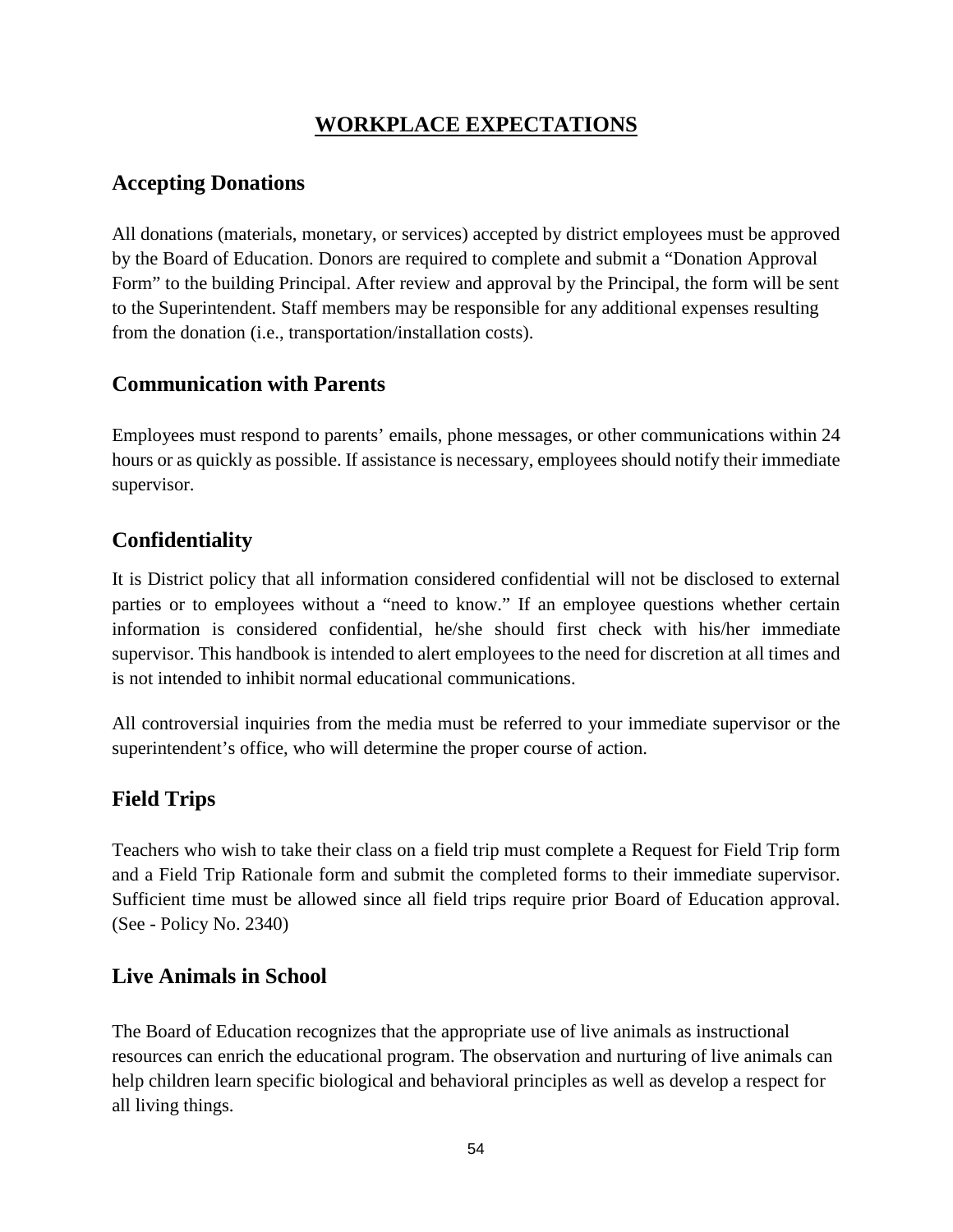A staff member who uses live animals shall observe proper precautions for the safety of pupils and the animals. The Principal or designee must approve a live animal being brought into the school building and the use of any animal in a course of instruction or the establishment of an animal habitat in a classroom. Any animal used in school must have been lawfully acquired in accordance with applicable federal and state law and local ordinance. An animal susceptible to rabies must have been vaccinated against rabies, and such proof must be included with the request to bring a live animal into the school. The request must be submitted to and approved by the Principal or designee before a live animal is brought onto school grounds or into a school building.

No animal shall be permitted in any area of the school where a pupil who is allergic to the animal might be exposed to the animal.

A teacher or other qualified adult must assume primary responsibility for the animal, its nourishment, and its sanitary living conditions. The staff member in charge must make proper arrangements for the animal's care and feeding over weekends, holidays, and school vacation periods.

No experiment that deprives a living animal of nourishment or exposes the animal to harm shall be conducted.

# **Money Collection**

There are times when school district employees may need to collect funds for field trips, athletic events, plays, musicals, concerts, or other artistic events/performances. The employees responsible should exercise care and due diligence in the handling of these funds. As soon as possible, the money must be handed in to the administrator in charge of student activities or his/her designee. Employees will be held responsible for any lost school funds.

# **Purchases**

All purchase requests must be made through the purchase order system and must have the Principal's and School Business Administrator's approval. If a staff member expects to be reimbursed for a school-related purchase, he/she should not make the purchase without a Purchase Order being submitted and approved. Please note that any tax will **not** be reimbursed.

## *Purchasing Procedures*

1. **NO confirming orders** – all requests of goods/services must have a signed purchase order by the School Business Administrator **prior to placing an order with a company**. Any employee ordering goods/services without a signed purchase order will be personally responsible for the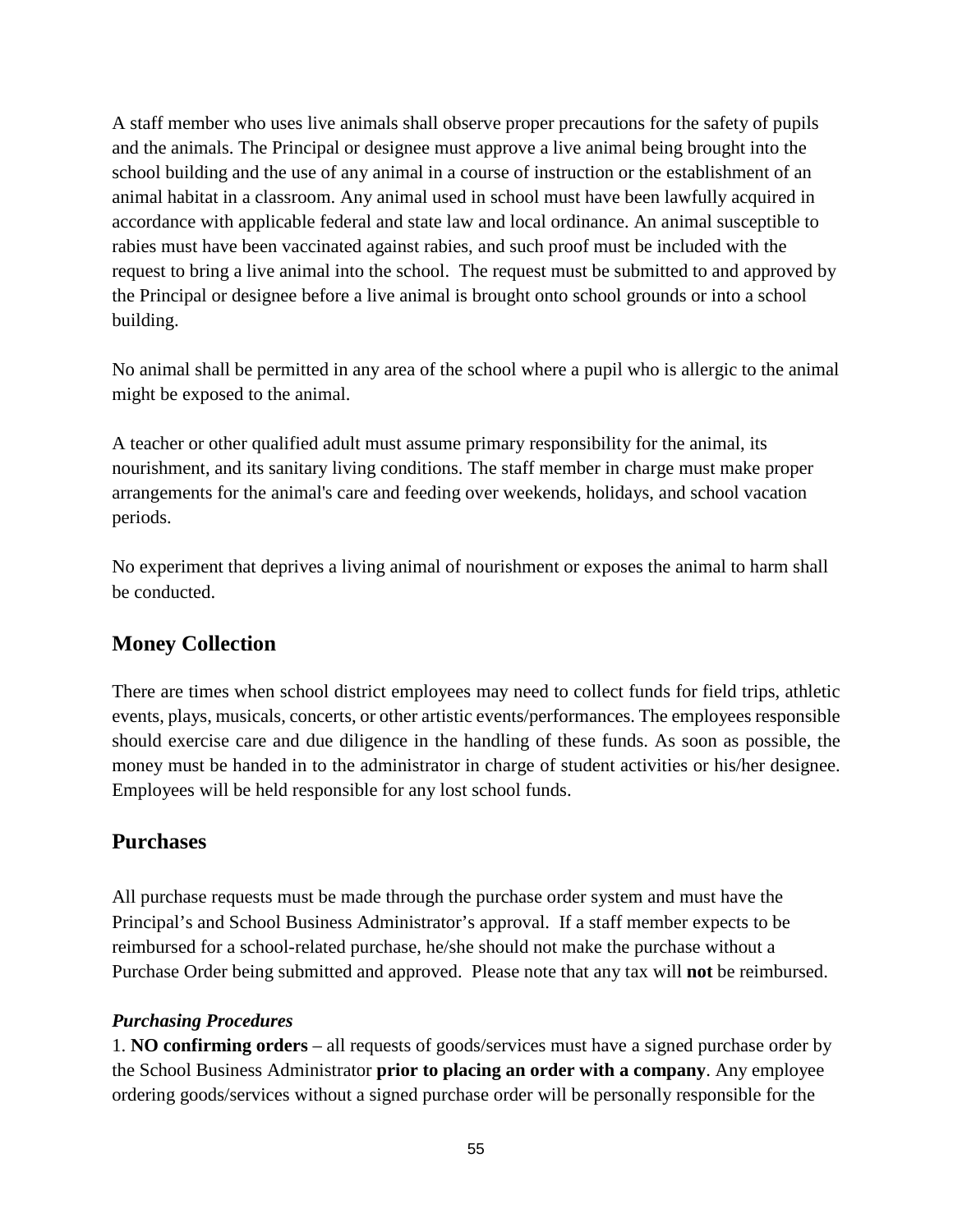payments and items/services of that order. Only the business administrator has legal authority to order goods/services with any vendor.

2. Any items over \$6,000 must receive three quotes. The documentation of the three quotes must be submitted to the business office to be attached to the purchase order.

3. Any items over \$40,000 must be purchased utilizing the bidding process. Please submit your request to the business office.

4. No vendors will be paid unless the receipt of goods copy (blue) is received in the business office.

# **Solicitations, Distributions and Posting of Materials**

The District prohibits the solicitation, distribution, and posting of materials on or at District property by any employee or non-employee. Permission must be granted by your direct supervisor. The sole exceptions to this policy are charitable and community activities supported by the District and District-sponsored programs.

## **Provisions**

- Non-employees may not solicit employees or distribute literature of any kind on District premises at any time.
- Employees may only admit non-employees to work areas with supervisor approval or as part of a District-sponsored program. These visits should not be disruptive. An employee must accompany the non-employee at all times. Former employees are not permitted onto District property except for official business.
- Employees may not solicit other employees during work times, except in connection with a District-approved or sponsored event.
- Employees may not distribute literature of any kind during work times or in any work area at any time, except in connection with a District-sponsored event.

The posting of materials or electronic announcements are permitted with approval from the Superintendent's Office.